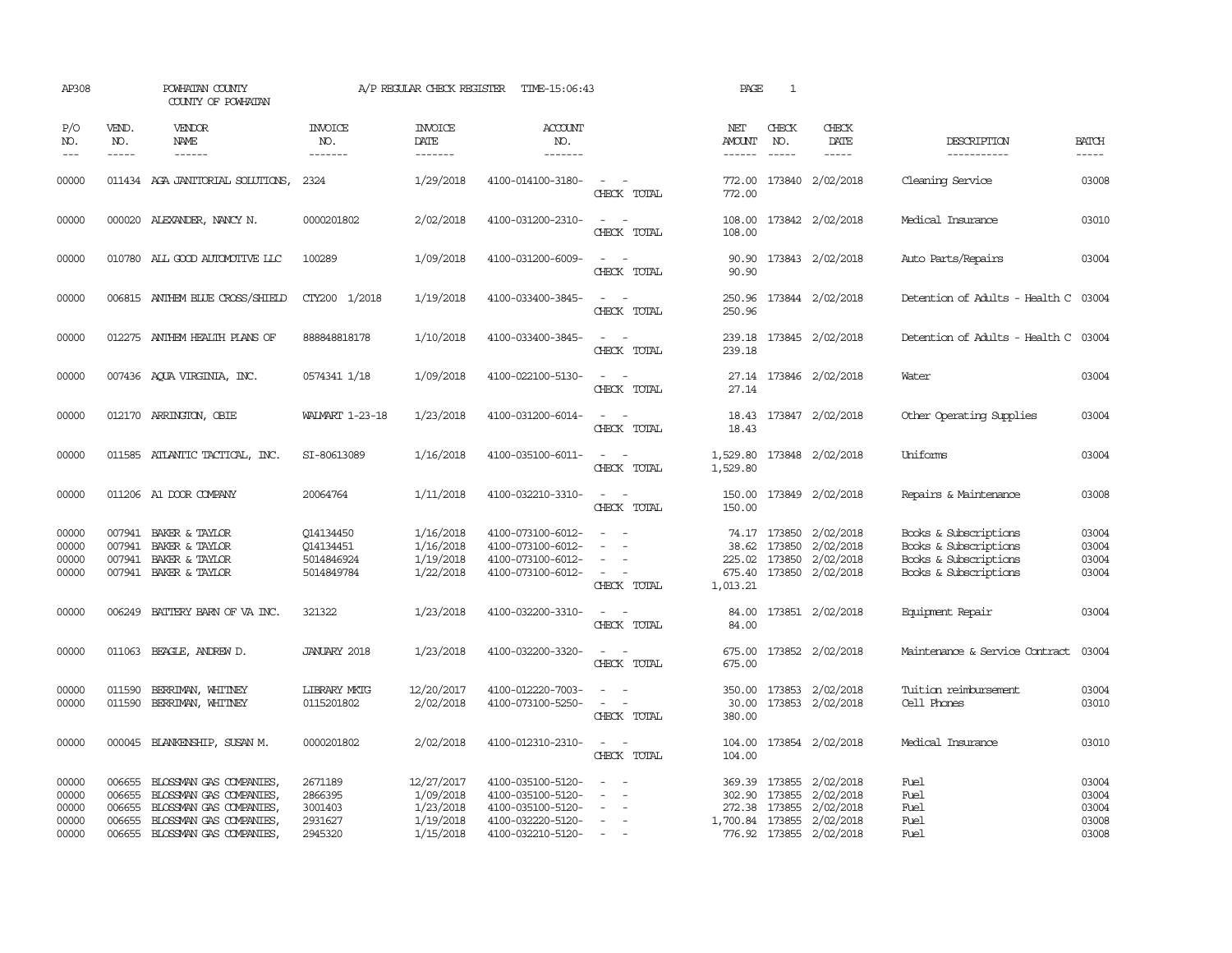| AP308                                                                |                             | POWHATAN COUNTY<br>COUNTY OF POWHATAN                                                                                                                                                                                                                           |                                                                      | A/P REGULAR CHECK REGISTER                                                                                   | TIME-15:06:43                                                                                                                                                        |                                                   | PAGE                                            | 2                                                                     |                                                                                                                                 |                                                                                                                                                                                                                                      |                                                                      |
|----------------------------------------------------------------------|-----------------------------|-----------------------------------------------------------------------------------------------------------------------------------------------------------------------------------------------------------------------------------------------------------------|----------------------------------------------------------------------|--------------------------------------------------------------------------------------------------------------|----------------------------------------------------------------------------------------------------------------------------------------------------------------------|---------------------------------------------------|-------------------------------------------------|-----------------------------------------------------------------------|---------------------------------------------------------------------------------------------------------------------------------|--------------------------------------------------------------------------------------------------------------------------------------------------------------------------------------------------------------------------------------|----------------------------------------------------------------------|
| P/O<br>NO.<br>$---$                                                  | VEND.<br>NO.<br>$- - - - -$ | <b>VENDOR</b><br>NAME<br>$- - - - - -$                                                                                                                                                                                                                          | <b>INVOICE</b><br>NO.<br>-------                                     | <b>INVOICE</b><br>DATE<br>-------                                                                            | <b>ACCOUNT</b><br>NO.<br>-------                                                                                                                                     |                                                   | NET<br>AMOUNT<br>------                         | CHECK<br>NO.<br>$- - - - -$                                           | CHECK<br>DATE<br>$- - - - -$                                                                                                    | DESCRIPTION<br>-----------                                                                                                                                                                                                           | <b>BATCH</b><br>-----                                                |
| 00000                                                                |                             | 006655 BLOSSMAN GAS COMPANIES,                                                                                                                                                                                                                                  | 2958928                                                              | 1/16/2018                                                                                                    | 4100-032210-5120-                                                                                                                                                    | $\sim$<br>CHECK TOTAL                             | 476.33<br>3,898.76                              |                                                                       | 173855 2/02/2018                                                                                                                | Fuel                                                                                                                                                                                                                                 | 03008                                                                |
| 00000                                                                |                             | 008713 BLUE RIDGE RESCUE                                                                                                                                                                                                                                        | 43003                                                                | 1/19/2018                                                                                                    | 4100-032200-6011-                                                                                                                                                    | $\overline{\phantom{a}}$<br>$\sim$<br>CHECK TOTAL | 1,810.00<br>1,810.00                            |                                                                       | 173856 2/02/2018                                                                                                                | Protective Gear/Uniforms                                                                                                                                                                                                             | 03004                                                                |
| 00000                                                                |                             | 007831 BOCZAR, CHRISTINE                                                                                                                                                                                                                                        | 736300813148                                                         | 12/29/2017                                                                                                   | 4100-035100-3110-                                                                                                                                                    | CHECK TOTAL                                       | 4.00<br>4.00                                    |                                                                       | 173857 2/02/2018                                                                                                                | Professional Health Services                                                                                                                                                                                                         | 03004                                                                |
| 00000                                                                |                             | 007838 BROUGHTON, THOMAS B. JR.                                                                                                                                                                                                                                 | 0078201802                                                           | 2/02/2018                                                                                                    | 4100-031200-2310-                                                                                                                                                    | $\sim$<br>CHECK TOTAL                             | 92.00<br>92.00                                  |                                                                       | 173858 2/02/2018                                                                                                                | Medical Insurance                                                                                                                                                                                                                    | 03010                                                                |
| 00000<br>00000                                                       | 008686<br>008686            | C.W. WILLIAMS & CO., INC.<br>C.W. WILLIAMS & CO., INC.                                                                                                                                                                                                          | 608057<br>608409                                                     | 1/09/2018<br>1/22/2018                                                                                       | 4100-032200-3310-<br>4100-032200-3310-                                                                                                                               | $\equiv$<br>$\equiv$<br>CHECK TOTAL               | 350.99<br>2,168.18                              |                                                                       | 1,817.19 173859 2/02/2018<br>173859 2/02/2018                                                                                   | Equipment Repair<br>Equipment Repair                                                                                                                                                                                                 | 03004<br>03009                                                       |
| 00000<br>00000<br>00000                                              | 000540<br>000540<br>000540  | CENTRAL VIRGINIA WASTE<br>CENTRAL VIRGINIA WASTE<br>CENTRAL VIRGINIA WASTE                                                                                                                                                                                      | 22959<br>22959<br>22959                                              | 1/22/2018<br>1/22/2018<br>1/22/2018                                                                          | 4100-014300-3176-<br>4100-014300-3176-<br>4100-014300-3176-                                                                                                          | $\equiv$<br>$\sim$<br>CHECK TOTAL                 | 6,158.90 173860<br>1,326.04- 173860<br>5,336.77 | 503.91 173860                                                         | 2/02/2018<br>2/02/2018<br>2/02/2018                                                                                             | Recycling Pulls<br>Recycling Pulls<br>Recycling Pulls                                                                                                                                                                                | 03008<br>03008<br>03008                                              |
| 00000                                                                | 010808                      | CERULLO, ROBERT                                                                                                                                                                                                                                                 | 0108201802                                                           | 2/02/2018                                                                                                    | 4100-022100-5250-                                                                                                                                                    | $\sim$<br>CHECK TOTAL                             | 30.00<br>30.00                                  |                                                                       | 173861 2/02/2018                                                                                                                | Cell Phones                                                                                                                                                                                                                          | 03010                                                                |
| 00000<br>00000<br>00000                                              | 006965<br>006965<br>006965  | CINIAS CORPORATION<br>CINIAS CORPORATION<br>CINIAS CORPORATION                                                                                                                                                                                                  | 143325084<br>143325084<br>143325085                                  | 1/24/2018<br>1/24/2018<br>1/24/2018                                                                          | 4100-014100-6011-<br>4100-014500-6011-<br>4100-014300-6011-                                                                                                          | $\sim$<br>$\sim$<br>$\sim$<br>CHECK TOTAL         | 255.56                                          |                                                                       | 67.54 173862 2/02/2018<br>69.12 173862 2/02/2018<br>118.90 173862 2/02/2018                                                     | Uniforms<br>Uniforms<br>Uniforms                                                                                                                                                                                                     | 03008<br>03008<br>03008                                              |
| 00000<br>00000<br>00000<br>00000<br>00000<br>00000<br>00000<br>00000 | 007341<br>007341<br>007341  | CLAWS & PAWS ANIMAL CARE<br>007341 CLAWS & PAWS ANIMAL CARE<br>CLAWS & PAWS ANIMAL CARE<br>007341 CLAWS & PAWS ANIMAL CARE<br>007341 CLAWS & PAWS ANIMAL CARE<br>CLAWS & PAWS ANIMAL CARE<br>007341 CLAWS & PAWS ANIMAL CARE<br>007341 CLAWS & PAWS ANIMAL CARE | 85835<br>85838<br>85943<br>86157<br>86194<br>86297<br>86335<br>86374 | 12/14/2017<br>12/01/2017<br>12/06/2017<br>12/26/2017<br>12/19/2017<br>12/26/2017<br>12/28/2017<br>12/31/2017 | 4100-035100-3110-<br>4100-035100-5615-<br>4100-035100-3110-<br>4100-035100-3110-<br>4100-035100-5615-<br>4100-035100-5615-<br>4100-035100-3110-<br>4100-035100-3110- | $\equiv$<br>CHECK TOTAL                           | 113.00<br>90.00<br>23.00<br>327.90<br>1,752.76  | 55.00 173863<br>173863<br>517.40 173863<br>173863<br>173863<br>173863 | 581.01 173863 2/02/2018<br>2/02/2018<br>2/02/2018<br>2/02/2018<br>2/02/2018<br>2/02/2018<br>2/02/2018<br>45.45 173863 2/02/2018 | Professional Health Services<br>Spay/Neuter Services<br>Professional Health Services<br>Professional Health Services<br>Spay/Neuter Services<br>Spay/Neuter Services<br>Professional Health Services<br>Professional Health Services | 03004<br>03004<br>03004<br>03004<br>03004<br>03004<br>03004<br>03004 |
| 00000                                                                | 009178                      | COMCAST                                                                                                                                                                                                                                                         | 0120097415 1/18                                                      | 1/18/2018                                                                                                    | 4100-073100-5260-                                                                                                                                                    | CHECK TOTAL                                       | 219.90<br>219.90                                |                                                                       | 173864 2/02/2018                                                                                                                | Internet                                                                                                                                                                                                                             | 03008                                                                |
| 00000                                                                | 009889                      | CONDON, ROBERT B.                                                                                                                                                                                                                                               | 8035446                                                              | 1/19/2018                                                                                                    | 4100-021200-3150-                                                                                                                                                    | CHECK TOTAL                                       | 120.00<br>120.00                                |                                                                       | 173865 2/02/2018                                                                                                                | Outside Counsel                                                                                                                                                                                                                      | 03004                                                                |
| 00000                                                                | 033130                      | COUNTY OF HENRICO                                                                                                                                                                                                                                               | 135637                                                               | 1/01/2018                                                                                                    | 4100-033400-3840-                                                                                                                                                    | CHECK TOTAL                                       | 20,054.52                                       |                                                                       | 20,054.52 173866 2/02/2018                                                                                                      | Detention of Juveniles                                                                                                                                                                                                               | 03004                                                                |
| 00000<br>00000<br>00000                                              | 006240<br>006240            | DIAMOND SPRINGS WATER, INC<br>006240 DIAMOND SPRINGS WATER, INC 1220070170<br>DIAMOND SPRINGS WATER, INC 1228075450                                                                                                                                             | 1213075450                                                           | 12/20/2017<br>12/20/2017<br>12/28/2017                                                                       | 4100-031200-5130-<br>4100-031200-5130-<br>4100-031200-5130-                                                                                                          | $\overline{\phantom{a}}$<br>$\sim$                | 34.95                                           |                                                                       | 173867 2/02/2018<br>27.96 173867 2/02/2018<br>27.96 173867 2/02/2018                                                            | Water<br>Water<br>Water                                                                                                                                                                                                              | 03005<br>03005<br>03005                                              |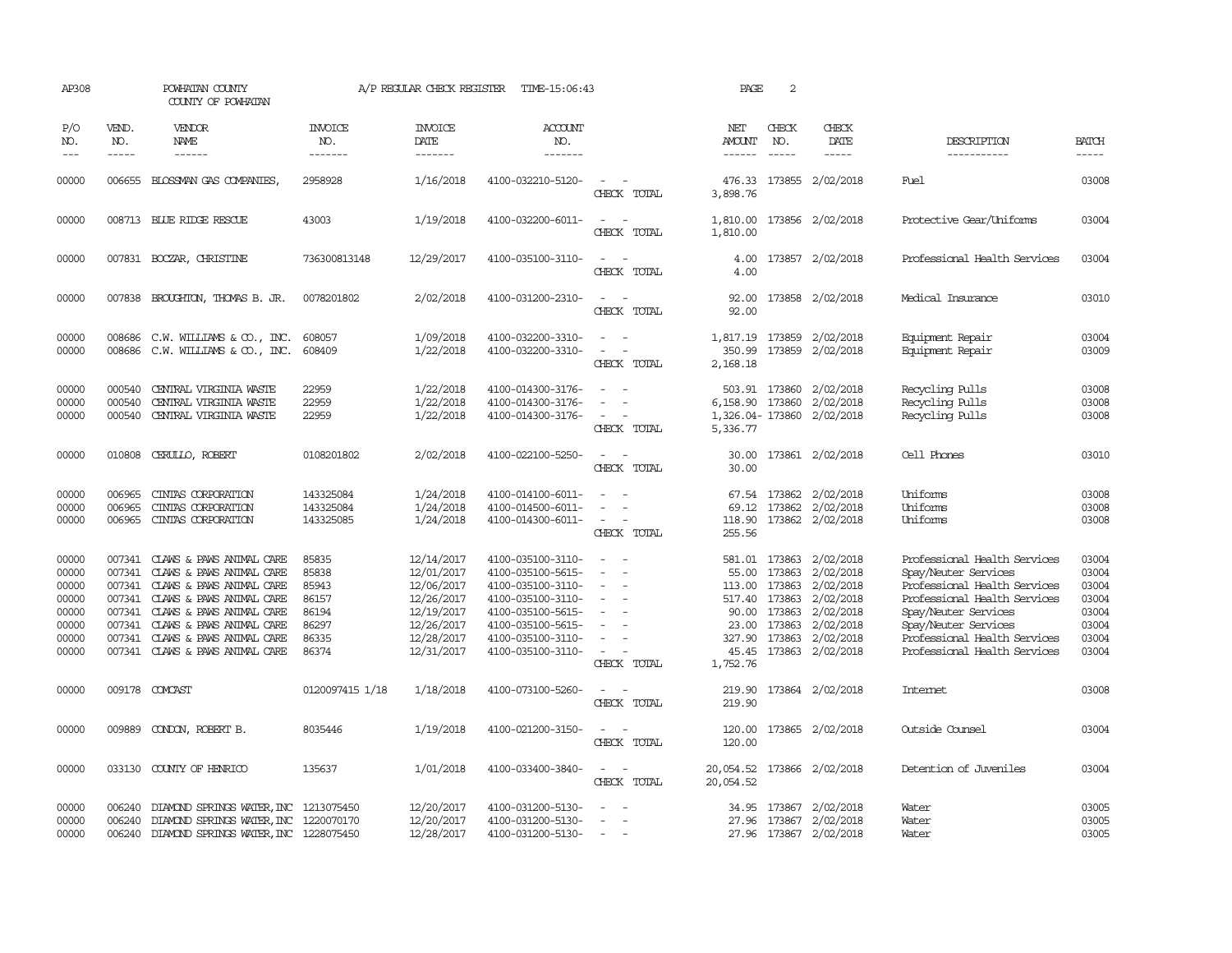| AP308                   |                             | POWHATAN COUNTY<br>COUNTY OF POWHATAN                                            |                                                       | A/P REGULAR CHECK REGISTER          | TIME-15:06:43                                               |                                                                                                                                          | PAGE                          | 3                           |                                                                    |                                                   |                         |
|-------------------------|-----------------------------|----------------------------------------------------------------------------------|-------------------------------------------------------|-------------------------------------|-------------------------------------------------------------|------------------------------------------------------------------------------------------------------------------------------------------|-------------------------------|-----------------------------|--------------------------------------------------------------------|---------------------------------------------------|-------------------------|
| P/O<br>NO.<br>$---$     | VEND.<br>NO.<br>$- - - - -$ | <b>VENDOR</b><br>NAME<br>$- - - - - -$                                           | INVOICE<br>NO.<br>-------                             | <b>INVOICE</b><br>DATE<br>-------   | <b>ACCOUNT</b><br>NO.<br>-------                            |                                                                                                                                          | NET<br>AMOUNT<br>------       | CHECK<br>NO.<br>$- - - - -$ | CHECK<br>DATE<br>$- - - - -$                                       | DESCRIPTION<br>-----------                        | <b>BATCH</b><br>-----   |
|                         |                             |                                                                                  |                                                       |                                     |                                                             |                                                                                                                                          |                               |                             |                                                                    |                                                   |                         |
| 00000                   |                             | 006240 DIAMOND SPRINGS WATER, INC 3048620                                        |                                                       | 1/05/2018                           | 4100-031200-5130-                                           | $\sim$ $\sim$<br>CHECK TOTAL                                                                                                             | 102.82                        |                             | 11.95 173867 2/02/2018                                             | Water                                             | 03005                   |
| 00000<br>00000<br>00000 | 000860<br>000860<br>000860  | DOMINION ENERGY VIRGINIA<br>DOMINION ENERGY VIRGINIA<br>DOMINION ENERGY VIRGINIA | 0962041034 1/18<br>2932352368 1/18<br>9750120975 1/18 | 1/03/2018<br>1/03/2018<br>1/03/2018 | 4100-032210-5110-<br>4100-032220-5110-<br>4100-032220-5110- | $\sim$ $\sim$<br>$\equiv$<br>$\overline{\phantom{a}}$<br>$\overline{\phantom{a}}$<br>CHECK TOTAL                                         | 20.05<br>2,070.86<br>3,248.65 |                             | 1, 157.74 173868 2/02/2018<br>173868 2/02/2018<br>173868 2/02/2018 | Electricity<br>Electricity<br>Electricity         | 03008<br>03008<br>03008 |
| 00000                   |                             | 012277 DR. MARY MCDONALD                                                         | $01 - 27 - 18$                                        | 1/27/2018                           | 4100-073100-6012-                                           | $\sim$<br>$\sim$<br>CHECK TOTAL                                                                                                          | 19.00<br>19.00                |                             | 173869 2/02/2018                                                   | Books & Subscriptions                             | 03009                   |
| 00000                   |                             | 001910 DUNN GAS COMPANY                                                          | 69127                                                 | 1/22/2018                           | 4100-014100-5120-                                           | CHECK TOTAL                                                                                                                              | 1,690.18                      |                             | 1,690.18 173871 2/02/2018                                          | <b>Fuel</b>                                       | 03008                   |
| 00000                   |                             | 006074 EVIDENT, INC.                                                             | 127494A                                               | 1/18/2018                           | 4100-031200-6014-                                           | $\sim$ $\sim$<br>CHECK TOTAL                                                                                                             | 197.43                        |                             | 197.43 173873 2/02/2018                                            | Other Operating Supplies                          | 03005                   |
| 00000                   |                             | 009093 FARMVILLE WHOLESALE                                                       | 629905                                                | 12/25/2017                          | 4100-014100-3310-                                           | $\sim$<br>$\sim$<br>CHECK TOTAL                                                                                                          | 107.19                        |                             | 107.19 173874 2/02/2018                                            | Repairs & Maintenance                             | 03008                   |
| 00000                   |                             | 008388 FIEDLER, MICHAEL                                                          | 01004 01/14/18                                        | 1/14/2018                           | 4100-031200-6009-                                           | CHECK TOTAL                                                                                                                              | 9.45<br>9.45                  |                             | 173875 2/02/2018                                                   | Auto Parts/Repairs                                | 03005                   |
| 00000                   |                             | 006666 FINE CREEK FIRE DEPT                                                      | WINTER STORM                                          | 12/31/2017                          | 4100-032200-5815-                                           | $\sim$<br>CHECK TOTAL                                                                                                                    | 26.25<br>26.25                |                             | 173876 2/02/2018                                                   | Training/Seminars                                 | 03009                   |
| 00000                   |                             | 006606 FLATROCK GLASS & DOOR INC 18967                                           |                                                       | 1/09/2018                           | 4100-014100-3310-                                           | $\frac{1}{2} \left( \frac{1}{2} \right) \left( \frac{1}{2} \right) \left( \frac{1}{2} \right) \left( \frac{1}{2} \right)$<br>CHECK TOTAL | 225.00<br>225.00              |                             | 173877 2/02/2018                                                   | Repairs & Maintenance                             | 03008                   |
| 00000                   |                             | 001380 FORD, SUSAN P.                                                            | 0013201802                                            | 2/02/2018                           | 4100-012310-2310-                                           | $\sim$ 10 $\sim$ 10 $\sim$<br>CHECK TOTAL                                                                                                | 104.00<br>104.00              |                             | 173878 2/02/2018                                                   | Medical Insurance                                 | 03010                   |
| 00000                   |                             | 006013 GRAINGER                                                                  | 9663758903                                            | 1/10/2018                           | 4100-014100-3310-                                           | CHECK TOTAL                                                                                                                              | 35.80<br>35.80                |                             | 173879 2/02/2018                                                   | Repairs & Maintenance                             | 03008                   |
| 00000                   |                             | 006763 GREENBERG & ASSOCIATES                                                    | 2986                                                  | 1/05/2018                           | 4100-031200-3110-                                           | CHECK TOTAL                                                                                                                              | 450.00<br>450.00              |                             | 173880 2/02/2018                                                   | Professional Health Services                      | 03005                   |
| 00000                   | 006097                      | HERTZLER FARM & FEED, INC                                                        | 027726                                                | 1/26/2018                           | 4100-035100-6022-                                           | CHECK TOTAL                                                                                                                              | 43.95<br>43.95                |                             | 173882 2/02/2018                                                   | Dog Food/Supplies                                 | 03007                   |
| 00000<br>00000          | 010487                      | IBM CORPORATION<br>010487 IBM CORPORATION                                        | O7085FY<br>07085FY                                    | 2/01/2018<br>2/01/2018              | 4100-095101-9300-<br>4100-095101-9301-                      | $\sim$<br>CHECK TOTAL                                                                                                                    | 818.51<br>36.06<br>854.57     |                             | 173883 2/02/2018<br>173883 2/02/2018                               | AS400 Lease - Principal<br>AS400 Lease - Interest | 03005<br>03005          |
| 00000<br>00000          |                             | 010231 J & K HEAVY TRUCKS &<br>010231 J & K HEAVY TRUCKS &                       | 10279<br>10304                                        | 1/26/2018<br>1/26/2018              | 4100-032200-6009-<br>4100-032200-6009-                      | $\sim$<br>CHECK TOTAL                                                                                                                    | 796.45                        |                             | 670.64 173884 2/02/2018<br>125.81  173884  2/02/2018               | Auto Repairs and Parts<br>Auto Repairs and Parts  | 03009<br>03009          |
| 00000<br>00000          | 000120                      | <b>JAMES RIVER AIR</b><br>000120 JAMES RIVER AIR                                 | <b>BS87613</b><br>S88210                              | 12/31/2017<br>12/31/2017            | 4100-014100-3308-<br>4100-032220-3310-                      | $\sim$<br>$\sim$<br>CHECK TOTAL                                                                                                          | 645.00<br>2,324.04            |                             | 173885 2/02/2018<br>1,679.04 173885 2/02/2018                      | HVAC Service and Repairs<br>Repairs & Maintenance | 03008<br>03008          |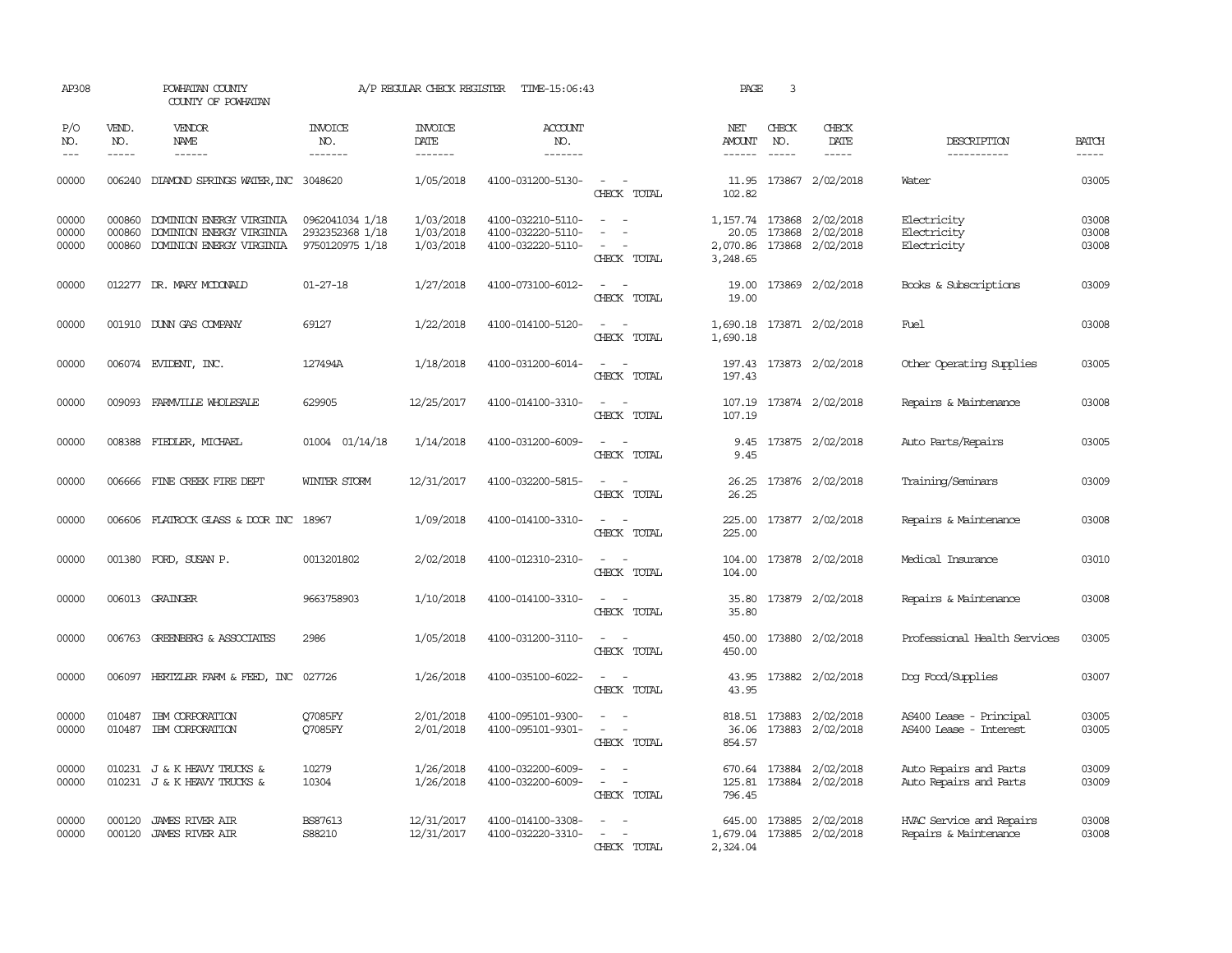| AP308               |                             | POWHATAN COUNTY<br>COUNTY OF POWHATAN                      |                                   | A/P REGULAR CHECK REGISTER                | TIME-15:06:43                          |                                                     | PAGE                                      | $\overline{4}$                |                                             |                                                         |                       |
|---------------------|-----------------------------|------------------------------------------------------------|-----------------------------------|-------------------------------------------|----------------------------------------|-----------------------------------------------------|-------------------------------------------|-------------------------------|---------------------------------------------|---------------------------------------------------------|-----------------------|
| P/O<br>NO.<br>$---$ | VEND.<br>NO.<br>$- - - - -$ | VENDOR<br>NAME<br>$- - - - - -$                            | <b>INVOICE</b><br>NO.<br>-------- | <b>INVOICE</b><br>DATE<br>$- - - - - - -$ | <b>ACCOUNT</b><br>NO.<br>-------       |                                                     | NET<br>AMOUNT<br>$- - - - - -$            | CHECK<br>NO.<br>$\frac{1}{2}$ | CHECK<br>DATE<br>$- - - - -$                | DESCRIPTION<br>-----------                              | <b>BATCH</b><br>----- |
| 00000               |                             | 007874 JONES, LINDA HOLLIN                                 | 0078201802                        | 2/02/2018                                 | 4100-012220-5250-                      | $\sim$ $ \sim$<br>CHECK TOTAL                       | 30.00<br>30.00                            |                               | 173886 2/02/2018                            | Cell Phones                                             | 03010                 |
| 00000               |                             | 011973 KURNOS, JULIANNE N.                                 | 0119201802                        | 2/02/2018                                 | 4100-081100-5250-                      | $\equiv$<br>$\overline{\phantom{a}}$<br>CHECK TOTAL | 30.00<br>30.00                            |                               | 173887 2/02/2018                            | Cell Phones                                             | 03010                 |
| 00000               |                             | 006104 KUSTOM SIGNALS INC                                  | 548955                            | 1/18/2018                                 | 4100-031200-3310-                      | $ -$<br>CHECK TOTAL                                 | 397.00<br>397.00                          |                               | 173888 2/02/2018                            | Repairs & Maintenance                                   | 03005                 |
| 00000<br>00000      |                             | 010811 LAND AND COATES, INC<br>010811 LAND AND COATES, INC | 3010140<br>3010371                | 1/25/2018<br>1/25/2018                    | 4100-014500-3319-<br>4100-032220-3310- | $\sim$<br>CHECK TOTAL                               | 847.82<br>1,107.08                        |                               | 259.26 173889 2/02/2018<br>173889 2/02/2018 | Equipment Repairs and Maintena<br>Repairs & Maintenance | 03008<br>03008        |
| 00000               |                             | 009552 MANSFIELD OIL COMPANY                               | SOLCD-383305                      | 1/17/2018                                 | 4100-032200-5120-                      | CHECK TOTAL                                         | 173.11                                    |                               | 173.11 173890 2/02/2018                     | Apparatus Fuel                                          | 03005                 |
| 00000               |                             | 008885 MARTIN, PEGGY                                       | MEETING 1-23-18                   | 1/23/2018                                 | 4100-073100-5510-                      | CHECK TOTAL                                         | 25.68<br>25.68                            |                               | 173891 2/02/2018                            | Travel/Mileage/Parking/Tolls                            | 03005                 |
| 00000               |                             | 009276 MCCREIGHT, FRAN                                     | <b>WALMART 1-28-18</b>            | 1/28/2018                                 | 4100-073100-6001-                      | $\equiv$<br>CHECK TOTAL                             | 27.73<br>27.73                            |                               | 173892 2/02/2018                            | Office Supplies                                         | 03008                 |
| 00000               |                             | 011840 MCI COMM SERVICE                                    | 8045981340 1/18                   | 1/17/2018                                 | 4100-021100-5230-                      | $\equiv$<br>$\sim$<br>CHECK TOTAL                   | 33.61                                     |                               | 33.61 173893 2/02/2018                      | Telephone Services                                      | 03005                 |
| 00000               |                             | 010086 MEDPRO US                                           | MC33129                           | 2/01/2018                                 | 4100-032200-3320-                      | $\equiv$<br>$\sim$<br>CHECK TOTAL                   | 395.83                                    |                               | 395.83 173894 2/02/2018                     | Maintenance & Service Contract                          | 03009                 |
| 00000<br>00000      |                             | 010646 MURRAY AUTOMOTTVE<br>010646 MURRAY AUTOMOTIVE       | 0023798<br>0023812                | 1/24/2018<br>1/25/2018                    | 4100-032200-6009-<br>4100-032200-6009- | CHECK TOTAL                                         | 16.00<br>628.31<br>644.31                 |                               | 173896 2/02/2018<br>173896 2/02/2018        | Auto Repairs and Parts<br>Auto Repairs and Parts        | 03005<br>03009        |
| 00000               |                             | 006989 NATIONAL SHERIFFS'                                  | #288529 2018                      | 1/11/2018                                 | 4100-031200-5810-                      | CHECK TOTAL                                         | 115.00<br>115.00                          |                               | 173897 2/02/2018                            | Dues/Association Memberships                            | 03005                 |
| 00000               |                             | 007700 NOLAND COMPANY                                      | 404659 00                         | 1/11/2018                                 | 4100-014100-3310-                      | $\overline{\phantom{a}}$<br>CHECK TOTAL             | 2,431.42<br>2,431.42                      |                               | 173898 2/02/2018                            | Repairs & Maintenance                                   | 03008                 |
| 00000               |                             | 012166 NORCON COMMUNICATIONS, INC                          | 0070796                           | 1/12/2018                                 | 4100-014100-3310-                      | CHECK TOTAL                                         | 177.47<br>177.47                          |                               | 173899 2/02/2018                            | Repairs & Maintenance                                   | 03009                 |
| 00000               |                             | 009281 OVERDRIVE, INC.                                     | MR0136917103989                   | 12/31/2017                                | 4100-073100-6012-                      | CHECK TOTAL                                         | 4.00<br>4.00                              |                               | 173900 2/02/2018                            | Books & Subscriptions                                   | 03005                 |
| 00000               |                             | 006434 PBE, INC.                                           | 31574                             | 1/24/2018                                 | 4100-014300-3310-                      | $\equiv$<br>$\sim$<br>CHECK TOTAL                   | 150.00<br>150.00                          |                               | 173901 2/02/2018                            | Repairs & Maintenance                                   | 03009                 |
| 00000               |                             | 009588 PHARMACEUTICAL DIMENSIONS 17110910-MISX             |                                   | 11/27/2017                                | 4100-035100-6014-                      | $\overline{\phantom{a}}$<br>CHECK TOTAL             | 75.00<br>75.00                            |                               | 173902 2/02/2018                            | Other Operating Supplies                                | 03005                 |
| 00000               |                             | 000375 PIEDMONT REGIONAL JAIL                              | 228                               | 12/31/2017                                | 4100-033400-3841-                      | $\equiv$<br>$\overline{\phantom{a}}$<br>CHECK TOTAL | 26,112.00 173903 2/02/2018<br>26, 112, 00 |                               |                                             | Detention of Adults                                     | 03005                 |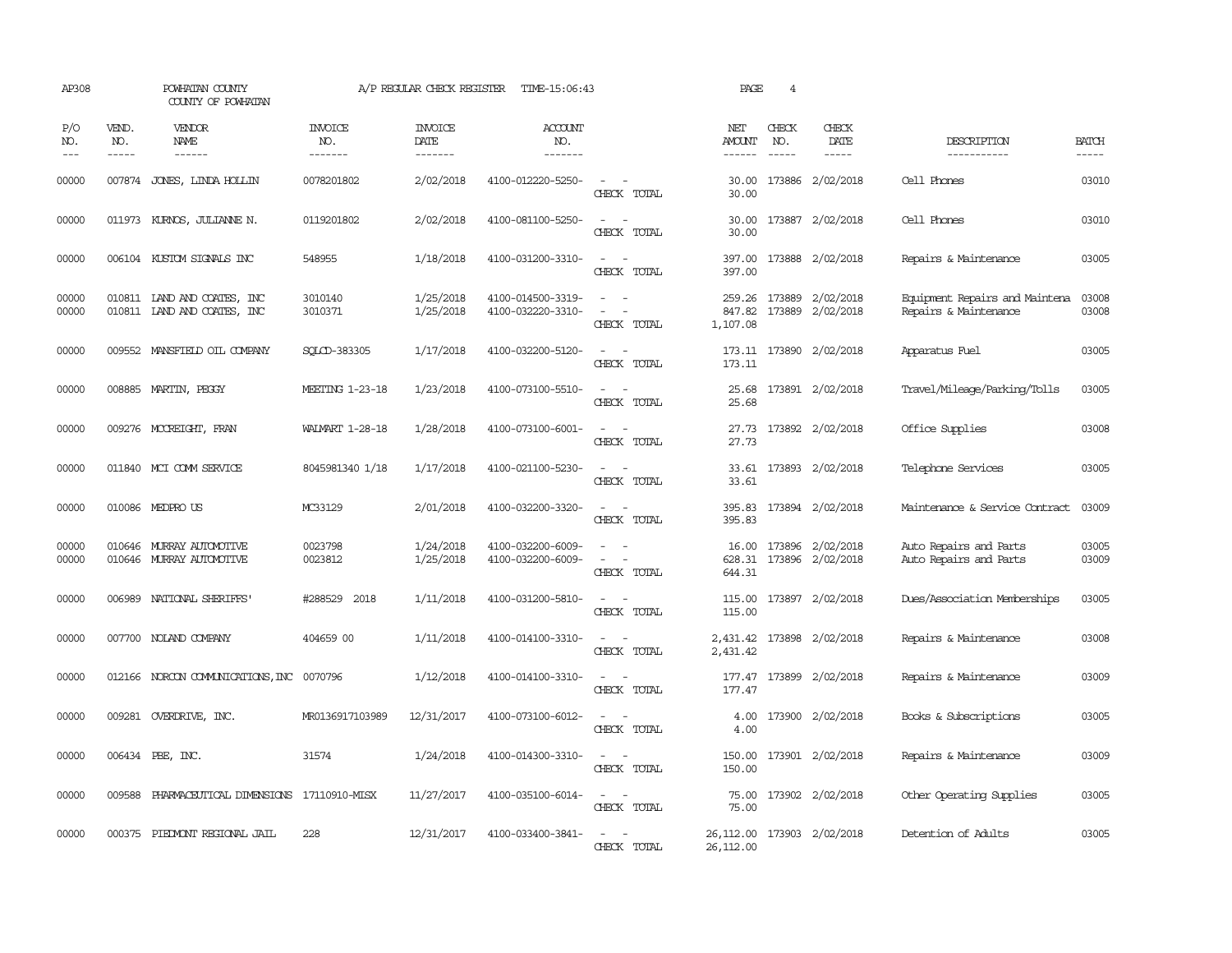| AP308                                                                                                             |                                                                                                                                | POWHATAN COUNTY<br>COUNTY OF POWHATAN                                                                                                                                                                                                                                                                                                                                                    |                                                                                                                                                     | A/P REGULAR CHECK REGISTER                                                                                                                                            | TIME-15:06:43                                                                                                                                                                                                                                                                 |                                                                                         | PAGE                                                                                                 | 5                                                                                                                           |                                                                                                                                                                                            |                                                                                                                                     |                                                                                                                   |
|-------------------------------------------------------------------------------------------------------------------|--------------------------------------------------------------------------------------------------------------------------------|------------------------------------------------------------------------------------------------------------------------------------------------------------------------------------------------------------------------------------------------------------------------------------------------------------------------------------------------------------------------------------------|-----------------------------------------------------------------------------------------------------------------------------------------------------|-----------------------------------------------------------------------------------------------------------------------------------------------------------------------|-------------------------------------------------------------------------------------------------------------------------------------------------------------------------------------------------------------------------------------------------------------------------------|-----------------------------------------------------------------------------------------|------------------------------------------------------------------------------------------------------|-----------------------------------------------------------------------------------------------------------------------------|--------------------------------------------------------------------------------------------------------------------------------------------------------------------------------------------|-------------------------------------------------------------------------------------------------------------------------------------|-------------------------------------------------------------------------------------------------------------------|
| P/O<br>NO.<br>$---$                                                                                               | VEND.<br>NO.<br>-----                                                                                                          | VENDOR<br>NAME<br>$- - - - - -$                                                                                                                                                                                                                                                                                                                                                          | <b>INVOICE</b><br>NO.<br>-------                                                                                                                    | <b>INVOICE</b><br>DATE<br>$- - - - - - -$                                                                                                                             | <b>ACCOUNT</b><br>NO.<br>-------                                                                                                                                                                                                                                              |                                                                                         | NET<br>AMOUNT<br>$- - - - - -$                                                                       | CHECK<br>NO.<br>$\frac{1}{2}$                                                                                               | CHECK<br>DATE<br>$- - - - -$                                                                                                                                                               | DESCRIPTION<br>-----------                                                                                                          | <b>BATCH</b><br>$- - - - -$                                                                                       |
| 00000                                                                                                             |                                                                                                                                | 009638 POE, INEZ L                                                                                                                                                                                                                                                                                                                                                                       | 0096201802                                                                                                                                          | 2/02/2018                                                                                                                                                             | 4100-013200-2310-                                                                                                                                                                                                                                                             | $\sim$<br>CHECK TOTAL                                                                   | 120.00<br>120.00                                                                                     | 173904                                                                                                                      | 2/02/2018                                                                                                                                                                                  | Medical Insurance                                                                                                                   | 03010                                                                                                             |
| 00000                                                                                                             |                                                                                                                                | 011929 POMPEI, ANDREW                                                                                                                                                                                                                                                                                                                                                                    | 0119201802                                                                                                                                          | 2/02/2018                                                                                                                                                             | 4100-081100-5250-                                                                                                                                                                                                                                                             | $\sim$<br>CHECK<br>TOTAL                                                                | 30.00<br>30.00                                                                                       |                                                                                                                             | 173905 2/02/2018                                                                                                                                                                           | Cell Phones                                                                                                                         | 03010                                                                                                             |
| 00000                                                                                                             | 001980                                                                                                                         | POORE, FRANCES                                                                                                                                                                                                                                                                                                                                                                           | 0019201802                                                                                                                                          | 2/02/2018                                                                                                                                                             | 4100-012100-2310-                                                                                                                                                                                                                                                             | $\sim$<br>$\sim$<br>CHECK TOTAL                                                         | 88.00<br>88.00                                                                                       |                                                                                                                             | 173906 2/02/2018                                                                                                                                                                           | Medical Insurance                                                                                                                   | 03010                                                                                                             |
| 00000                                                                                                             | 006043                                                                                                                         | POWERS, KATHRYN C.                                                                                                                                                                                                                                                                                                                                                                       | 0060201802                                                                                                                                          | 2/02/2018                                                                                                                                                             | 4100-021600-2310-                                                                                                                                                                                                                                                             | $\sim$<br>$\sim$<br>CHECK TOTAL                                                         | 120.00<br>120.00                                                                                     | 173907                                                                                                                      | 2/02/2018                                                                                                                                                                                  | Medical Insurance                                                                                                                   | 03010                                                                                                             |
| 00000<br>00000<br>00000<br>00000<br>00000<br>00000                                                                | 001250<br>001250<br>001250<br>001250<br>001250<br>001250                                                                       | POWHATAN AUTO & TRACTOR<br>POWHATAN AUTO & TRACTOR<br>POWHATAN AUTO & TRACTOR<br>POWHATAN AUTO & TRACTOR<br>POWHATAN AUTO & TRACTOR<br>POWHATAN AUTO & TRACTOR                                                                                                                                                                                                                           | 481578<br>481642<br>482596<br>483154<br>483169<br>483606                                                                                            | 1/09/2018<br>1/10/2018<br>1/16/2018<br>1/22/2018<br>1/22/2018<br>1/25/2018                                                                                            | 4100-035100-6009-<br>4100-035100-6009-<br>4100-031200-6009-<br>4100-031200-6009-<br>4100-031200-6009-<br>4100-031200-6009-                                                                                                                                                    | $\overline{\phantom{a}}$<br>CHECK TOTAL                                                 | 45.98<br>141.40<br>19.98<br>312.76                                                                   | 141.40 173908<br>18.00-173908<br>173908<br>173908<br>18.00- 173908                                                          | 2/02/2018<br>2/02/2018<br>2/02/2018<br>2/02/2018<br>2/02/2018<br>173908 2/02/2018                                                                                                          | Auto Parts/Repairs<br>Auto Parts/Repairs<br>Auto Parts/Repairs<br>Auto Parts/Repairs<br>Auto Parts/Repairs<br>Auto Parts/Repairs    | 03005<br>03005<br>03005<br>03005<br>03005<br>03005                                                                |
| 00000<br>00000<br>00000<br>00000<br>00000                                                                         | 006914<br>006914<br>006914<br>006914<br>006914                                                                                 | POWHATAN AUTO REPAIR<br>POWHATAN AUTO REPAIR<br>POWHATAN AUTO REPAIR<br>POWHATAN AUTO REPAIR<br>POWHATAN AUTO REPAIR                                                                                                                                                                                                                                                                     | 072-41L<br>937<br>938<br>939<br>940                                                                                                                 | 12/22/2017<br>1/15/2018<br>1/18/2018<br>1/23/2018<br>1/26/2018                                                                                                        | 4100-031200-6009-<br>4100-031200-6009-<br>4100-031200-6009-<br>4100-031200-6008-<br>4100-031200-6009-                                                                                                                                                                         | $\sim$<br>$\sim$<br>CHECK TOTAL                                                         | 868.00<br>188.78<br>5,764.15<br>49.88<br>69.88<br>6,940.69                                           | 173909<br>173909<br>173909<br>173909                                                                                        | 2/02/2018<br>2/02/2018<br>2/02/2018<br>2/02/2018<br>173909 2/02/2018                                                                                                                       | Auto Parts/Repairs<br>Auto Parts/Repairs<br>Auto Parts/Repairs<br>Gas/Grease/Oil<br>Auto Parts/Repairs                              | 03005<br>03005<br>03005<br>03007<br>03007                                                                         |
| 00000                                                                                                             | 008294                                                                                                                         | POWHATAN COUNTY PUBLIC                                                                                                                                                                                                                                                                                                                                                                   | 0082201802                                                                                                                                          | 2/02/2018                                                                                                                                                             | 4100-031200-2310-                                                                                                                                                                                                                                                             | CHECK TOTAL                                                                             | 681.50<br>681.50                                                                                     |                                                                                                                             | 173911 2/02/2018                                                                                                                                                                           | Medical Insurance                                                                                                                   | 03010                                                                                                             |
| 00000<br>00000<br>00000<br>00000<br>00000<br>00000<br>00000<br>00000<br>00000<br>00000<br>00000<br>00000<br>00000 | 012064<br>012064<br>012064<br>012064<br>012064<br>012064<br>012064<br>012064<br>012064<br>012064<br>012064<br>012064<br>000770 | POWHATAN COUNTY TREASURER<br>POWHATAN COUNTY TREASURER<br>POWHATAN COUNTY TREASURER<br>POWHATAN COUNTY TREASURER<br>POWHATAN COUNTY TREASURER<br>POWHATAN COUNTY TREASURER<br>POWHATAN COUNTY TREASURER<br>POWHATAN COUNTY TREASURER<br>POWHATAN COUNTY TREASURER<br>POWHATAN COUNTY TREASURER 7173178<br>POWHATAN COUNTY TREASURER<br>POWHATAN COUNTY TREASURER<br>POWHATAN HEALTH DEPT | 150 NOV/DEC17<br>192 11/17-12/17<br>7173095<br>7173114<br>7173114<br>7173166<br>7173168<br>7173177<br>7173177<br>7173178<br>7173210<br>3RD OTR FY18 | 1/12/2018<br>1/12/2018<br>1/12/2018<br>1/12/2018<br>1/12/2018<br>1/12/2018<br>1/12/2018<br>1/12/2018<br>1/12/2018<br>1/12/2018<br>1/12/2018<br>1/12/2018<br>1/25/2018 | 4100-032200-5140-<br>4100-035100-5140-<br>4100-014100-5140-<br>4100-032220-5130-<br>4100-032220-5140-<br>4100-014100-5140-<br>4100-032210-5140-<br>4100-014100-5140-<br>4100-031200-5140-<br>4100-014100-5140-<br>4100-031200-5140-<br>4100-014100-5140-<br>4100-051200-5699- | $\sim$<br>$\overline{\phantom{a}}$<br>$\sim$<br>$\overline{\phantom{a}}$<br>CHECK TOTAL | 212.03<br>206.66<br>280.26<br>242.27<br>122.95<br>192.86<br>19.10<br>141.51<br>2,044.92<br>55,661.75 | 173912<br>173912<br>173912<br>288.77 173912<br>126.56 173912<br>173912<br>192.85 173912<br>173912<br>19.10 173912<br>173912 | 173912 2/02/2018<br>2/02/2018<br>2/02/2018<br>2/02/2018<br>2/02/2018<br>2/02/2018<br>2/02/2018<br>2/02/2018<br>2/02/2018<br>2/02/2018<br>2/02/2018<br>173912 2/02/2018<br>173913 2/02/2018 | Sewer<br>Sewer<br>Sewer<br>Water<br>Sewer<br>Sewer<br>Sewer<br>Sewer<br>Sewer<br>Sewer<br>Sewer<br>Sewer<br>State Health Department | 03005<br>03005<br>03009<br>03009<br>03009<br>03009<br>03009<br>03009<br>03009<br>03009<br>03009<br>03009<br>03005 |
|                                                                                                                   |                                                                                                                                |                                                                                                                                                                                                                                                                                                                                                                                          |                                                                                                                                                     |                                                                                                                                                                       |                                                                                                                                                                                                                                                                               | CHECK TOTAL                                                                             | 55,661.75                                                                                            |                                                                                                                             |                                                                                                                                                                                            |                                                                                                                                     |                                                                                                                   |
| 00000                                                                                                             | 007186                                                                                                                         | POWHATAN TIRE AND SERVICE                                                                                                                                                                                                                                                                                                                                                                | 318539                                                                                                                                              | 1/26/2018                                                                                                                                                             | 4100-031200-6009-                                                                                                                                                                                                                                                             | CHECK TOTAL                                                                             | 708.61<br>708.61                                                                                     |                                                                                                                             | 173914 2/02/2018                                                                                                                                                                           | Auto Parts/Repairs                                                                                                                  | 03007                                                                                                             |
| 00000                                                                                                             |                                                                                                                                | 006474 PROGRESSIVE AUTO WORKS                                                                                                                                                                                                                                                                                                                                                            | 0035937                                                                                                                                             | 1/22/2018                                                                                                                                                             | 4100-031200-6009-                                                                                                                                                                                                                                                             | $\sim$                                                                                  |                                                                                                      |                                                                                                                             | 560.46 173915 2/02/2018                                                                                                                                                                    | Auto Parts/Repairs                                                                                                                  | 03005                                                                                                             |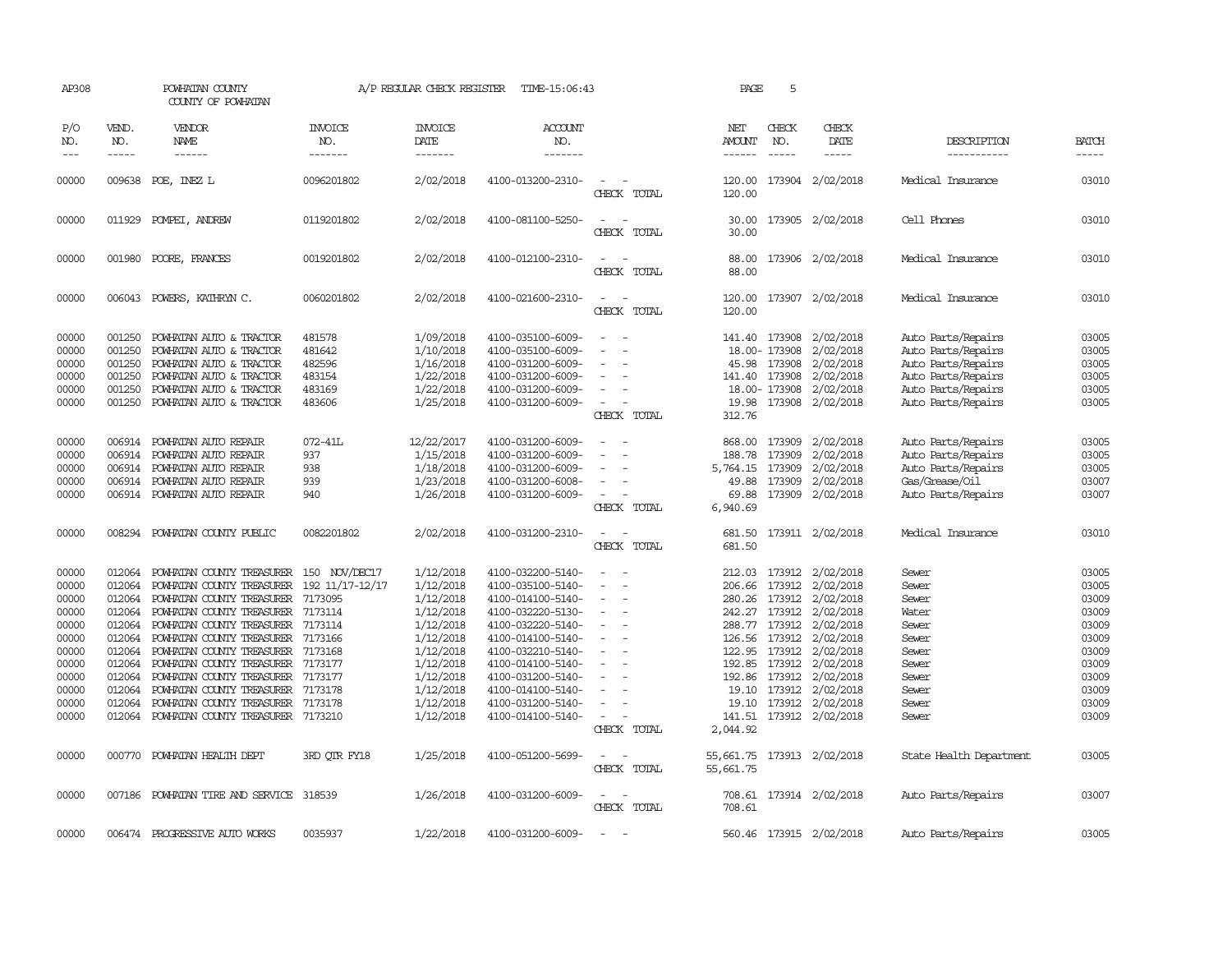| AP308             |                                                                                                                                                                                                                                                                                                                                                                                                                                                         | POWHATAN COUNTY<br>COUNTY OF POWHATAN    |                       | A/P REGULAR CHECK REGISTER | TIME-15:06:43     |                                                      | PAGE                           | 6                           |                         |                                |              |
|-------------------|---------------------------------------------------------------------------------------------------------------------------------------------------------------------------------------------------------------------------------------------------------------------------------------------------------------------------------------------------------------------------------------------------------------------------------------------------------|------------------------------------------|-----------------------|----------------------------|-------------------|------------------------------------------------------|--------------------------------|-----------------------------|-------------------------|--------------------------------|--------------|
| P/O<br>NO.        | VEND.<br>NO.                                                                                                                                                                                                                                                                                                                                                                                                                                            | VENDOR<br>NAME                           | <b>INVOICE</b><br>NO. | <b>INVOICE</b><br>DATE     | ACCOUNT<br>NO.    |                                                      | NET<br>AMOUNT<br>$- - - - - -$ | CHECK<br>NO.<br>$- - - - -$ | CHECK<br>DATE           | DESCRIPTION                    | <b>BATCH</b> |
| $\qquad \qquad -$ | $\begin{tabular}{ccccc} \multicolumn{2}{c }{\multicolumn{2}{c }{\multicolumn{2}{c }{\multicolumn{2}{c}}{\hspace{-2.2cm}}}} \multicolumn{2}{c }{\multicolumn{2}{c }{\hspace{-2.2cm}}\hline} \multicolumn{2}{c }{\hspace{-2.2cm}}\hline \multicolumn{2}{c }{\hspace{-2.2cm}}\hline \multicolumn{2}{c }{\hspace{-2.2cm}}\hline \multicolumn{2}{c }{\hspace{-2.2cm}}\hline \multicolumn{2}{c }{\hspace{-2.2cm}}\hline \multicolumn{2}{c }{\hspace{-2.2cm}}$ | $- - - - - -$                            | -------               | -------                    | -------           |                                                      |                                |                             | -----                   | -----------                    |              |
| 00000             |                                                                                                                                                                                                                                                                                                                                                                                                                                                         | 006474 PROGRESSIVE AUTO WORKS            | 0035910               | 1/23/2018                  | 4100-031200-6009- |                                                      | 291.48                         |                             | 173915 2/02/2018        | Auto Parts/Repairs             | 03007        |
| 00000             | 006474                                                                                                                                                                                                                                                                                                                                                                                                                                                  | PROGRESSIVE AUTO WORKS                   | 0035935               | 1/23/2018                  | 4100-031200-6009- |                                                      | 1,791.15                       | 173915                      | 2/02/2018               | Auto Parts/Repairs             | 03007        |
| 00000             | 006474                                                                                                                                                                                                                                                                                                                                                                                                                                                  | PROGRESSIVE AUTO WORKS                   | 0035936               | 1/23/2018                  | 4100-031200-6009- |                                                      | 72.06                          | 173915                      | 2/02/2018               | Auto Parts/Repairs             | 03007        |
| 00000             | 006474                                                                                                                                                                                                                                                                                                                                                                                                                                                  | PROGRESSIVE AUTO WORKS                   | 0035940               | 1/23/2018                  | 4100-031200-6009- |                                                      | 78.36                          | 173915                      | 2/02/2018               | Auto Parts/Repairs             | 03007        |
| 00000             |                                                                                                                                                                                                                                                                                                                                                                                                                                                         | 006474 PROGRESSIVE AUTO WORKS            | 0035996               | 1/30/2018                  | 4100-031200-6008- | $\overline{\phantom{a}}$                             | 51.66                          |                             | 173915 2/02/2018        | Gas/Grease/0il                 | 03007        |
|                   |                                                                                                                                                                                                                                                                                                                                                                                                                                                         |                                          |                       |                            |                   | CHECK TOTAL                                          | 2,845.17                       |                             |                         |                                |              |
| 00000             |                                                                                                                                                                                                                                                                                                                                                                                                                                                         | 006523 PURCHASE POWER                    | 909008561578118       | 1/17/2018                  | 4100-021600-5210- |                                                      | 174.84                         |                             | 173916 2/02/2018        | Postage                        | 03005        |
|                   |                                                                                                                                                                                                                                                                                                                                                                                                                                                         |                                          |                       |                            |                   | CHECK TOTAL                                          | 174.84                         |                             |                         |                                |              |
| 00000             | 000620                                                                                                                                                                                                                                                                                                                                                                                                                                                  | R. C. GOODWYN & SONS, INC                | 0795730               | 12/19/2017                 | 4100-014600-3310- | $\overline{\phantom{a}}$                             | 14.48                          |                             | 173917 2/02/2018        | Repairs and Maintenance        | 03009        |
| 00000             | 000620                                                                                                                                                                                                                                                                                                                                                                                                                                                  | R. C. GOODWYN & SONS, INC                | 0796338               | 12/27/2017                 | 4100-014100-3310- | $\overline{\phantom{a}}$                             | 16.17                          | 173917                      | 2/02/2018               | Repairs & Maintenance          | 03009        |
| 00000             | 000620                                                                                                                                                                                                                                                                                                                                                                                                                                                  | R. C. GOODWYN & SONS, INC                | 0796369               | 12/28/2017                 | 4100-014100-6004- |                                                      | 12.67                          |                             | 173917 2/02/2018        | Tools and Equipment            | 03009        |
| 00000             |                                                                                                                                                                                                                                                                                                                                                                                                                                                         | 000620 R. C. GOODWYN & SONS, INC         | 0796621               | 12/29/2017                 | 4100-014100-3310- | $\equiv$                                             | 9.96                           |                             | 173917 2/02/2018        | Repairs & Maintenance          | 03009        |
| 00000             | 000620                                                                                                                                                                                                                                                                                                                                                                                                                                                  | R. C. GOODWYN & SONS, INC                | 0796867               | 1/03/2018                  | 4100-014100-3310- |                                                      | 10.58                          | 173917                      | 2/02/2018               | Repairs & Maintenance          | 03009        |
| 00000             | 000620                                                                                                                                                                                                                                                                                                                                                                                                                                                  | R. C. GOODWYN & SONS, INC                | 0797257               | 1/08/2018                  | 4100-014100-3310- |                                                      | 5.98                           |                             | 173917 2/02/2018        | Repairs & Maintenance          | 03009        |
| 00000             |                                                                                                                                                                                                                                                                                                                                                                                                                                                         | 000620 R. C. GOODWYN & SONS, INC         | 0797693               | 1/11/2018                  | 4100-014600-3312- |                                                      | 49.49                          |                             | 173917 2/02/2018        | Field Maintenance              | 03009        |
| 00000             |                                                                                                                                                                                                                                                                                                                                                                                                                                                         | 000620 R. C. GOODWYN & SONS, INC 0797693 |                       | 1/11/2018                  | 4100-014600-3310- | $\overline{\phantom{a}}$                             | 5.69                           |                             | 173917 2/02/2018        | Repairs and Maintenance        | 03009        |
|                   |                                                                                                                                                                                                                                                                                                                                                                                                                                                         |                                          |                       |                            |                   | CHECK TOTAL                                          | 125.02                         |                             |                         |                                |              |
| 00000             |                                                                                                                                                                                                                                                                                                                                                                                                                                                         | 009077 REYNOLDS, SHIRLEY                 | 0090201802            | 2/02/2018                  | 4100-031200-2310- | $\sim$                                               | 96.00                          |                             | 173918 2/02/2018        | Medical Insurance              | 03010        |
|                   |                                                                                                                                                                                                                                                                                                                                                                                                                                                         |                                          |                       |                            |                   | CHECK TOTAL                                          | 96.00                          |                             |                         |                                |              |
| 00000             |                                                                                                                                                                                                                                                                                                                                                                                                                                                         | 007062 RUIHERFORD JANITOR SUPPLY 1019256 |                       | 1/19/2018                  | 4100-014100-6005- | $\sim$<br>$\overline{\phantom{a}}$                   | 15.00                          |                             | 173919 2/02/2018        | Cleaning Supplies              | 03009        |
|                   |                                                                                                                                                                                                                                                                                                                                                                                                                                                         |                                          |                       |                            |                   | CHECK TOTAL                                          | 15.00                          |                             |                         |                                |              |
| 00000             | 006253                                                                                                                                                                                                                                                                                                                                                                                                                                                  | SALISBURY TIRE & SERVICE                 | 0100728               | 1/22/2018                  | 4100-031200-6009- |                                                      | 20.80                          | 173920                      | 2/02/2018               | Auto Parts/Repairs             | 03005        |
| 00000             | 006253                                                                                                                                                                                                                                                                                                                                                                                                                                                  | SALISBURY TIRE & SERVICE                 | 0100719               | 1/23/2018                  | 4100-014500-6009- |                                                      | 498.04                         | 173920                      | 2/02/2018               | Auto Parts & Repairs           | 03009        |
| 00000             | 006253                                                                                                                                                                                                                                                                                                                                                                                                                                                  | SALISBURY TIRE & SERVICE                 | 0100803               | 1/25/2018                  | 4100-014500-6009- |                                                      | 16.00                          | 173920                      | 2/02/2018               | Auto Parts & Repairs           | 03009        |
|                   |                                                                                                                                                                                                                                                                                                                                                                                                                                                         |                                          |                       |                            |                   | CHECK TOTAL                                          | 534.84                         |                             |                         |                                |              |
| 00000             |                                                                                                                                                                                                                                                                                                                                                                                                                                                         | 011800 SCHARDEIN, BRET                   | 0118201802            | 2/02/2018                  | 4100-081100-5250- |                                                      | 30.00                          |                             | 173921 2/02/2018        | Cell Phones                    | 03010        |
|                   |                                                                                                                                                                                                                                                                                                                                                                                                                                                         |                                          |                       |                            |                   | CHECK TOTAL                                          | 30.00                          |                             |                         |                                |              |
| 00000             |                                                                                                                                                                                                                                                                                                                                                                                                                                                         | 010282 SCHUBERT, CHARLA                  | 0102201802            | 2/02/2018                  | 4100-012200-5250- |                                                      | 30.00                          |                             | 173922 2/02/2018        | Cell Phones                    | 03010        |
|                   |                                                                                                                                                                                                                                                                                                                                                                                                                                                         |                                          |                       |                            |                   | CHECK TOTAL                                          | 30.00                          |                             |                         |                                |              |
| 00000             |                                                                                                                                                                                                                                                                                                                                                                                                                                                         | 006921 SEA-CLEAR AQUARIUM                | 5331                  | 1/15/2018                  | 4100-073100-3320- |                                                      | 80.00                          |                             | 173923 2/02/2018        | Maintenance & Service Contract | 03005        |
|                   |                                                                                                                                                                                                                                                                                                                                                                                                                                                         |                                          |                       |                            |                   | CHECK TOTAL                                          | 80.00                          |                             |                         |                                |              |
| 00000             | 008654                                                                                                                                                                                                                                                                                                                                                                                                                                                  | SEAY'S TOWING                            | UNIT 17               | 1/30/2018                  | 4100-031200-6014- |                                                      | 65.00                          |                             | 173924 2/02/2018        | Other Operating Supplies       | 03007        |
| 00000             |                                                                                                                                                                                                                                                                                                                                                                                                                                                         | 008654 SEAY'S TOWING                     | 072-19L 1-18-18       | 1/18/2018                  | 4100-031200-6014- | $\equiv$                                             | 45.00                          |                             | 173924 2/02/2018        | Other Operating Supplies       | 03007        |
|                   |                                                                                                                                                                                                                                                                                                                                                                                                                                                         |                                          |                       |                            |                   | CHECK TOTAL                                          | 110.00                         |                             |                         |                                |              |
| 00000             |                                                                                                                                                                                                                                                                                                                                                                                                                                                         | 007157 SHORES COLLISION, INC.            | 18-11769              | 1/17/2018                  | 4100-031200-6009- |                                                      |                                |                             | 347.43 173925 2/02/2018 | Auto Parts/Repairs             | 03005        |
|                   |                                                                                                                                                                                                                                                                                                                                                                                                                                                         |                                          |                       |                            |                   | CHECK TOTAL                                          | 347.43                         |                             |                         |                                |              |
| 00000             |                                                                                                                                                                                                                                                                                                                                                                                                                                                         | 011935 SOUKUP, MICHELLE                  | OFFICE DEPOT          | 1/21/2018                  | 4100-021200-6001- | $\overline{\phantom{a}}$<br>$\overline{\phantom{a}}$ |                                |                             | 67.60 173926 2/02/2018  | Office Supplies                | 03005        |
|                   |                                                                                                                                                                                                                                                                                                                                                                                                                                                         |                                          |                       |                            |                   | CHECK TOTAL                                          | 67.60                          |                             |                         |                                |              |
| 00000             |                                                                                                                                                                                                                                                                                                                                                                                                                                                         | 001320 SOUTHERN POLICE                   | 193923                | 1/16/2018                  | 4100-031200-6011- |                                                      |                                |                             | 9.00 173928 2/02/2018   | Uniforms                       | 03005        |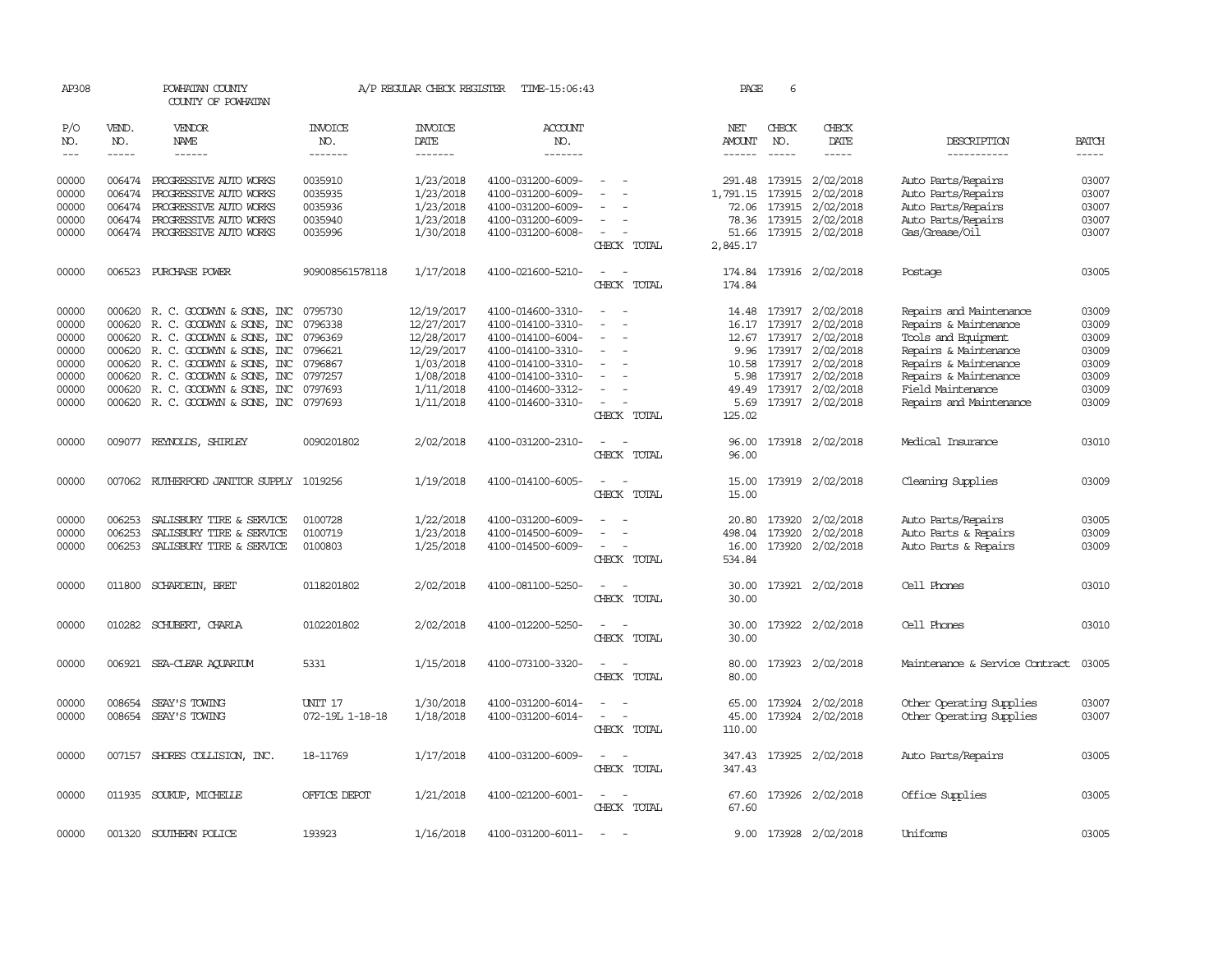| AP308      |              | POWHATAN COUNTY<br>COUNTY OF POWHATAN |                  |                        | A/P REGULAR CHECK REGISTER TIME-15:06:43 |                                                      | PAGE            | 7             |                           |                                |              |
|------------|--------------|---------------------------------------|------------------|------------------------|------------------------------------------|------------------------------------------------------|-----------------|---------------|---------------------------|--------------------------------|--------------|
| P/O<br>NO. | VEND.<br>NO. | VENDOR<br>NAME                        | INVOICE<br>NO.   | <b>INVOICE</b><br>DATE | <b>ACCOUNT</b><br>NO.                    |                                                      | NET<br>AMOUNT   | CHECK<br>NO.  | CHECK<br>DATE             | DESCRIPTION                    | <b>BATCH</b> |
| $---$      | $- - - - -$  | $- - - - - -$                         | -------          | -------                | -------                                  |                                                      |                 | $\frac{1}{2}$ | $- - - - -$               | -----------                    | -----        |
| 00000      |              | 001320 SOUTHERN POLICE                | 193924           | 1/16/2018              | 4100-031200-6011-                        | $\sim$ $ \sim$<br>CHECK TOTAL                        | 18.00           |               | 9.00 173928 2/02/2018     | Uniforms                       | 03005        |
| 00000      | 006594       | SOUTHSIDE ELECTRIC COOP               | 63504004 1/18    | 1/11/2018              | 4100-035100-5110-                        |                                                      | 1,445.06 173929 |               | 2/02/2018                 | Electricity                    | 03006        |
| 00000      | 006594       | SOUTHSIDE ELECTRIC COOP               | 63504006 1/18    | 1/11/2018              | 4100-014600-5110-                        | $\overline{\phantom{a}}$<br>$\overline{\phantom{a}}$ |                 | 638.41 173929 | 2/02/2018                 | Electricity                    | 03009        |
| 00000      | 006594       | SOUTHSIDE ELECTRIC COOP               | 63504008 1/18    | 1/11/2018              | 4100-014600-5110-                        | $\overline{\phantom{a}}$                             | 20.00           | 173929        | 2/02/2018                 | Electricity                    | 03009        |
| 00000      |              | 006594 SOUTHSIDE ELECTRIC COOP        | 63504009 1/18    | 1/11/2018              | 4100-014600-5110-                        | $\overline{\phantom{a}}$                             | 1,769.03 173929 |               | 2/02/2018                 | Electricity                    | 03009        |
| 00000      | 006594       | SOUTHSIDE ELECTRIC COOP               | 63504010 1/18    | 1/11/2018              | 4100-014600-5110-                        | $\sim$<br>$\overline{\phantom{0}}$                   |                 | 199.47 173929 | 2/02/2018                 | Electricity                    | 03009        |
| 00000      |              | 006594 SOUTHSIDE ELECTRIC COOP        | 63504011 1/18    | 1/11/2018              | 4100-014100-5110-                        | $\sim$<br>$\overline{\phantom{a}}$                   |                 |               | 122.54 173929 2/02/2018   | Electricity                    | 03009        |
|            |              |                                       |                  |                        |                                          | CHECK TOTAL                                          | 4,194.51        |               |                           |                                |              |
| 00000      | 008578       | STAPLES BUSINESS AD-                  | 3364952035       | 1/09/2018              | 4100-031200-6001-                        | $\sim$<br>$\sim$                                     |                 |               | 86.51 173931 2/02/2018    | Office Supplies                | 03006        |
| 00000      | 008578       | STAPLES BUSINESS AD-                  | 3365098123       | 1/11/2018              | 4100-022100-6001-                        | $\overline{\phantom{a}}$<br>$\overline{\phantom{a}}$ |                 |               | 195.86 173931 2/02/2018   | Office Supplies                | 03006        |
| 00000      |              | 008578 STAPLES BUSINESS AD-           | 3365179905       | 1/12/2018              | 4100-012200-6001-                        | $\sim$                                               |                 | 173.13 173931 | 2/02/2018                 | Office Supplies                | 03006        |
| 00000      |              | 008578 STAPLES BUSINESS AD-           | 3365179909       | 1/12/2018              | 4100-021600-6001-                        |                                                      |                 |               | 333.72 173931 2/02/2018   | Office Supplies                | 03006        |
| 00000      |              | 008578 STAPLES BUSINESS AD-           | 3365179910       | 1/12/2018              | 4100-021600-6001-                        | $\sim$<br>$\overline{a}$                             |                 |               | 167.54 173931 2/02/2018   | Office Supplies                | 03006        |
| 00000      | 008578       | STAPLES BUSINESS AD-                  | 3365660896       | 1/17/2018              | 4100-022100-6001-                        | $\overline{\phantom{a}}$                             |                 |               | 35.18 173931 2/02/2018    | Office Supplies                | 03006        |
| 00000      |              | 008578 STAPLES BUSINESS AD-           | 3365787161       | 1/19/2018              | 4100-022100-6001-                        |                                                      |                 |               | 38.88 173931 2/02/2018    | Office Supplies                | 03006        |
| 00000      |              | 008578 STAPLES BUSINESS AD-           | 3365939551       | 1/20/2018              | 4100-031200-6001-                        | $\sim$<br>$\overline{\phantom{a}}$                   |                 |               | 154.51 173931 2/02/2018   | Office Supplies                | 03007        |
|            |              |                                       |                  |                        |                                          | CHECK TOTAL                                          | 1,185.33        |               |                           |                                |              |
| 00000      | 006569       | STICKELS, RANDAL LEE                  | 0065201802       | 2/02/2018              | 4100-031200-2310-                        | $\sim$<br>$\sim$                                     |                 |               | 72.00 173932 2/02/2018    | Medical Insurance              | 03010        |
|            |              |                                       |                  |                        |                                          | CHECK TOTAL                                          | 72.00           |               |                           |                                |              |
| 00000      |              | 007115 STOKES, GARLAND KENNETH        | 0071201802       | 2/02/2018              | 4100-031200-2310-                        |                                                      |                 |               | 68.00 173933 2/02/2018    | Medical Insurance              | 03010        |
|            |              |                                       |                  |                        |                                          | CHECK TOTAL                                          | 68.00           |               |                           |                                |              |
| 00000      | 009520       | STONE'S OFFICE EQUIPMENT              | 95509            | 1/19/2018              | 4100-073100-3320-                        | $\overline{\phantom{a}}$<br>$\sim$                   |                 |               | 224.06 173934 2/02/2018   | Maintenance & Service Contract | 03006        |
| 00000      | 009520       | STONE'S OFFICE EQUIPMENT              | 95541            | 1/19/2018              | 4100-073100-3320-                        | $\sim$                                               |                 |               | 515.06 173934 2/02/2018   | Maintenance & Service Contract | 03006        |
|            |              |                                       |                  |                        |                                          | CHECK TOTAL                                          | 739.12          |               |                           |                                |              |
| 00000      |              | 007450 THOMSON REUTERS -              | 837483437        | 1/01/2018              | 4100-031200-3320-                        | $\sim$<br>$\sim$                                     | 246.26          |               | 173935 2/02/2018          | Maintenance & Service Contract | 03006        |
|            |              |                                       |                  |                        |                                          | CHECK TOTAL                                          | 246.26          |               |                           |                                |              |
| 00000      | 008565       | TRACTOR SUPPLY CREDIT                 | 100403279        | 12/23/2017             | 4100-031200-6022-                        |                                                      | 81.97           |               | 173936 2/02/2018          | Dog Food & Supplies K9         | 03006        |
| 00000      |              | 008565 TRACTOR SUPPLY CREDIT          | 200605980        | 11/29/2017             | 4100-031200-6022-                        |                                                      |                 |               | 111.55 173936 2/02/2018   | Dog Food & Supplies K9         | 03006        |
|            |              |                                       |                  |                        |                                          | CHECK TOTAL                                          | 193.52          |               |                           |                                |              |
| 00000      | 007905       | TREASURER OF VIRGINIA                 | SHIVELY, J.S.    | 1/12/2018              | 4100-035300-3110-                        |                                                      | 20.00           |               | 173938 2/02/2018          | Professional Health Services   | 03006        |
|            |              |                                       |                  |                        |                                          | CHECK TOTAL                                          | 20.00           |               |                           |                                |              |
| 00000      |              | 006721 UNIVERSITY OF VIRGINIA         | DELANEY, TRAVIS  | 1/24/2018              | 4100-012310-5810-                        | $\overline{\phantom{a}}$                             | 75.00           |               | 173939 2/02/2018          | Dues/Association Memberships   | 03006        |
|            |              |                                       |                  |                        |                                          | CHECK TOTAL                                          | 75.00           |               |                           |                                |              |
| 00000      |              | 012273 VALECO                         | TIMBERLAKE, J.B. | 1/25/2018              | 4100-012310-5810-                        |                                                      |                 |               | 75.00 173940 2/02/2018    | Dues/Association Memberships   | 03006        |
|            |              |                                       |                  |                        |                                          | CHECK TOTAL                                          | 75.00           |               |                           |                                |              |
| 00000      |              | 009738 VEBA ANNUAL MEETING            | VEBA MIG 3/18    | 1/24/2018              | 4100-013200-5540-                        | $\sim$                                               | 150.00          |               | 173941 2/02/2018          | Conferences & Training         | 03006        |
|            |              |                                       |                  |                        |                                          | CHECK TOTAL                                          | 150.00          |               |                           |                                |              |
| 00000      |              | 011169 VERIZON                        | 8047061627 0118  | 1/01/2018              | 4100-031210-5232-                        | $\sim$<br>$\sim$                                     |                 |               | 1,413.16 173942 2/02/2018 | Wireline 911                   | 03006        |
|            |              |                                       |                  |                        |                                          | CHECK TOTAL                                          | 1,413.16        |               |                           |                                |              |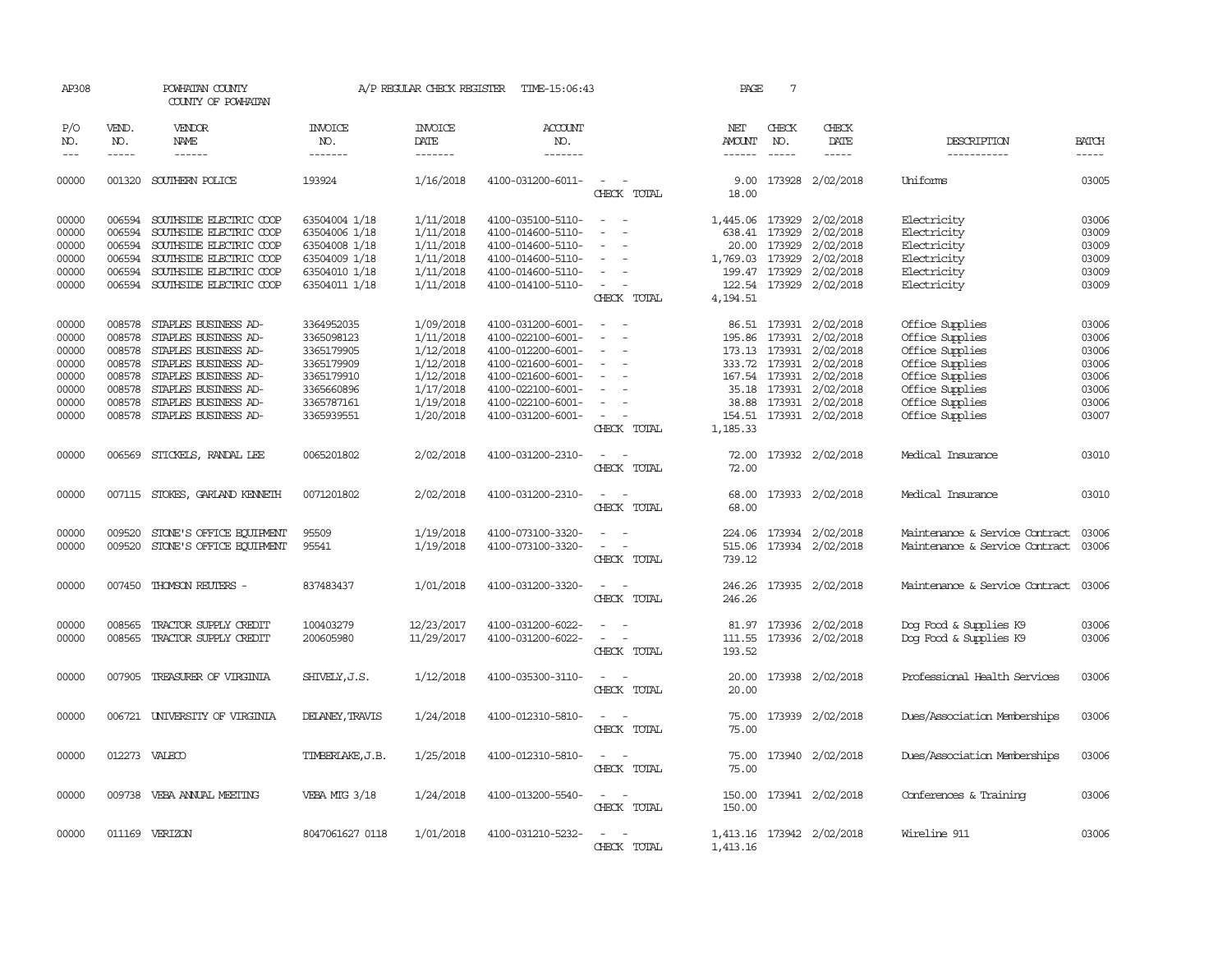| AP308                            |                             | POWHATAN COUNTY<br>COUNTY OF POWHATAN                                                                          |                                           | A/P REGULAR CHECK REGISTER                       | TIME-15:06:43                                                                    |                                                                                                                             | PAGE                                       | 8                |                                                                              |                                                  |                                  |
|----------------------------------|-----------------------------|----------------------------------------------------------------------------------------------------------------|-------------------------------------------|--------------------------------------------------|----------------------------------------------------------------------------------|-----------------------------------------------------------------------------------------------------------------------------|--------------------------------------------|------------------|------------------------------------------------------------------------------|--------------------------------------------------|----------------------------------|
| P/O<br>NO.<br>$---$              | VEND.<br>NO.<br>$- - - - -$ | <b>VENDOR</b><br>NAME                                                                                          | <b>INVOICE</b><br>NO.<br>-------          | <b>INVOICE</b><br>DATE<br>-------                | <b>ACCOUNT</b><br>NO.<br>-------                                                 |                                                                                                                             | NET<br>AMOUNT<br>------                    | CHECK<br>NO.     | CHECK<br>DATE<br>$- - - - -$                                                 | DESCRIPTION<br>-----------                       | <b>BATCH</b><br>-----            |
| 00000                            |                             | 008785 VERIZON CABS                                                                                            | M550491706 1217                           | 12/25/2017                                       | 4100-031210-5232-                                                                | $\sim$<br>CHECK TOTAL                                                                                                       | 483.10<br>483.10                           |                  | 173943 2/02/2018                                                             | Wireline 911                                     | 03006                            |
| 00000                            |                             | 008795 VIRGINIA COMUNITY                                                                                       | 1109                                      | 1/25/2018                                        | 4100-053910-5643-                                                                | $\frac{1}{2} \left( \frac{1}{2} \right) \left( \frac{1}{2} \right) = \frac{1}{2} \left( \frac{1}{2} \right)$<br>CHECK TOTAL | 668.00<br>668.00                           |                  | 173944 2/02/2018                                                             | PCCAA Services - Federal CSBG                    | 03009                            |
| 00000                            |                             | 007983 VIRGINIA EMPLOYMENT                                                                                     | 000188977012/17                           | 12/31/2017                                       | 4100-012220-2703-                                                                | $\sim$<br>CHECK TOTAL                                                                                                       | 2,593.20<br>2,593.20                       |                  | 173945 2/02/2018                                                             | Unemployment Claims                              | 03006                            |
| 00000                            |                             | 006579 RICHMOND ALARM                                                                                          | 229711                                    | 1/17/2018                                        | 4100-031200-6014-                                                                | $ -$<br>CHECK TOTAL                                                                                                         | 1,173.55                                   |                  | 1, 173.55 173946 2/02/2018                                                   | Other Operating Supplies                         | 03006                            |
| 00000                            |                             | 011698 WESTWOOD PHARMACY                                                                                       | 19612                                     | 1/17/2018                                        | 4100-033400-3845-                                                                | $\frac{1}{2} \left( \frac{1}{2} \right) \left( \frac{1}{2} \right) = \frac{1}{2} \left( \frac{1}{2} \right)$<br>CHECK TOTAL | 280.01                                     |                  | 280.01 173947 2/02/2018                                                      | Detention of Adults - Health C                   | 03006                            |
| 00000<br>00000<br>00000<br>00000 | 009332<br>009332            | WITMER PUBLIC SAFETY<br>WITMER PUBLIC SAFETY<br>009332 WITMER PUBLIC SAFETY<br>009332 WITMER PUBLIC SAFETY     | 1816901<br>1823061<br>1823473<br>1826430  | 1/18/2018<br>1/23/2018<br>1/23/2018<br>1/29/2018 | 4100-031200-6011-<br>4100-031200-6011-<br>4100-031200-6011-<br>4100-031200-6011- | $\sim$<br>CHECK TOTAL                                                                                                       | 200.00<br>432.00<br>89.00<br>976.00        | 173948           | 173948 2/02/2018<br>2/02/2018<br>255.00 173948 2/02/2018<br>173948 2/02/2018 | Uniforms<br>Uniforms<br>Uniforms<br>Uniforms     | 03006<br>03006<br>03006<br>03007 |
| 00000                            |                             | 002080 WOODCOCK, LYNN T.                                                                                       | 0020201802                                | 2/02/2018                                        | 4100-031200-2310-                                                                | $\overline{a}$<br>$\sim$<br>CHECK TOTAL                                                                                     | 108.00<br>108.00                           |                  | 173949 2/02/2018                                                             | Medical Insurance                                | 03010                            |
| 00000                            |                             | 001890 X-ZACT                                                                                                  | 3858                                      | 1/19/2018                                        | 4100-012520-3500-                                                                | CHECK TOTAL                                                                                                                 | 1,925.00<br>1,925.00                       |                  | 173950 2/02/2018                                                             | Printing & Binding                               | 03007                            |
| 00000                            |                             | 006551 YARD WORKS, LLC                                                                                         | 9438480-IN                                | 1/25/2018                                        | 4100-014500-3190-                                                                | $\frac{1}{2} \left( \frac{1}{2} \right) \left( \frac{1}{2} \right) = \frac{1}{2} \left( \frac{1}{2} \right)$<br>CHECK TOTAL | 88.00<br>88.00                             |                  | 173951 2/02/2018                                                             | Grounds Maintenance                              | 03009                            |
| 00000<br>00000<br>00000          | 009183<br>009183            | AIR, WATER & SOIL LABORA-<br>AIR, WATER & SOIL LABORA- V18000741<br>009183 AIR, WATER & SOIL LABORA- V18000742 | V18000740                                 | 2/02/2018<br>2/02/2018<br>2/02/2018              | 4100-032220-5140-<br>4100-032210-5140-<br>4100-014100-5140-                      | $\equiv$<br>$\sim$ $\sim$<br>CHECK TOTAL                                                                                    | 195.75<br>195.75<br>587.25                 | 173984<br>173984 | 2/09/2018<br>2/09/2018<br>195.75 173984 2/09/2018                            | Sewer<br>Sewer<br>Sewer                          | 03015<br>03015<br>03015          |
| 00000                            |                             | 011479 ATLANTIC EMERGENCY                                                                                      | 3803RIC                                   | 1/22/2018                                        | 4100-032200-6009-                                                                | $\overline{\phantom{a}}$<br>CHECK TOTAL                                                                                     | 77.28<br>77.28                             |                  | 173985 2/09/2018                                                             | Auto Repairs and Parts                           | 03014                            |
| 00000<br>00000<br>00000          | 011585                      | ATLANTIC TACTICAL, INC.<br>011585 ATLANTIC TACTICAL, INC.<br>011585 ATLANTIC TACTICAL, INC.                    | SI-80611746<br>SI-80613721<br>SI-80614106 | 12/28/2017<br>1/23/2018<br>1/25/2018             | 4100-031200-6011-<br>4100-031200-6010-<br>4100-031200-6014-                      | $\sim$<br>CHECK TOTAL                                                                                                       | 752.95<br>13,381.20<br>752.95<br>14,887.10 | 173986<br>173986 | 2/09/2018<br>2/09/2018<br>173986 2/09/2018                                   | Uniforms<br>Ammition<br>Other Operating Supplies | 03011<br>03014<br>03014          |
| 00000<br>00000                   |                             | 007941 BAKER & TAYLOR<br>007941 BAKER & TAYLOR                                                                 | 5014860424<br>5014866586                  | 1/30/2018<br>2/02/2018                           | 4100-073100-6012-<br>4100-073100-6012-                                           | $\sim$<br>CHECK TOTAL                                                                                                       | 542.50                                     |                  | 351.36 173987 2/09/2018<br>191.14 173987 2/09/2018                           | Books & Subscriptions<br>Books & Subscriptions   | 03011<br>03015                   |
| 00000                            |                             | 012101 BETTS, DWAYNE                                                                                           | PER DIEM FEB'18                           | 2/06/2018                                        | 4100-034100-5510-                                                                | $\sim$ $ \sim$<br>CHECK TOTAL                                                                                               | 212.00<br>212.00                           |                  | 173989 2/09/2018                                                             | Travel/Mileage/Parking/Tolls                     | 03011                            |
| 00000                            |                             | 006655 BLOSSMAN GAS COMPANIES                                                                                  | 2931234                                   | 1/24/2018                                        | 4100-073100-5120-                                                                |                                                                                                                             |                                            |                  | 54.20 173990 2/09/2018                                                       | <b>Fuel</b>                                      | 03011                            |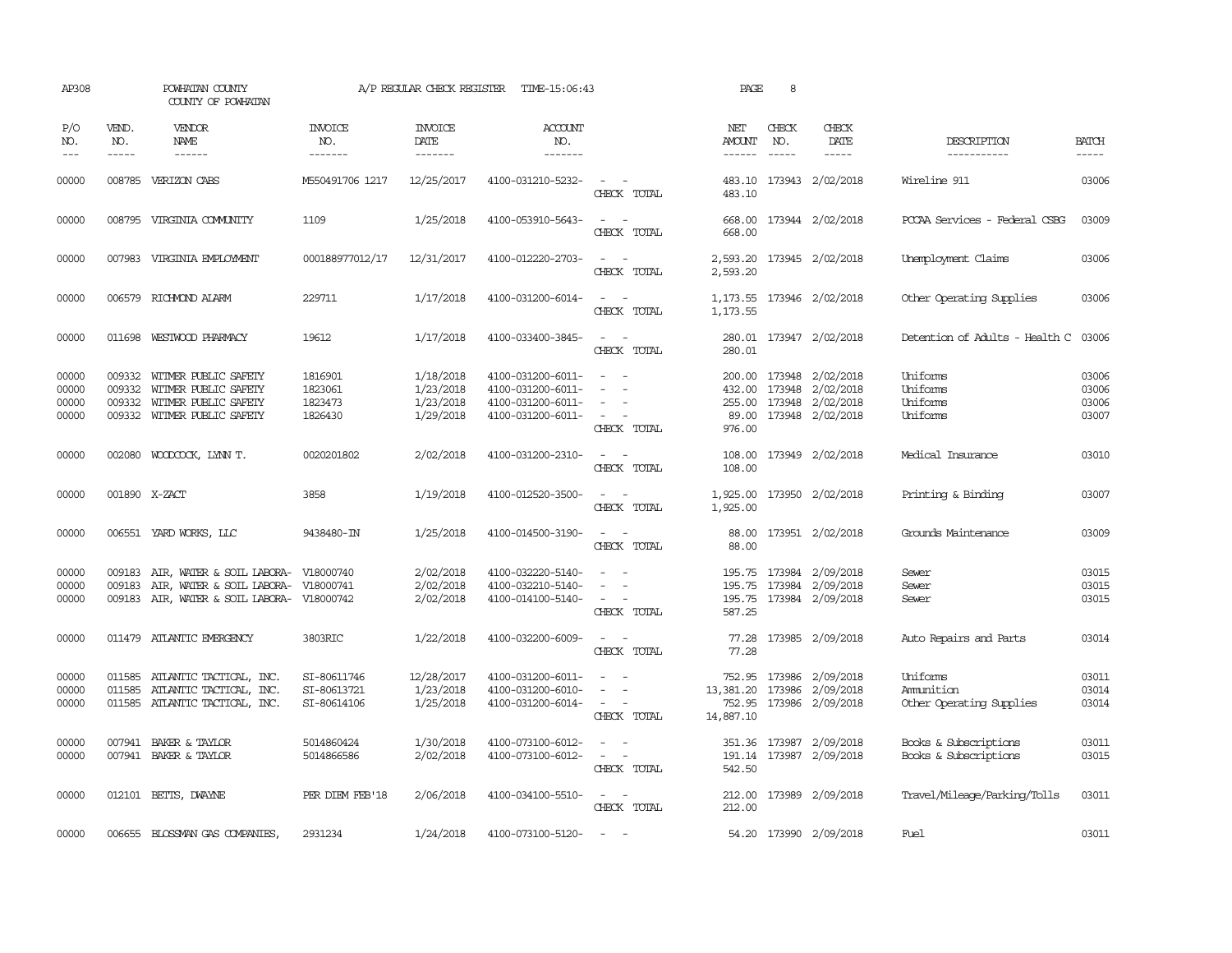| AP308                            |                             | POWHATAN COUNTY<br>COUNTY OF POWHATAN                                                                      |                                                 | A/P REGULAR CHECK REGISTER                       | TIME-15:06:43                                                                    |                                                             | PAGE                    | 9                             |                                                                                            |                                                                                                                             |                                  |
|----------------------------------|-----------------------------|------------------------------------------------------------------------------------------------------------|-------------------------------------------------|--------------------------------------------------|----------------------------------------------------------------------------------|-------------------------------------------------------------|-------------------------|-------------------------------|--------------------------------------------------------------------------------------------|-----------------------------------------------------------------------------------------------------------------------------|----------------------------------|
| P/O<br>NO.<br>$---$              | VEND.<br>NO.<br>$- - - - -$ | VENDOR<br><b>NAME</b><br>$- - - - - -$                                                                     | INVOICE<br>NO.<br>-------                       | <b>INVOICE</b><br>DATE<br>-------                | ACCOUNT<br>NO.<br>$- - - - - - -$                                                |                                                             | NET<br>AMOUNT<br>------ | CHECK<br>NO.<br>$\frac{1}{2}$ | CHECK<br>DATE<br>$- - - - -$                                                               | DESCRIPTION<br>-----------                                                                                                  | <b>BATCH</b><br>-----            |
| 00000                            | 006655                      | BLOSSMAN GAS COMPANIES                                                                                     | 3185472                                         | 2/06/2018                                        | 4100-035100-5120-                                                                | $\overline{\phantom{a}}$<br>CHECK TOTAL                     | 372.44                  |                               | 318.24 173990 2/09/2018                                                                    | Fuel                                                                                                                        | 03014                            |
| 00000                            |                             | 007831 BOCZAR, CHRISTINE                                                                                   | CB 500714                                       | 1/11/2018                                        | 4100-031200-5550-                                                                | $\equiv$<br>CHECK TOTAL                                     | 15.01                   |                               | 15.01 173992 2/09/2018                                                                     | Prisoner Extradition                                                                                                        | 03014                            |
| 00000<br>00000<br>00000<br>00000 | 007353<br>007353            | 007353 CDW GOVERNMENT, INC.<br>CDW GOVERNMENT, INC.<br>CDW GOVERNMENT, INC.<br>007353 CDW GOVERNMENT, INC. | LHD4911<br>LJG9122<br>IMB9636<br><b>IMH0620</b> | 1/03/2018<br>1/09/2018<br>1/23/2018<br>1/23/2018 | 4100-073100-6002-<br>4100-012510-6002-<br>4100-032200-6002-<br>4100-035500-3140- | $\sim$<br>$\sim$<br>$\overline{\phantom{a}}$<br>CHECK TOTAL | 208.60<br>1,708.08      | 173993                        | 95.21 173993 2/09/2018<br>2/09/2018<br>56.03 173993 2/09/2018<br>1,348.24 173993 2/09/2018 | Computer Equipment-non-capital<br>Computer Equipment-non-capital<br>Computer Equipment-non-capital<br>Professional Services | 03011<br>03011<br>03011<br>03011 |
| 00000                            |                             | 012279 CDW HOMES                                                                                           | 612-2017 REFUND                                 | 1/31/2018                                        | 3100-013030-0008-                                                                | $\sim$ $\sim$<br>CHECK TOTAL                                | 1,500.00<br>1,500.00    |                               | 173994 2/09/2018                                                                           | <b>Building Permits</b>                                                                                                     | 03011                            |
| 00000                            |                             | 000540 CENTRAL VIRGINIA WASTE                                                                              | 22966                                           | 1/26/2018                                        | 4100-014300-3175-                                                                | $\sim$<br>$\sim$<br>CHECK TOTAL                             | 280.00<br>280.00        |                               | 173995 2/09/2018                                                                           | Waste Disposal                                                                                                              | 03015                            |
| 00000<br>00000                   |                             | 010645 CHESTERFIELD TRAILER &<br>010645 CHESTERFIELD TRAILER &                                             | 12458<br>12698                                  | 12/26/2017<br>1/26/2018                          | 4100-014500-3321-<br>4100-014500-6004-                                           | CHECK TOTAL                                                 | 705.70<br>7,477.65      |                               | 6,771.95 173996 2/09/2018<br>173996 2/09/2018                                              | Snow Removal<br>Tools and Equipment                                                                                         | 03015<br>03015                   |
| 00000                            | 006965                      | CINIAS CORPORATION                                                                                         | 143328957                                       | 1/31/2018                                        | 4100-014300-6011-                                                                | CHECK TOTAL                                                 | 118.90<br>118.90        |                               | 173997 2/09/2018                                                                           | Uniforms                                                                                                                    | 03015                            |
| 00000                            |                             | 009636 CMS COMMUNICATIONS                                                                                  | 1696686                                         | 1/10/2018                                        | 4100-012510-6002-                                                                | CHECK TOTAL                                                 | 544.00<br>544.00        |                               | 173998 2/09/2018                                                                           | Computer Equipment-non-capital                                                                                              | 03011                            |
| 00000                            |                             | 009178 COMCAST                                                                                             | 0093562 1/18                                    | 1/05/2018                                        | 4100-035500-6014-                                                                | CHECK TOTAL                                                 | 31.32<br>31.32          |                               | 173999 2/09/2018                                                                           | Other Operating Supplies                                                                                                    | 03011                            |
| 00000                            |                             | 010949 COMCAST                                                                                             | 60453197                                        | 1/01/2018                                        | 4100-012510-5260-                                                                | $\overline{\phantom{a}}$<br>$\sim$<br>CHECK TOTAL           | 1,127.00<br>1,127.00    |                               | 174000 2/09/2018                                                                           | Internet Usage                                                                                                              | 03011                            |
| 00000<br>00000                   |                             | 007294 CUMBERLAND FARM & AUTO<br>007294 CUMBERLAND FARM & AUTO                                             | 188690<br>962766                                | 1/17/2018<br>1/15/2018                           | 4100-032200-6009-<br>4100-032200-6009-                                           | $\sim$<br>$\sim$<br>$\equiv$<br>CHECK TOTAL                 | 28.97<br>531.43         |                               | 502.46 174001 2/09/2018<br>174001 2/09/2018                                                | Auto Repairs and Parts<br>Auto Repairs and Parts                                                                            | 03011<br>03011                   |
| 00000                            |                             | 010079 DEAL & LACHENEY P.C.                                                                                | 4725                                            | 2/01/2018                                        | 4100-012210-3150-                                                                | $\sim$<br>$\sim$<br>CHECK TOTAL                             | 10,000.00<br>10,000.00  |                               | 174003 2/09/2018                                                                           | Contracted County Attorney                                                                                                  | 03011                            |
| 00000                            | 008467                      | DISCOUNT SCHOOL SUPPLY                                                                                     | P36588840001                                    | 2/02/2018                                        | 4100-073100-6014-                                                                | $\sim$<br>$\sim$<br>CHECK TOTAL                             | 131.78<br>131.78        |                               | 174004 2/09/2018                                                                           | Library Supplies                                                                                                            | 03011                            |
| 00000                            | 008787 DW                   |                                                                                                            | 17363739                                        | 12/29/2017                                       | 4100-012410-3320-                                                                | $\sim$ $ \sim$<br>CHECK TOTAL                               | 1,750.00<br>1,750.00    |                               | 174005 2/09/2018                                                                           | Maintenance & Service Contract                                                                                              | 03014                            |
| 00000                            |                             | 007147 DRAPER ADEN ASSOCIATES                                                                              | 2018010055                                      | 1/29/2018                                        | 4100-014600-3312-                                                                | $\sim$ $ \sim$<br>CHECK TOTAL                               | 595.00<br>595.00        |                               | 174006 2/09/2018                                                                           | Field Maintenance                                                                                                           | 03015                            |
| 00000                            |                             | 011224 ELECTRONIC SYSTEMS, INC.                                                                            | IN870137                                        | 1/22/2018                                        | 4100-035100-3320-                                                                |                                                             |                         |                               | 25.83 174007 2/09/2018                                                                     | Landscaping - Animal Control                                                                                                | 03011                            |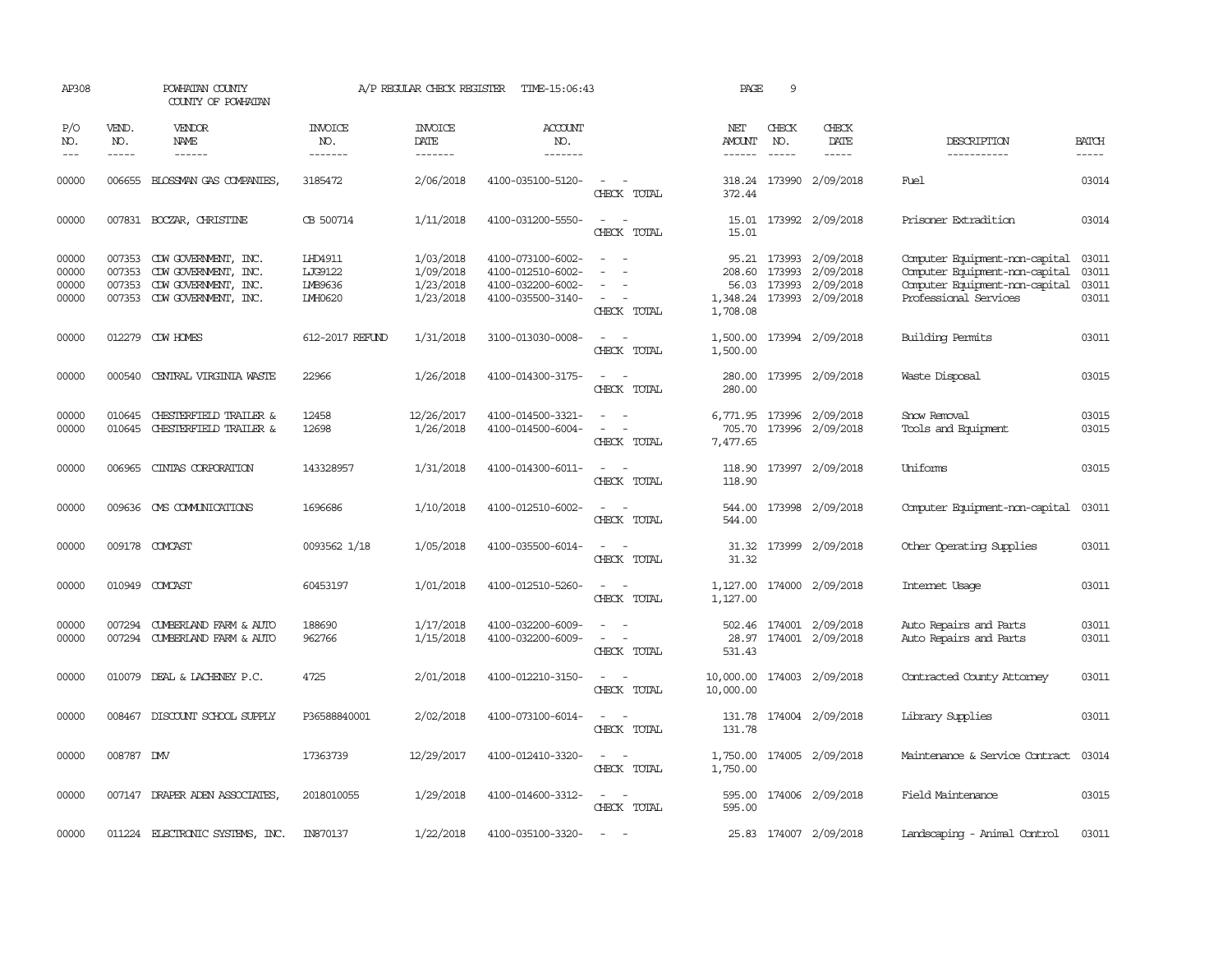| AP308               |                             | POWHATAN COUNTY<br>COUNTY OF POWHATAN |                           | A/P REGULAR CHECK REGISTER        | TIME-15:06:43             |                                                      | PAGE             | 10                          |                           |                                |              |
|---------------------|-----------------------------|---------------------------------------|---------------------------|-----------------------------------|---------------------------|------------------------------------------------------|------------------|-----------------------------|---------------------------|--------------------------------|--------------|
| P/O<br>NO.<br>$---$ | VEND.<br>NO.<br>$- - - - -$ | VENDOR<br>NAME<br>------              | INVOICE<br>NO.<br>------- | <b>INVOICE</b><br>DATE<br>------- | ACCOUNT<br>NO.<br>------- |                                                      | NET<br>AMOUNT    | CHECK<br>NO.<br>$- - - - -$ | CHECK<br>DATE<br>-----    | DESCRIPTION<br>-----------     | <b>BATCH</b> |
| 00000               | 011224                      | ELECTRONIC SYSTEMS, INC.              | IN870137                  | 1/22/2018                         | 4100-014300-3320-         | $\sim$                                               | 14.00            | 174007                      | 2/09/2018                 | Maintenance and Service Contra | 03011        |
| 00000               | 011224                      | ELECTRONIC SYSTEMS, INC.              | IN870137                  | 1/22/2018                         | 4100-012100-3320-         | $\overline{\phantom{a}}$<br>$\overline{\phantom{a}}$ | 14.00            | 174007                      | 2/09/2018                 | Maintenance & Service Contract | 03011        |
| 00000               | 011224                      | ELECTRONIC SYSTEMS, INC.              | IN870137                  | 1/22/2018                         | 4100-012310-3320-         |                                                      | 105.49           | 174007                      | 2/09/2018                 | Maintenance & Service Contract | 03011        |
| 00000               |                             | 011224 ELECTRONIC SYSTEMS, INC.       | IN870137                  | 1/22/2018                         | 4100-031210-3320-         |                                                      |                  | 65.66 174007                | 2/09/2018                 | Maintenance and Service Contra | 03011        |
| 00000               |                             | 011224 ELECTRONIC SYSTEMS, INC.       | IN870137                  | 1/22/2018                         | 4100-012200-3320-         | $\overline{\phantom{a}}$                             |                  | 25.83 174007                | 2/09/2018                 | Maintenance & Service Contract | 03011        |
| 00000               | 011224                      | ELECTRONIC SYSTEMS, INC.              | IN870137                  | 1/22/2018                         | 4100-012220-3320-         |                                                      | 25.83            | 174007                      | 2/09/2018                 | Maintenance and service contra | 03011        |
| 00000               | 011224                      | ELECTRONIC SYSTEMS, INC.              | IN870137                  | 1/22/2018                         | 4100-071110-3320-         |                                                      |                  | 14.00 174007                | 2/09/2018                 | General Maintenance            | 03011        |
| 00000               | 011224                      | ELECTRONIC SYSTEMS, INC.              | IN870137                  | 1/22/2018                         | 4100-014100-3320-         |                                                      | 14.00            | 174007                      | 2/09/2018                 | Maintenance & Service Contract | 03011        |
| 00000               |                             | 011224 ELECTRONIC SYSTEMS, INC.       | IN870137                  | 1/22/2018                         | 4100-031200-3320-         |                                                      |                  | 177.49 174007               | 2/09/2018                 | Maintenance & Service Contract | 03011        |
| 00000               |                             | 011224 ELECTRONIC SYSTEMS, INC.       | IN870137                  | 1/22/2018                         | 4100-012410-3320-         |                                                      | 217.49           | 174007                      | 2/09/2018                 | Maintenance & Service Contract | 03011        |
| 00000               | 011224                      | ELECTRONIC SYSTEMS, INC.              | IN870137                  | 1/22/2018                         | 4100-012510-3320-         |                                                      |                  |                             | 25.80 174007 2/09/2018    | Maintenance & Service Contract | 03011        |
| 00000               |                             | 011224 ELECTRONIC SYSTEMS, INC.       | IN879121                  | 2/01/2018                         | 4100-012410-3320-         | $\sim$                                               |                  |                             | 28.00-174007 2/09/2018    | Maintenance & Service Contract | 03011        |
|                     |                             |                                       |                           |                                   |                           | CHECK TOTAL                                          | 697.42           |                             |                           |                                |              |
| 00000               | 006510                      | EMERGENCY SERVICES                    | 262                       | 1/18/2018                         | 4100-014300-5540-         |                                                      |                  | 350.00 174008               | 2/09/2018                 | Training and Education         | 03015        |
| 00000               | 006510                      | EMERGENCY SERVICES                    | 262                       | 1/18/2018                         | 4100-014400-5540-         | $\overline{\phantom{a}}$<br>$\sim$                   |                  | 350.00 174008               | 2/09/2018                 | Travel - Convention & Educatio | 03015        |
| 00000               | 006510                      | EMERGENCY SERVICES                    | 262                       | 1/18/2018                         | 4100-014100-5540-         |                                                      | 210.00           | 174008                      | 2/09/2018                 | Conferences & Training         | 03015        |
| 00000               | 006510                      | EMERGENCY SERVICES                    | 262                       | 1/18/2018                         | 4100-071110-5540-         |                                                      | 140.00           | 174008                      | 2/09/2018                 | Travel-Convention and Educatio | 03015        |
| 00000               |                             | 006510 EMERGENCY SERVICES             | 262                       | 1/18/2018                         | 4100-014500-5540-         | $\overline{\phantom{a}}$                             |                  |                             | 350.00 174008 2/09/2018   | Conferences & Training         | 03015        |
|                     |                             |                                       |                           |                                   |                           | CHECK TOTAL                                          | 1,400.00         |                             |                           |                                |              |
| 00000               |                             | 006074 EVIDENT, INC.                  | 127925A                   | 1/29/2018                         | 4100-031200-6014-         | $\sim$<br>CHECK TOTAL                                | 211.90<br>211.90 |                             | 174009 2/09/2018          | Other Operating Supplies       | 03014        |
|                     |                             |                                       |                           |                                   |                           |                                                      |                  |                             |                           |                                |              |
| 00000               | 009093                      | FARMVILLE WHOLESALE                   | 631363                    | 1/19/2018                         | 4100-014100-3310-         |                                                      |                  |                             | 21.90 174010 2/09/2018    | Repairs & Maintenance          | 03015        |
| 00000               | 009093                      | FARMILLE WHOLESALE                    | 631373                    | 1/19/2018                         | 4100-014100-3310-         | $\sim$<br>$\overline{\phantom{a}}$                   | 294.91           |                             | 174010 2/09/2018          | Repairs & Maintenance          | 03015        |
|                     |                             |                                       |                           |                                   |                           | CHECK TOTAL                                          | 316.81           |                             |                           |                                |              |
| 00000               |                             | 006522 FOOD LION                      | 2813610612222             | 2/05/2018                         | 4100-035100-6022-         |                                                      | 241.90           |                             | 174011 2/09/2018          | Dog Food/Supplies              | 03014        |
|                     |                             |                                       |                           |                                   |                           | CHECK TOTAL                                          | 241.90           |                             |                           |                                |              |
| 00000               | 008700                      | GRADWELL, MELISSA LOWE                | VT TRNG 2/18              | 2/05/2018                         | 4100-012220-5510-         |                                                      | 36.41            |                             | 174012 2/09/2018          | Travel-mileage                 | 03011        |
|                     |                             |                                       |                           |                                   |                           | CHECK TOTAL                                          | 36.41            |                             |                           |                                |              |
| 00000               | 012280                      | HAMOND, JENNIFER                      | 17000010500               | 12/18/2017                        | 4100-034100-5810-         |                                                      | 10.00            |                             | 174013 2/09/2018          | Dues/Association Memberships   | 03012        |
|                     |                             |                                       |                           |                                   |                           | CHECK TOTAL                                          | 10.00            |                             |                           |                                |              |
| 00000               |                             | 012281 HAPPY PURSUITS, LLC            | HAPPY PURSUITS            | 1/31/2018                         | 4100-073100-6012-         | $\overline{\phantom{a}}$                             | 20.00            |                             | 174014 2/09/2018          | Books & Subscriptions          | 03012        |
|                     |                             |                                       |                           |                                   |                           | CHECK TOTAL                                          | 20.00            |                             |                           |                                |              |
| 00000               |                             | 010755 INNOVATIVE TURF                | 3698                      | 2/01/2018                         | 4100-014600-3320-         | $\sim$<br>$\overline{\phantom{a}}$                   |                  |                             | 1,580.95 174015 2/09/2018 | Maintenance/Service Contracts  | 03015        |
|                     |                             |                                       |                           |                                   |                           | CHECK TOTAL                                          | 1,580.95         |                             |                           |                                |              |
| 00000               |                             | 010231 J & K HEAVY TRUCKS &           | 10271                     | 1/29/2018                         | 4100-032200-6009-         |                                                      | 364.50           | 174016                      | 2/09/2018                 | Auto Repairs and Parts         | 03012        |
| 00000               |                             | 010231 J & K HEAVY TRUCKS &           | 10329                     | 2/02/2018                         | 4100-031200-6009-         | $\overline{\phantom{a}}$<br>$\overline{\phantom{a}}$ | 127.09           |                             | 174016 2/09/2018          | Auto Parts/Repairs             | 03014        |
|                     |                             |                                       |                           |                                   |                           | CHECK TOTAL                                          | 491.59           |                             |                           |                                |              |
| 00000               |                             | 000157 KORMAN SIGNS, INC.             | 314941                    | 1/25/2018                         | 4100-081100-6021-         | $\overline{\phantom{a}}$<br>$\overline{\phantom{a}}$ | 75.00            |                             | 174019 2/09/2018          | Street Signs                   | 03012        |
|                     |                             |                                       |                           |                                   |                           | CHECK TOTAL                                          | 75.00            |                             |                           |                                |              |
| 00000               |                             | 010771 LAND AND COATES, INC.          | 3010570                   | 1/26/2018                         | 4100-014300-3310-         | $\sim$                                               |                  |                             | 513.43 174020 2/09/2018   | Repairs & Maintenance          | 03015        |
|                     |                             |                                       |                           |                                   |                           |                                                      |                  |                             |                           |                                |              |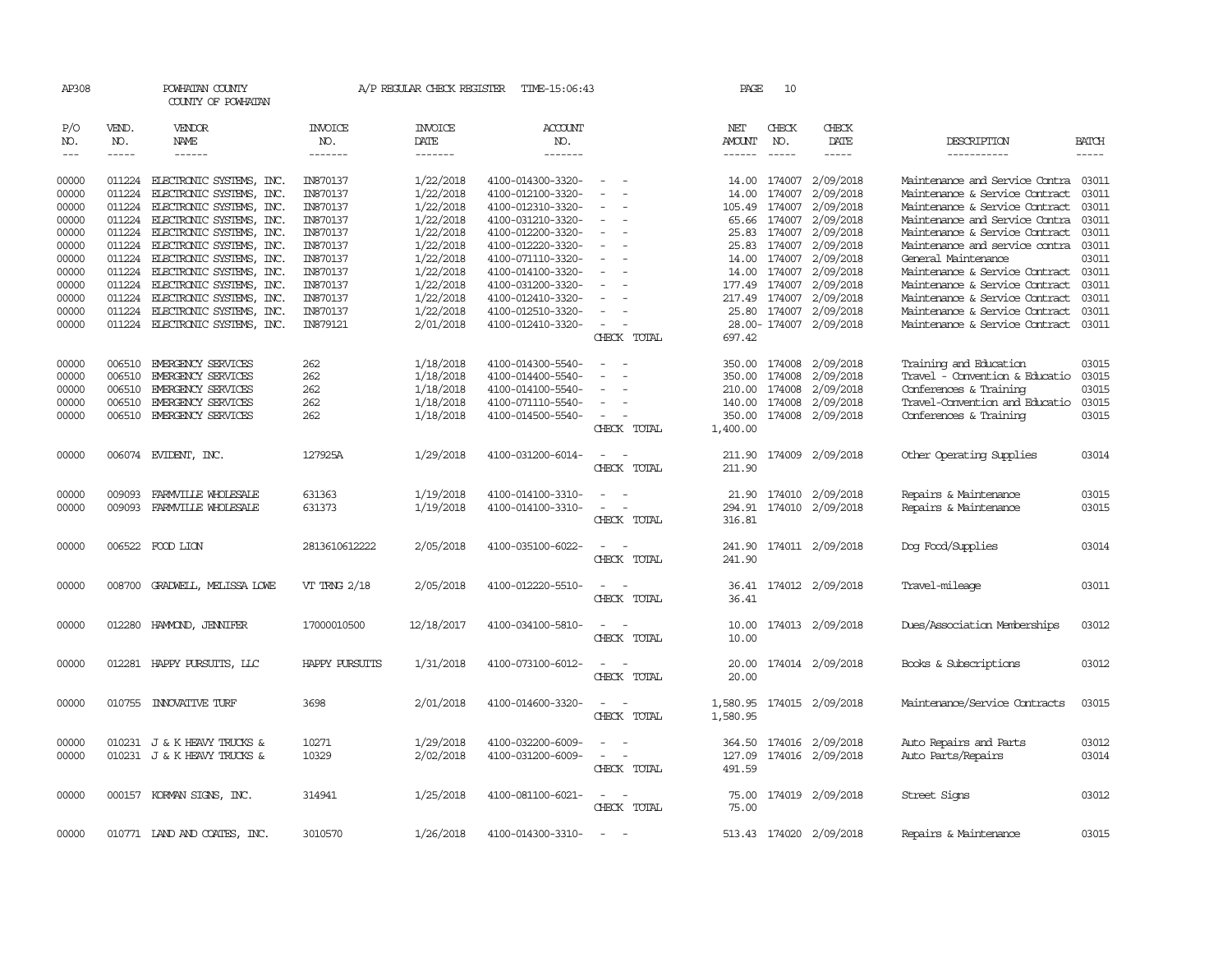| AP308               |                               | POWHATAN COUNTY<br>COUNTY OF POWHATAN                      |                                  | A/P REGULAR CHECK REGISTER        | TIME-15:06:43                          |                                                                                                                                          | PAGE                    | 11                            |                                             |                                            |                       |
|---------------------|-------------------------------|------------------------------------------------------------|----------------------------------|-----------------------------------|----------------------------------------|------------------------------------------------------------------------------------------------------------------------------------------|-------------------------|-------------------------------|---------------------------------------------|--------------------------------------------|-----------------------|
| P/O<br>NO.<br>$---$ | VEND.<br>NO.<br>$\frac{1}{2}$ | VENDOR<br>NAME<br>------                                   | <b>INVOICE</b><br>NO.<br>------- | <b>INVOICE</b><br>DATE<br>------- | <b>ACCOUNT</b><br>NO.<br>-------       |                                                                                                                                          | NET<br>AMOUNT           | CHECK<br>NO.<br>$\frac{1}{2}$ | CHECK<br>DATE                               | DESCRIPTION<br>-----------                 | <b>BATCH</b><br>----- |
| 00000               |                               | 010771 LAND AND COATES, INC.                               | 3011420                          | 1/31/2018                         | 4100-014500-3319-                      | $\sim$ $\sim$<br>CHECK TOTAL                                                                                                             | 79.37<br>592.80         |                               | 174020 2/09/2018                            | Equipment Repairs and Maintena 03015       |                       |
| 00000               |                               | 009164 LIBRARY IDEAS, LLC                                  | 60377                            | 1/31/2018                         | 4100-073100-6012-                      | $\sim$ $ \sim$<br>CHECK TOTAL                                                                                                            | 645.00<br>645.00        |                               | 174021 2/09/2018                            | Books & Subscriptions                      | 03012                 |
| 00000<br>00000      |                               | 000166 LUCK STONE CORP.<br>000166 LUCK STONE CORP.         | 405078<br>405159                 | 1/11/2018<br>1/11/2018            | 4100-014500-3190-<br>4100-014500-3190- | $\sim$<br>$\sim$<br>$\equiv$<br>$\overline{\phantom{a}}$<br>CHECK TOTAL                                                                  | 37.05<br>43.99<br>81.04 |                               | 174022 2/09/2018<br>174022 2/09/2018        | Grounds Maintenance<br>Grounds Maintenance | 03012<br>03012        |
| 00000               |                               | 010473 MCCORMICK'S GARAGE                                  | 12988                            | 1/30/2018                         | 4100-032200-6009-                      | $\frac{1}{2} \left( \frac{1}{2} \right) \left( \frac{1}{2} \right) \left( \frac{1}{2} \right) \left( \frac{1}{2} \right)$<br>CHECK TOTAL | 157.94<br>157.94        |                               | 174023 2/09/2018                            | Auto Repairs and Parts                     | 03012                 |
| 00000               |                               | 011840 MCI COMM SERVICE                                    | 2DG92625 1/18                    | 1/11/2018                         | 4100-031210-5240-                      | $\sim$<br>CHECK TOTAL                                                                                                                    | 110.05<br>110.05        |                               | 174024 2/09/2018                            | Long Distance                              | 03012                 |
| 00000               |                               | 009733 MINERVA BUNKER GEAR                                 | 2473-25                          | 1/26/2018                         | 4100-032200-6011-                      | $\frac{1}{2} \left( \frac{1}{2} \right) \left( \frac{1}{2} \right) \left( \frac{1}{2} \right) \left( \frac{1}{2} \right)$<br>CHECK TOTAL | 39.00<br>39.00          |                               | 174025 2/09/2018                            | Protective Gear/Uniforms                   | 03014                 |
| 00000               |                               | 011348 NERO, EMMA                                          | 500713                           | 1/11/2018                         | 4100-031200-5550-                      | $\sim$<br>$\sim$<br>CHECK TOTAL                                                                                                          | 18.34                   |                               | 18.34 174026 2/09/2018                      | Prisoner Extradition                       | 03014                 |
| 00000               |                               | 011595 NOLAN, THOMAS P.                                    | APCO CONF $2/17$                 | 2/02/2018                         | 4100-031210-5540-                      | $\sim$<br>CHECK TOTAL                                                                                                                    | 118.00<br>118.00        |                               | 174027 2/09/2018                            | Conferences and Training                   | 03014                 |
| 00000               |                               | 007184 POLLARD WATER                                       | 0098621                          | 1/12/2018                         | 4100-032200-3310-                      | CHECK TOTAL                                                                                                                              | 70.42                   |                               | 70.42 174028 2/09/2018                      | Equipment Repair                           | 03012                 |
| 00000               |                               | 001250 POWHATAN AUTO & TRACTOR                             | 483242                           | 1/22/2018                         | 4100-031200-6008-                      | CHECK TOTAL                                                                                                                              | 162.22<br>162.22        |                               | 174029 2/09/2018                            | Gas/Grease/Oil                             | 03014                 |
| 00000<br>00000      |                               | 006914 POWHATAN AUTO REPAIR<br>006914 POWHATAN AUTO REPAIR | 941<br>942                       | 1/26/2018<br>1/31/2018            | 4100-034100-6009-<br>4100-014100-6009- | $\sim$<br>$\overline{\phantom{a}}$<br>$\sim$<br>CHECK TOTAL                                                                              | 92.49<br>629.81         |                               | 537.32 174030 2/09/2018<br>174030 2/09/2018 | Auto Parts/Repairs<br>Auto Parts & Repairs | 03012<br>03015        |
| 00000               |                               | 010456 POWHATAN CHAMBER OF                                 | 3856                             | 1/08/2018                         | 4100-012100-5810-                      | $\overline{\phantom{a}}$<br>$\sim$<br>CHECK TOTAL                                                                                        | 450.00<br>450.00        |                               | 174031 2/09/2018                            | Dues/Association Memberships               | 03014                 |
| 00000               |                               | 006928 POWHATAN COUNTY DEPT. OF                            | ADAMS #17327                     | 1/06/2018                         | 4100-053910-5642-                      | $\sim$<br>$\sim$<br>CHECK TOTAL                                                                                                          | 300.00<br>300.00        |                               | 174032 2/09/2018                            | PCCAA Services - TANF                      | 03014                 |
| 00000               |                               | 008294 POWHATAN COUNTY PUBLIC                              | PAPER INV 2/18                   | 2/06/2018                         | 100-000100-0015-                       | $\sim$ $ -$<br>CHECK TOTAL                                                                                                               | 1,880.08<br>1,880.08    |                               | 174033 2/09/2018                            | Prepaid Expenses                           | 03015                 |
| 00000               |                               | 012064 POWHATAN COUNTY TREASURER ACCT 191 1/18             |                                  | 1/12/2018                         | 4100-073100-5140-                      | $\equiv$<br>$\sim$<br>CHECK TOTAL                                                                                                        | 132.06<br>132.06        |                               | 174034 2/09/2018                            | Sewer                                      | 03012                 |
| 00000               |                               | 009518 QUARLES PETROLEUM, INC.                             | CT-0953126                       | 1/31/2018                         | 4100-031200-6008-                      | $\sim$ $-$<br>CHECK TOTAL                                                                                                                | 773.39<br>773.39        |                               | 174035 2/09/2018                            | Gas/Grease/Oil                             | 03014                 |
| 00000               |                               | 000780 CUILL CORPORATION                                   | 4468243                          | 1/31/2018                         | 4100-012310-6001-                      | <b><i><u>Participate</u></i></b>                                                                                                         |                         |                               | 30.29 174036 2/09/2018                      | Office Supplies                            | 03012                 |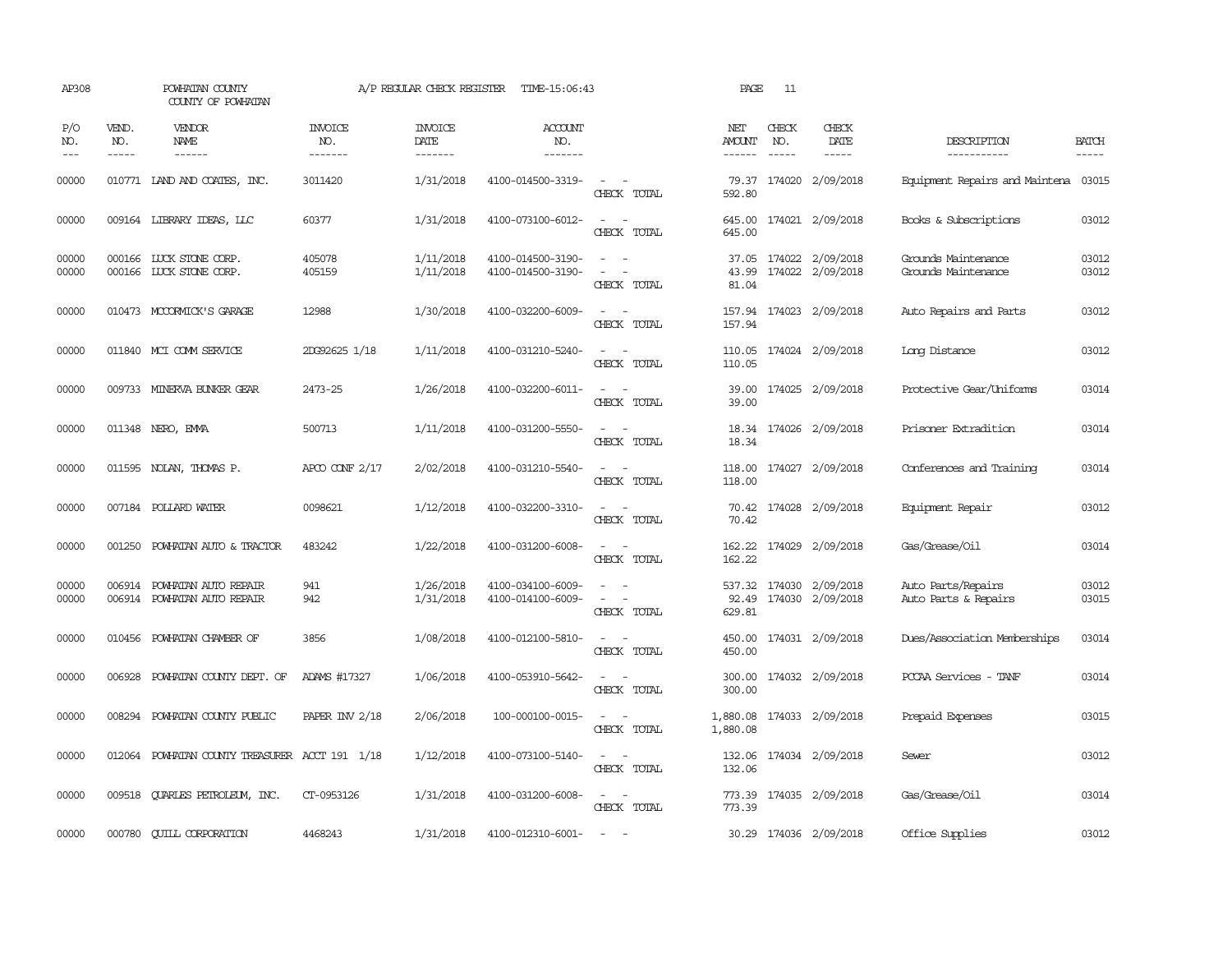| AP308                       |                             | POWHATAN COUNTY<br>COUNTY OF POWHATAN                         |                                  | A/P REGULAR CHECK REGISTER        | TIME-15:06:43                          |                                      | PAGE                           | 12                      |                               |                                                      |                       |
|-----------------------------|-----------------------------|---------------------------------------------------------------|----------------------------------|-----------------------------------|----------------------------------------|--------------------------------------|--------------------------------|-------------------------|-------------------------------|------------------------------------------------------|-----------------------|
| P/O<br>NO.<br>$\frac{1}{2}$ | VEND.<br>NO.<br>$- - - - -$ | VENDOR<br>NAME<br>$- - - - - -$                               | <b>INVOICE</b><br>NO.<br>------- | <b>INVOICE</b><br>DATE<br>------- | ACCOUNT<br>NO.<br>-------              |                                      | NET<br><b>AMOUNT</b><br>------ | CHECK<br>NO.            | CHECK<br>DATE<br>$- - - - -$  | DESCRIPTION<br>-----------                           | <b>BATCH</b><br>----- |
| 00000<br>00000              | 000780                      | <b>CUILL CORPORATION</b>                                      | 4482571                          | 1/31/2018                         | 4100-012310-6001-                      |                                      | 15.99                          | 174036                  | 2/09/2018                     | Office Supplies                                      | 03012                 |
| 00000                       | 000780<br>000780            | <b>CUILL CORPORATION</b><br><b>CUILL CORPORATION</b>          | 4365627<br>97343                 | 1/26/2018<br>1/26/2018            | 4100-012410-6001-<br>4100-012410-6001- | $\sim$<br>CHECK TOTAL                | 82.70<br>46.28                 | 174036<br>82.70- 174036 | 2/09/2018<br>2/09/2018        | Office Supplies<br>Office Supplies                   | 03014<br>03014        |
| 00000<br>00000              | 000620                      | 000620 R. C. GOODWYN & SONS, INC                              | 0797397                          | 1/08/2018<br>1/11/2018            | 4100-014100-3310-                      | $\sim$<br>$\sim$                     | 83.48<br>7.98                  | 174037                  | 2/09/2018<br>2/09/2018        | Repairs & Maintenance<br>Repairs & Maintenance       | 03015<br>03015        |
| 00000                       |                             | R. C. GOODWYN & SONS, INC<br>000620 R. C. GOODWYN & SONS, INC | 0797687<br>0798052               | 1/15/2018                         | 4100-014100-3310-<br>4100-014100-3310- |                                      | 55.19                          | 174037<br>174037        | 2/09/2018                     | Repairs & Maintenance                                | 03015                 |
| 00000                       |                             | 000620 R. C. GOODWYN & SONS, INC                              | 0798468                          | 1/19/2018                         | 4100-014100-3310-                      | $\sim$                               | 4.99                           | 174037                  | 2/09/2018                     | Repairs & Maintenance                                | 03015                 |
| 00000                       |                             | 000620 R. C. GOODWYN & SONS, INC 0799178                      |                                  | 1/25/2018                         | 4100-014100-3310-                      | $\overline{\phantom{a}}$             | 34.44                          | 174037                  | 2/09/2018                     | Repairs & Maintenance                                | 03015                 |
|                             |                             |                                                               |                                  |                                   |                                        | CHECK TOTAL                          | 186.08                         |                         |                               |                                                      |                       |
| 00000                       |                             | 011222 RESPONSIBLE FAIHERS AND                                | FEBRUARY 2018                    | 2/05/2018                         | 4100-053910-5643-                      | CHECK TOTAL                          | 5,880.00<br>5,880.00           |                         | 174038 2/09/2018              | PCCAA Services - Federal CSBG                        | 03014                 |
| 00000                       |                             | 006579 RICHMOND ALARM                                         | 229805                           | 1/18/2018                         | 4100-014100-3310-                      | $\sim$<br>CHECK TOTAL                | 125.00<br>125.00               |                         | 174039 2/09/2018              | Repairs & Maintenance                                | 03015                 |
| 00000                       | 006253                      | SALISBURY TIRE & SERVICE                                      | 0100594                          | 1/18/2018                         | 4100-031200-6009-                      |                                      |                                | 436.96 174040           | 2/09/2018                     | Auto Parts/Repairs                                   | 03014                 |
| 00000                       | 006253                      | SALISBURY TIRE & SERVICE                                      | 0100665                          | 1/19/2018                         | 4100-031200-6009-                      |                                      | 103.90                         | 174040                  | 2/09/2018                     | Auto Parts/Repairs                                   | 03014                 |
| 00000                       | 006253                      | SALISBURY TIRE & SERVICE                                      | 0100874                          | 1/30/2018                         | 4100-031200-6009-                      | CHECK TOTAL                          | 656.82                         |                         | 115.96 174040 2/09/2018       | Auto Parts/Repairs                                   | 03014                 |
| 00000                       |                             | 010435 SCITEST/SANAIR                                         | 00000078                         | 2/05/2018                         | 4100-012220-3141-                      | CHECK TOTAL                          | 35.00<br>35.00                 |                         | 174041 2/09/2018              | Drug Testing                                         | 03013                 |
| 00000                       | 008654                      | SEAY'S TOWING                                                 | 01/24/18                         | 1/24/2018                         | 4100-031200-6014-                      |                                      | 100.00                         | 174042                  | 2/09/2018                     |                                                      | 03014                 |
| 00000                       | 008654                      | SEAY'S TOWING                                                 | 02/01/2018                       | 2/01/2018                         | 4100-031200-6014-                      | $\overline{\phantom{a}}$<br>$\equiv$ | 100.00                         | 174042                  | 2/09/2018                     | Other Operating Supplies<br>Other Operating Supplies | 03014                 |
| 00000                       | 008654                      | SEAY'S TOWING                                                 | 11-2-2016                        | 11/02/2016                        | 4100-031200-6014-                      |                                      | 100.00                         | 174042                  | 2/09/2018                     | Other Operating Supplies                             | 03014                 |
| 00000                       | 008654                      | SEAY'S TOWING                                                 | 11/08/2017                       | 11/08/2017                        | 4100-031200-6014-                      |                                      | 100.00                         | 174042                  | 2/09/2018                     | Other Operating Supplies                             | 03014                 |
| 00000                       | 008654                      | SEAY'S TOWING                                                 | 12-6-2016                        | 12/06/2016                        | 4100-031200-6014-                      | $\equiv$                             | 90.00                          | 174042                  | 2/09/2018                     | Other Operating Supplies                             | 03014                 |
| 00000                       |                             | 008654 SEAY'S TOWING                                          | 12-9-2016                        | 12/09/2016                        | 4100-031200-6014-                      | $\sim$<br>CHECK TOTAL                | 90.00<br>580.00                | 174042                  | 2/09/2018                     | Other Operating Supplies                             | 03014                 |
| 00000                       |                             | 009701 SHI INTERNATIONAL CORP.                                | B07677345                        | 1/24/2018                         | 4100-012510-3320-                      | CHECK TOTAL                          | 3,889.00<br>3,889.00           |                         | 174043 2/09/2018              | Maintenance & Service Contract                       | 03013                 |
| 00000                       |                             | 007157 SHORES COLLISION, INC.                                 | 18-11803                         | 1/29/2018                         | 4100-031200-6009-                      | $\sim$<br>CHECK TOTAL                | 974.51<br>974.51               |                         | 174044 2/09/2018              | Auto Parts/Repairs                                   | 03014                 |
| 00000                       |                             | 006594 SOUTHSIDE ELECTRIC COOP                                | 549574001 1/18                   | 1/11/2018                         | 4100-053910-5643-                      | $\sim$<br>$\sim$<br>CHECK TOTAL      | 115.88<br>115.88               |                         | 174046 2/09/2018              | PCCAA Services - Federal CSBG                        | 03014                 |
| 00000                       | 001940                      | STANDBY SYSTEMS, INC.                                         | 01180087                         | 1/18/2018                         | 4100-032220-3320-                      | $\sim$                               | 170.00 174047                  |                         | 2/09/2018                     | Maintenance & Service Contract                       | 03015                 |
| 00000                       | 001940                      | STANDBY SYSTEMS, INC.                                         | 01180088                         | 1/18/2018                         | 4100-014100-3320-                      | $\equiv$                             | 153.00                         | 174047                  | 2/09/2018                     | Maintenance & Service Contract                       | 03015                 |
| 00000                       |                             | 001940 STANDBY SYSTEMS, INC.                                  | 01180089                         | 1/18/2018                         | 4100-032210-3320-                      |                                      | 160.00                         | 174047                  | 2/09/2018                     | Maintenance & Service Contract                       | 03015                 |
| 00000                       |                             | 001940 STANDBY SYSTEMS, INC.                                  | 01180089                         | 1/18/2018                         | 4100-032210-3310-                      | $\overline{\phantom{a}}$             |                                | 141.77 174047           | 2/09/2018                     | Repairs & Maintenance                                | 03015                 |
| 00000<br>00000              | 001940                      | STANDBY SYSTEMS,<br>INC.<br>001940 STANDBY SYSTEMS, INC.      | 01180090<br>01180148             | 1/18/2018<br>1/23/2018            | 4100-014100-3310-<br>4100-031210-3310- |                                      | 187.50<br>91.80                | 174047                  | 2/09/2018<br>174047 2/09/2018 | Repairs & Maintenance<br>Repairs and Maintenance     | 03015<br>03015        |
|                             |                             |                                                               |                                  |                                   |                                        | CHECK TOTAL                          | 904.07                         |                         |                               |                                                      |                       |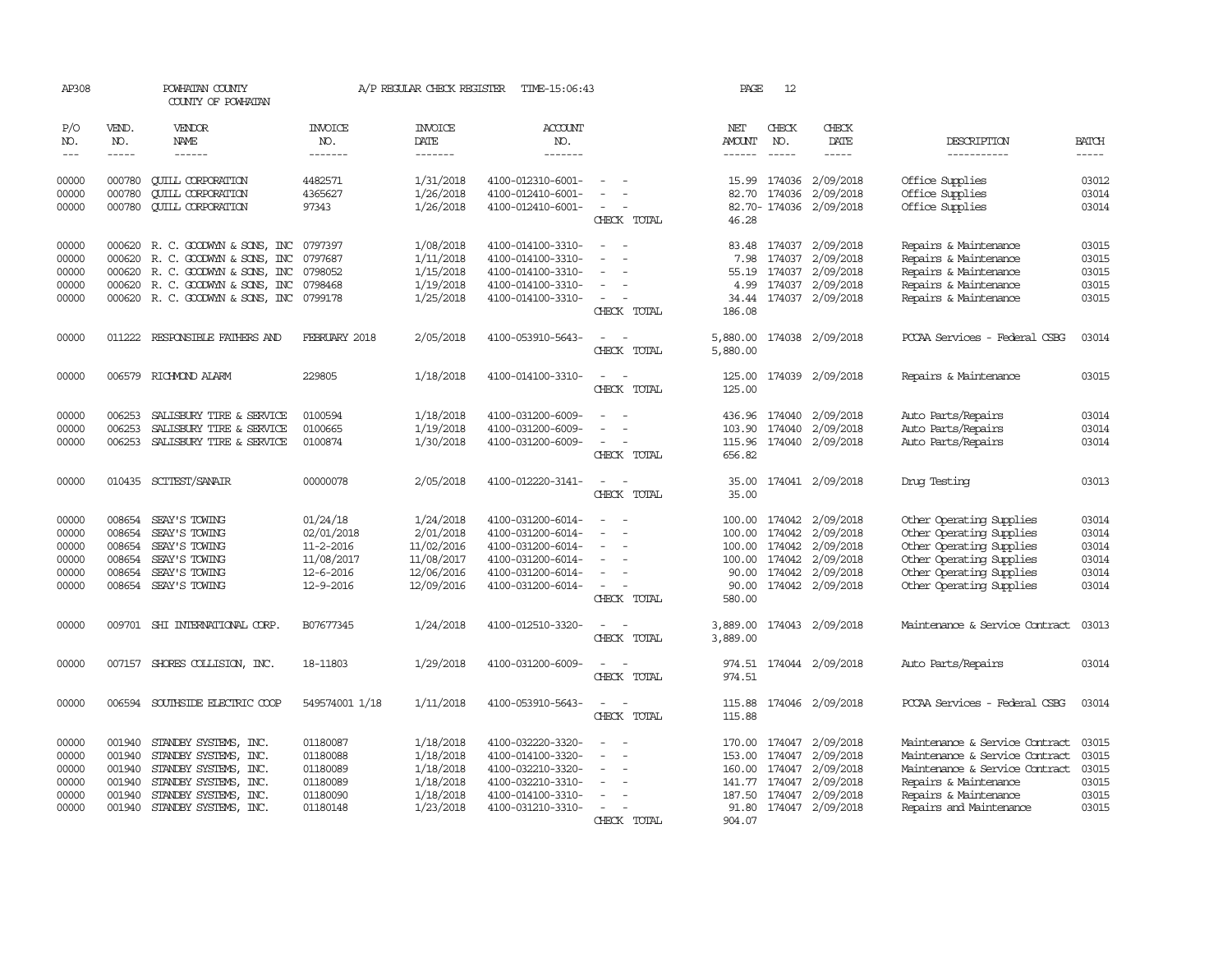| AP308      |              | POWHATAN COUNTY<br>COUNTY OF POWHATAN      |                       | A/P REGULAR CHECK REGISTER | TIME-15:06:43         |                                    | PAGE          | -13           |                                                                                                                                                                                                                                                                                                                                                                                                                                                         |                              |              |
|------------|--------------|--------------------------------------------|-----------------------|----------------------------|-----------------------|------------------------------------|---------------|---------------|---------------------------------------------------------------------------------------------------------------------------------------------------------------------------------------------------------------------------------------------------------------------------------------------------------------------------------------------------------------------------------------------------------------------------------------------------------|------------------------------|--------------|
| P/O<br>NO. | VEND.<br>NO. | VENDOR<br>NAME                             | <b>INVOICE</b><br>NO. | <b>INVOICE</b><br>DATE     | <b>ACCOUNT</b><br>NO. |                                    | NET<br>AMOUNT | CHECK<br>NO.  | CHECK<br>DATE                                                                                                                                                                                                                                                                                                                                                                                                                                           | DESCRIPTION                  | <b>BATCH</b> |
| $---$      | $- - - - -$  | $- - - - - -$                              | -------               |                            | $- - - - - - -$       |                                    |               | $\frac{1}{2}$ | $\begin{tabular}{ccccc} \multicolumn{2}{c }{\multicolumn{2}{c }{\multicolumn{2}{c }{\multicolumn{2}{c}}{\hspace{-2.2cm}}}} \multicolumn{2}{c }{\multicolumn{2}{c }{\hspace{-2.2cm}}\hline} \multicolumn{2}{c }{\hspace{-2.2cm}}\hline \multicolumn{2}{c }{\hspace{-2.2cm}}\hline \multicolumn{2}{c }{\hspace{-2.2cm}}\hline \multicolumn{2}{c }{\hspace{-2.2cm}}\hline \multicolumn{2}{c }{\hspace{-2.2cm}}\hline \multicolumn{2}{c }{\hspace{-2.2cm}}$ | -----------                  | -----        |
| 00000      | 008578       | STAPLES BUSINESS AD-                       | 3364952033            | 1/09/2018                  | 4100-012100-6001-     |                                    | 52.03         | 174048        | 2/09/2018                                                                                                                                                                                                                                                                                                                                                                                                                                               | Office Supplies              | 03013        |
| 00000      | 008578       | STAPLES BUSINESS AD-                       | 3364952033            | 1/09/2018                  | 4100-012510-6001-     | $\sim$<br>$\overline{\phantom{a}}$ |               | 26.62 174048  | 2/09/2018                                                                                                                                                                                                                                                                                                                                                                                                                                               | Office Supplies              | 03013        |
| 00000      | 008578       | STAPLES BUSINESS AD-                       | 3364952034            | 1/09/2018                  | 4100-012510-6001-     | $\sim$                             | 23.85         | 174048        | 2/09/2018                                                                                                                                                                                                                                                                                                                                                                                                                                               | Office Supplies              | 03013        |
| 00000      | 008578       | STAPLES BUSINESS AD-                       | 3365939563            | 1/20/2018                  | 4100-034100-6001-     |                                    |               | 59.57 174048  | 2/09/2018                                                                                                                                                                                                                                                                                                                                                                                                                                               | Office Supplies              | 03013        |
| 00000      | 008578       | STAPLES BUSINESS AD-                       | 3365939563            | 1/20/2018                  | 4100-081100-6001-     | $\sim$                             |               | 65.41 174048  | 2/09/2018                                                                                                                                                                                                                                                                                                                                                                                                                                               | Office Supplies              | 03013        |
| 00000      | 008578       | STAPLES BUSINESS AD-                       | 3366173965            | 1/23/2018                  | 4100-081100-6001-     | $\sim$                             |               | 8.18-174048   | 2/09/2018                                                                                                                                                                                                                                                                                                                                                                                                                                               | Office Supplies              | 03013        |
| 00000      | 008578       | STAPLES BUSINESS AD-                       | 3366242170            | 1/24/2018                  | 4100-073100-6001-     | $\overline{\phantom{a}}$           | 183.60 174048 |               | 2/09/2018                                                                                                                                                                                                                                                                                                                                                                                                                                               | Office Supplies              | 03013        |
| 00000      | 008578       | STAPLES BUSINESS AD-                       | 3366242171            | 1/24/2018                  | 4100-073100-6001-     |                                    |               | 4.09 174048   | 2/09/2018                                                                                                                                                                                                                                                                                                                                                                                                                                               | Office Supplies              | 03013        |
| 00000      | 008578       | STAPLES BUSINESS AD-                       | 3366366902            | 1/25/2018                  | 4100-012100-6001-     | $\sim$                             |               | 33.59 174048  | 2/09/2018                                                                                                                                                                                                                                                                                                                                                                                                                                               | Office Supplies              | 03013        |
| 00000      | 008578       | STAPLES BUSINESS AD-                       | 3366366905            | 1/25/2018                  | 4100-012100-6001-     | $\sim$                             |               | 3.99 174048   | 2/09/2018                                                                                                                                                                                                                                                                                                                                                                                                                                               | Office Supplies              | 03013        |
| 00000      | 008578       | STAPLES BUSINESS AD-                       | 3366242168            | 1/24/2018                  | 4100-031200-6001-     |                                    | 24.29         | 174048        | 2/09/2018                                                                                                                                                                                                                                                                                                                                                                                                                                               | Office Supplies              | 03014        |
| 00000      | 008578       | STAPLES BUSINESS AD-                       | 3366242169            | 1/24/2018                  | 4100-031210-6001-     | $\overline{\phantom{a}}$           | 86.59         |               | 174048 2/09/2018                                                                                                                                                                                                                                                                                                                                                                                                                                        | Office Supplies              | 03014        |
|            |              |                                            |                       |                            |                       | CHECK TOTAL                        | 555.45        |               |                                                                                                                                                                                                                                                                                                                                                                                                                                                         |                              |              |
| 00000      | 008578       | STAPLES BUSINESS AD-                       | 3366366907            | 1/25/2018                  | 4100-031210-6001-     | $\overline{\phantom{a}}$           | 3.69          | 174049        | 2/09/2018                                                                                                                                                                                                                                                                                                                                                                                                                                               | Office Supplies              | 03014        |
| 00000      | 008578       | STAPLES BUSINESS AD-                       | 3366477619            | 1/26/2018                  | 4100-031200-6001-     | $\sim$<br>$\overline{\phantom{a}}$ | 59.69         |               | 174049 2/09/2018                                                                                                                                                                                                                                                                                                                                                                                                                                        | Office Supplies              | 03014        |
|            |              |                                            |                       |                            |                       | CHECK TOTAL                        | 63.38         |               |                                                                                                                                                                                                                                                                                                                                                                                                                                                         |                              |              |
| 00000      |              | 011174 STIEFFENHOFER, JENNIFER             | 150                   | 2/04/2018                  | 4100-012200-3140-     | $\sim$<br>$\sim$                   | 425.00        |               | 174050 2/09/2018                                                                                                                                                                                                                                                                                                                                                                                                                                        | Professional Services        | 03014        |
|            |              |                                            |                       |                            |                       | CHECK TOTAL                        | 425.00        |               |                                                                                                                                                                                                                                                                                                                                                                                                                                                         |                              |              |
| 00000      |              | 007182 SUPPLY ROOM COMPANIES INC 3206669-0 |                       | 1/26/2018                  | 4100-021200-6001-     | $\sim$                             | 140.48        |               | 174051 2/09/2018                                                                                                                                                                                                                                                                                                                                                                                                                                        | Office Supplies              | 03013        |
|            |              |                                            |                       |                            |                       | CHECK TOTAL                        | 140.48        |               |                                                                                                                                                                                                                                                                                                                                                                                                                                                         |                              |              |
| 00000      | 000845       | TOWN POLICE SUPPLY OF                      | R81354                | 1/29/2018                  | 4100-031200-6011-     | $\equiv$<br>$\overline{a}$         | 264.00        |               | 174052 2/09/2018                                                                                                                                                                                                                                                                                                                                                                                                                                        | Uniforms                     | 03014        |
| 00000      | 000845       | TOWN POLICE SUPPLY OF                      | 9453                  | 2/02/2018                  | 4100-031200-6014-     | $\sim$<br>$\equiv$                 | 50.70         | 174052        | 2/09/2018                                                                                                                                                                                                                                                                                                                                                                                                                                               | Other Operating Supplies     | 03014        |
|            |              |                                            |                       |                            |                       | CHECK TOTAL                        | 314.70        |               |                                                                                                                                                                                                                                                                                                                                                                                                                                                         |                              |              |
| 00000      |              | 009574 UNIOUE MANAGEMENT                   | 457251                | 2/01/2018                  | 4100-073100-6012-     | $\sim$<br>$\sim$                   |               |               | 99.50 174053 2/09/2018                                                                                                                                                                                                                                                                                                                                                                                                                                  | Books & Subscriptions        | 03015        |
|            |              |                                            |                       |                            |                       | CHECK TOTAL                        | 99.50         |               |                                                                                                                                                                                                                                                                                                                                                                                                                                                         |                              |              |
| 00000      |              | 012282 V.A.A.O.                            | ACCT#105 1/18         | 1/19/2018                  | 4100-012310-5810-     | $\sim$<br>$\sim$                   | 30.00         |               | 174054 2/09/2018                                                                                                                                                                                                                                                                                                                                                                                                                                        | Dues/Association Memberships | 03013        |
|            |              |                                            |                       |                            |                       | CHECK TOTAL                        | 30.00         |               |                                                                                                                                                                                                                                                                                                                                                                                                                                                         |                              |              |
| 00000      |              | 008126 VERIZON                             | 9799357918            | 1/06/2018                  | 100-000100-0006-      | $\sim$                             | 68.56         | 174055        | 2/09/2018                                                                                                                                                                                                                                                                                                                                                                                                                                               | Due from Other Agencies      | 03013        |
| 00000      | 008126       | VERIZON                                    | 9799062769            | 1/24/2018                  | 4100-012100-5250-     |                                    |               | 99.96 174055  | 2/09/2018                                                                                                                                                                                                                                                                                                                                                                                                                                               | Cell Phones                  | 03013        |
| 00000      | 008126       | VERIZON                                    | 9799062769            | 1/24/2018                  | 4100-012510-5270-     | $\sim$                             | 200.02        | 174055        | 2/09/2018                                                                                                                                                                                                                                                                                                                                                                                                                                               | Network Service Cornection   | 03013        |
| 00000      |              | 008126 VERIZON                             | 9799062769            | 1/24/2018                  | 4100-014100-5250-     | $\sim$                             | 457.02 174055 |               | 2/09/2018                                                                                                                                                                                                                                                                                                                                                                                                                                               | Cell Phones                  | 03013        |
| 00000      | 008126       | VERIZON                                    | 9799062769            | 1/24/2018                  | 4100-031210-5250-     |                                    | 260.11        | 174055        | 2/09/2018                                                                                                                                                                                                                                                                                                                                                                                                                                               | CELL PHONES                  | 03013        |
| 00000      |              | 008126 VERIZON                             | 9799062769            | 1/24/2018                  | 4100-032200-5250-     |                                    | 669.60 174055 |               | 2/09/2018                                                                                                                                                                                                                                                                                                                                                                                                                                               | Cell Phones                  | 03013        |
| 00000      | 008126       | VERIZON                                    | 9799062769            | 1/24/2018                  | 4100-033300-5250-     | $\overline{\phantom{a}}$           |               | 16.85 174055  | 2/09/2018                                                                                                                                                                                                                                                                                                                                                                                                                                               | Cell Phones                  | 03013        |
| 00000      |              | 008126 VERIZON                             | 9799062769            | 1/24/2018                  | 4100-034100-5250-     |                                    | 149.94        | 174055        | 2/09/2018                                                                                                                                                                                                                                                                                                                                                                                                                                               | Cell Phones                  | 03013        |
| 00000      | 008126       | VERIZON                                    | 9799062769            | 1/24/2018                  | 4100-035500-5250-     |                                    | 49.98         | 174055        | 2/09/2018                                                                                                                                                                                                                                                                                                                                                                                                                                               | Cell Phones                  | 03013        |
| 00000      | 008126       | VERIZON                                    | 9799062769            | 1/24/2018                  | 4100-071110-5250-     |                                    | 35.20         | 174055        | 2/09/2018                                                                                                                                                                                                                                                                                                                                                                                                                                               | Cell Phones                  | 03013        |
| 00000      |              | 008126 VERIZON                             | 9799062769            | 1/24/2018                  | 4100-073100-5250-     | $\sim$                             | 70.40         | 174055        | 2/09/2018                                                                                                                                                                                                                                                                                                                                                                                                                                               | Cell Phones                  | 03013        |
| 00000      | 008126       | VERIZON                                    | 9799062769            | 1/24/2018                  | 4100-081100-5250-     | $\sim$                             |               | 40.01 174055  | 2/09/2018                                                                                                                                                                                                                                                                                                                                                                                                                                               | Cell Phones                  | 03013        |
| 00000      | 008126       | VERIZON                                    | 9799062769A           | 1/24/2018                  | 4100-012510-5250-     | $\sim$                             | .10           | 174055        | 2/09/2018                                                                                                                                                                                                                                                                                                                                                                                                                                               | Cell Phones                  | 03013        |
| 00000      | 008126       | VERIZON                                    | 9799357918            | 1/06/2018                  | 4100-012510-5260-     |                                    | 40.01         | 174055        | 2/09/2018                                                                                                                                                                                                                                                                                                                                                                                                                                               | Internet Usage               | 03013        |
| 00000      | 008126       | VERIZON                                    | 9799357918            | 1/06/2018                  | 4100-035500-5260-     | $\sim$                             | 40.03         | 174055        | 2/09/2018                                                                                                                                                                                                                                                                                                                                                                                                                                               | Internet                     | 03013        |
| 00000      | 008126       | VERIZON                                    | 9800489937            | 1/23/2018                  | 4100-032200-5260-     |                                    |               | 50.22 174055  | 2/09/2018                                                                                                                                                                                                                                                                                                                                                                                                                                               | Internet                     | 03013        |
| 00000      |              | 008126 VERIZON                             | 9800500916            | 1/23/2018                  | 4100-032200-5260-     | $\overline{\phantom{a}}$           | 400.14 174055 |               | 2/09/2018                                                                                                                                                                                                                                                                                                                                                                                                                                               | Internet                     | 03013        |
|            |              |                                            |                       |                            |                       | CHECK TOTAL                        | 2,648.15      |               |                                                                                                                                                                                                                                                                                                                                                                                                                                                         |                              |              |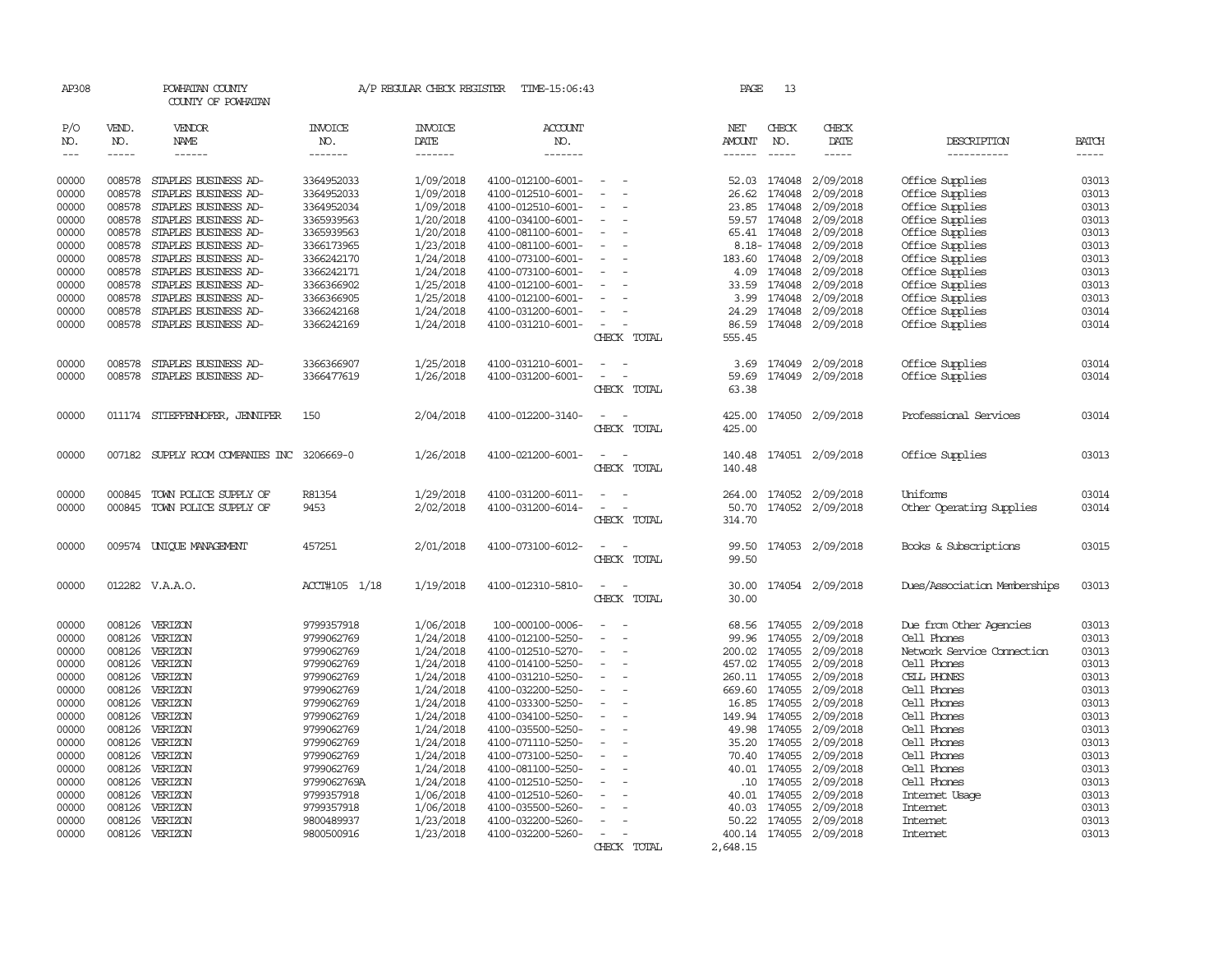| AP308          |              | POWHATAN COUNTY<br>COUNTY OF POWHATAN |                       | A/P REGULAR CHECK REGISTER | TIME-15:06:43         |                                                      |                          | PAGE          | 14            |                        |                                |              |
|----------------|--------------|---------------------------------------|-----------------------|----------------------------|-----------------------|------------------------------------------------------|--------------------------|---------------|---------------|------------------------|--------------------------------|--------------|
| P/O<br>NO.     | VEND.<br>NO. | VENDOR<br>NAME                        | <b>INVOICE</b><br>NO. | <b>INVOICE</b><br>DATE     | <b>ACCOUNT</b><br>NO. |                                                      |                          | NET<br>AMOUNT | CHECK<br>NO.  | CHECK<br>DATE          | DESCRIPTION                    | <b>BATCH</b> |
| $---$          | $\cdots$     | ------                                | -------               | -------                    | -------               |                                                      |                          |               | $- - - - -$   | $- - - - -$            | -----------                    | $- - - - -$  |
| 00000          |              | 008140 VERIZON                        | 8045981340 1/18       | 1/01/2018                  | 4100-021100-5230-     |                                                      |                          |               | 53.61 174056  | 2/09/2018              | Telephone Services             | 03013        |
| 00000          | 008140       | VERIZON                               | 8045986057 1217       | 12/28/2017                 | 4100-031200-5230-     |                                                      |                          | 65.82         | 174056        | 2/09/2018              | Telephone Services             | 03013        |
| 00000          | 008140       | VERIZON                               | 8045986057 1217       | 12/28/2017                 | 4100-031210-5230-     | $\sim$<br>÷,                                         |                          | 284.94        | 174056        | 2/09/2018              | Telephone Services             | 03013        |
|                |              |                                       |                       |                            |                       |                                                      | CHECK TOTAL              | 404.37        |               |                        |                                |              |
| 00000          | 011169       | VERIZON                               | 8045985600 1/18       | 12/28/2017                 | 100-000100-0006-      | $\overline{a}$<br>$\overline{\phantom{a}}$           |                          | 112.80        | 174057        | 2/09/2018              | Due from Other Agencies        | 03013        |
| 00000          | 011169       | VERIZON                               | 61734342563Y118       | 1/01/2018                  | 4100-031210-5230-     |                                                      |                          | 13.62         | 174057        | 2/09/2018              | Telephone Services             | 03013        |
| 00000          | 011169       | VERIZON                               | 8045985600 1/18       | 12/28/2017                 | 4100-012510-5230-     | $\sim$                                               |                          | 80.59         | 174057        | 2/09/2018              | Telephone Services             | 03013        |
| 00000          | 011169       | VERIZON                               | 8045985600 1/18       | 12/28/2017                 | 4100-014100-5230-     | $\overline{\phantom{a}}$                             |                          | 198.95        | 174057        | 2/09/2018              | Telephone Services             | 03013        |
| 00000          | 011169       | VERIZON                               | 8045985600 1/18       | 12/28/2017                 | 4100-014300-5230-     | $\overline{\phantom{a}}$                             |                          | 80.02         | 174057        | 2/09/2018              | Telephone Services             | 03013        |
| 00000          | 011169       | VERIZON                               | 8045985600 1/18       | 12/28/2017                 | 4100-021200-5230-     |                                                      |                          | 42.25         | 174057        | 2/09/2018              | Telephone Services             | 03013        |
| 00000          | 011169       | VERIZON                               | 8045985600 1/18       |                            | 4100-031200-5230-     | $\overline{\phantom{a}}$                             | $\overline{\phantom{a}}$ |               | 151.93 174057 | 2/09/2018              | Telephone Services             | 03013        |
| 00000          | 011169       | VERIZON                               |                       | 12/28/2017                 | 4100-031710-5230-     | $\overline{\phantom{a}}$                             |                          |               | 174057        |                        |                                | 03013        |
|                |              |                                       | 8045985600 1/18       | 12/28/2017                 |                       | $\overline{\phantom{a}}$                             |                          | 48.04         |               | 2/09/2018              | Telephone Services             |              |
| 00000          | 011169       | VERIZON                               | 8045985600 1/18       | 12/28/2017                 | 4100-021200-5230-     |                                                      |                          | 14.15         | 174057        | 2/09/2018              | Telephone Services             | 03013        |
| 00000          | 011169       | VERIZON                               | 8045985600 1/18       | 12/28/2017                 | 4100-012310-5230-     |                                                      |                          | 48.04         | 174057        | 2/09/2018              | Telephone Services             | 03013        |
| 00000          |              | 011169 VERIZON                        | 8045985600 1/18       | 12/28/2017                 | 4100-031210-5230-     | $\sim$<br>$\sim$                                     |                          |               | 42.25 174057  | 2/09/2018              | Telephone Services             | 03013        |
| 00000          | 011169       | VERIZON                               | 8045985600 1/18       | 12/28/2017                 | 4100-032200-5230-     | $\overline{\phantom{a}}$                             |                          | 283.18        | 174057        | 2/09/2018              | Telephone Services             | 03013        |
| 00000          | 011169       | VERIZON                               | 8045985600 1/18       | 12/28/2017                 | 4100-032200-5260-     |                                                      |                          |               | 174.15 174057 | 2/09/2018              | Internet                       | 03013        |
| 00000          | 011169       | VERIZON                               | 8045985600 1/18       | 12/28/2017                 | 4100-032210-5230-     | $\overline{\phantom{a}}$                             |                          | 69.50         | 174057        | 2/09/2018              | Telephone Services             | 03013        |
| 00000          | 011169       | VERIZON                               | 8045985600 1/18       | 12/28/2017                 | 4100-035500-5230-     | $\overline{\phantom{a}}$                             |                          | 42.25         | 174057        | 2/09/2018              | Telephone Services             | 03013        |
| 00000          | 011169       | VERIZON                               | 8045985600 1/18       | 12/28/2017                 | 4100-071110-5230-     |                                                      |                          | 42.25         | 174057        | 2/09/2018              | Telephone Services             | 03013        |
| 00000          | 011169       | VERIZON                               | 8045985600 1/18       | 12/28/2017                 | 4100-073100-5230-     |                                                      |                          | 96.09         | 174057        | 2/09/2018              | Telephone Services             | 03013        |
| 00000          | 011169       | VERIZON                               | 8045985671 1/18       | 1/11/2018                  | 4100-073100-5230-     | $\overline{\phantom{a}}$                             | $\overline{\phantom{a}}$ |               | 47.71 174057  | 2/09/2018              | Telephone Services             | 03013        |
| 00000          | 011169       | VERIZON                               | 8045987939 1/18       | 12/28/2017                 | 4100-022100-5230-     |                                                      |                          | 48.68         | 174057        | 2/09/2018              | Telephone Services             | 03013        |
| 00000          | 011169       | VERIZON                               | 80459879391/18A       | 1/28/2018                  | 4100-022100-5230-     | $\sim$                                               |                          | 50.78         |               | 174057 2/09/2018       | Telephone Services             | 03014        |
|                |              |                                       |                       |                            |                       |                                                      | CHECK TOTAL              | 1,687.23      |               |                        |                                |              |
| 00000          |              | 011576 W. R. RANSON                   | <b>SLOAN</b>          | 12/01/2017                 | 4100-053910-5643-     | $\overline{\phantom{a}}$<br>$\overline{\phantom{a}}$ |                          | 500.00        |               | 174058 2/09/2018       | PCCAA Services - Federal CSBG  | 03014        |
|                |              |                                       |                       |                            |                       |                                                      | CHECK TOTAL              | 500.00        |               |                        |                                |              |
| 00000          | 011181       | WEILS FARGO FINANCIAL                 | 5004551226            | 1/25/2018                  | 4100-012100-3320-     | $\overline{\phantom{a}}$<br>$\sim$                   |                          | 51.07         | 174060        | 2/09/2018              | Maintenance & Service Contract | 03014        |
| 00000          | 011181       | WELLS FARGO FINANCIAL                 | 5004551226            | 1/25/2018                  | 4100-012200-3320-     |                                                      |                          | 140.07        | 174060        | 2/09/2018              | Maintenance & Service Contract | 03014        |
| 00000          | 011181       | WELLS FARGO FINANCIAL                 | 5004551226            | 1/25/2018                  | 4100-012310-3320-     |                                                      |                          | 186.28        | 174060        | 2/09/2018              | Maintenance & Service Contract | 03014        |
| 00000          | 011181       | WELLS FARGO FINANCIAL                 | 5004551226            | 1/25/2018                  | 4100-012320-3500-     | $\overline{\phantom{a}}$                             | $\equiv$                 | 4.22          | 174060        | 2/09/2018              | Printing & Binding             | 03014        |
| 00000          | 011181       | WELLS FARGO FINANCIAL                 | 5004551226            | 1/25/2018                  | 4100-012410-3320-     |                                                      |                          | 8.15          | 174060        | 2/09/2018              | Maintenance & Service Contract | 03014        |
| 00000          | 011181       | WELLS FARGO FINANCIAL                 | 5004551226            | 1/25/2018                  | 4100-012510-3320-     | $\sim$                                               |                          | 20.46         | 174060        | 2/09/2018              | Maintenance & Service Contract | 03014        |
| 00000          | 011181       | WELLS FARGO FINANCIAL                 | 5004551226            | 1/25/2018                  | 4100-013200-3320-     | $\overline{\phantom{a}}$                             |                          | 143.19        | 174060        | 2/09/2018              | Maintenance & Service Contract | 03014        |
|                | 011181       | WELLS FARGO FINANCIAL                 | 5004551226            | 1/25/2018                  | 4100-021600-8002-     | $\overline{\phantom{a}}$                             |                          |               | 186.70 174060 | 2/09/2018              | Copier Lease                   | 03014        |
| 00000<br>00000 | 011181       | WEILS FARGO FINANCIAL                 | 5004551226            | 1/25/2018                  |                       | $\overline{\phantom{a}}$                             |                          |               | 174060        | 2/09/2018              |                                | 03014        |
| 00000          | 011181       |                                       |                       | 1/25/2018                  | 4100-021600-8002-     |                                                      |                          | 105.24        |               | 2/09/2018              | Copier Lease                   | 03014        |
|                |              | WELLS FARGO FINANCIAL                 | 5004551226            |                            | 4100-022100-3320-     |                                                      |                          | 175.54        | 174060        |                        | Maintenance & Service Contract |              |
| 00000          | 011181       | WELLS FARGO FINANCIAL                 | 5004551226            | 1/25/2018                  | 4100-031200-3320-     | $\overline{\phantom{a}}$                             |                          | 175.54        | 174060        | 2/09/2018              | Maintenance & Service Contract | 03014        |
| 00000          | 011181       | WELLS FARGO FINANCIAL                 | 5004551226            | 1/25/2018                  | 4100-031200-3320-     | $\overline{\phantom{a}}$                             |                          |               | 234.37 174060 | 2/09/2018              | Maintenance & Service Contract | 03014        |
| 00000          | 011181       | WELLS FARGO FINANCIAL                 | 5004551226            | 1/25/2018                  | 4100-032200-3320-     |                                                      |                          | 2.09          | 174060        | 2/09/2018              | Maintenance & Service Contract | 03014        |
| 00000          | 011181       | WELLS FARGO FINANCIAL                 | 5004551226            | 1/25/2018                  | 4100-034100-3320-     |                                                      |                          |               | 78.47 174060  | 2/09/2018              | Maintenance & Service Contract | 03014        |
| 00000          | 011181       | WELLS FARGO FINANCIAL                 | 5004551226            | 1/25/2018                  | 4100-035100-3320-     | $\equiv$                                             |                          | 92.69         | 174060        | 2/09/2018              | Landscaping - Animal Control   | 03014        |
| 00000          | 011181       | WELLS FARGO FINANCIAL                 | 5004551226            | 1/25/2018                  | 4100-081100-3320-     |                                                      |                          | 210.53        | 174060        | 2/09/2018              | Maintenance & Service Contract | 03014        |
| 00000          | 011181       | WELLS FARGO FINANCIAL                 | 5004551226            | 1/25/2018                  | 4100-021200-8002-     | $\equiv$                                             |                          | 225.93        | 174060        | 2/09/2018              | Copier Lease Agreement         | 03014        |
|                |              |                                       |                       |                            |                       |                                                      | CHECK TOTAL              | 2,040.54      |               |                        |                                |              |
| 00000          |              | 009332 WITMER PUBLIC SAFETY           | 1811841.001           | 2/05/2018                  | 4100-031200-6011-     |                                                      |                          | 336.00        |               | 174062 2/09/2018       | Uniforms                       | 03014        |
| 00000          |              | 009332 WITMER PUBLIC SAFETY           | 1823462               | 1/31/2018                  | 4100-031200-6011-     | $\sim$<br>$\overline{\phantom{a}}$                   |                          |               |               | 97.00 174062 2/09/2018 | Uniforms                       | 03014        |
|                |              |                                       |                       |                            |                       |                                                      | CHECK TOTAL              | 433.00        |               |                        |                                |              |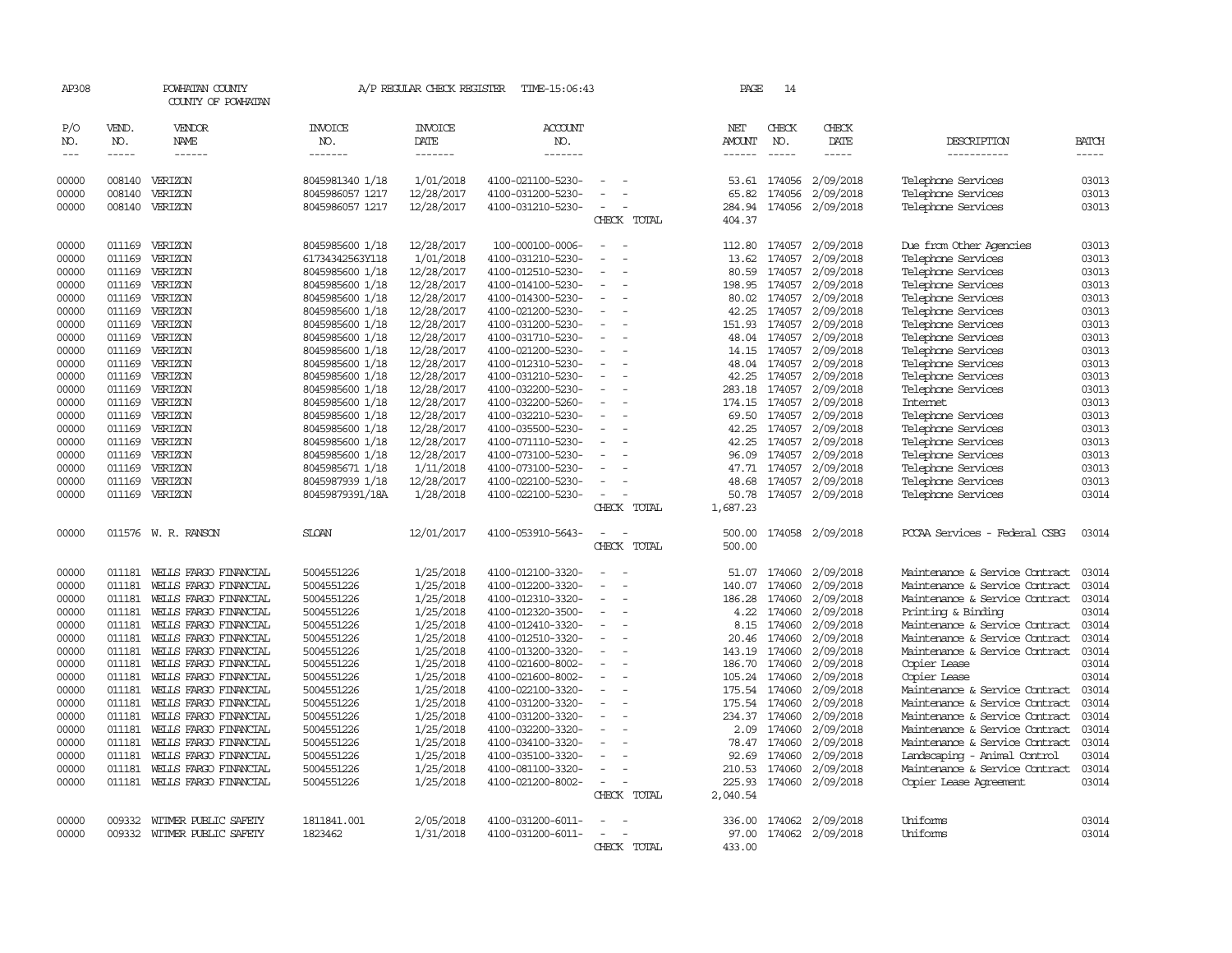| AP308                       |                       | POWHATAN COUNTY<br>COUNTY OF POWHATAN |                           | A/P REGULAR CHECK REGISTER        | TIME-15:06:43                          |                                      | PAGE                    | 15                          |                        |                                     |                |
|-----------------------------|-----------------------|---------------------------------------|---------------------------|-----------------------------------|----------------------------------------|--------------------------------------|-------------------------|-----------------------------|------------------------|-------------------------------------|----------------|
| P/O<br>NO.<br>$\frac{1}{2}$ | VEND.<br>NO.<br>----- | <b>VENDOR</b><br>NAME<br>------       | INVOICE<br>NO.<br>------- | <b>INVOICE</b><br>DATE<br>------- | <b>ACCOUNT</b><br>NO.<br>-------       |                                      | NET<br>AMOUNT<br>------ | CHECK<br>NO.<br>$- - - - -$ | CHECK<br>DATE<br>----- | DESCRIPTION<br>-----------          | BATCH<br>----- |
|                             |                       |                                       |                           |                                   |                                        |                                      |                         |                             |                        |                                     |                |
| 00000                       | 008140                | VERIZON                               | 8045981340 1/16           | 1/28/2016                         | 4100-012510-5230-                      |                                      | 51.70                   | 174063                      | 2/09/2018              | Telephone Services                  | 02269          |
| 00000                       | 008140                | VERIZON                               | 8045986057 1/16           | 1/28/2016                         | 4100-012510-5230-                      |                                      |                         | 542.60 174063               | 2/09/2018              | Telephone Services                  | 02269          |
| 00000                       |                       | 008140 VERIZON                        | 8045987939 1/16           | 1/28/2016                         | 4100-022100-5230-                      |                                      |                         |                             | 1.53-174063 2/09/2018  | Telephone Services                  | 02269          |
|                             |                       |                                       |                           |                                   |                                        | CHECK TOTAL                          | 592.77                  |                             |                        |                                     |                |
| 00000                       |                       | 011479 ATLANTIC EMERGENCY             | 3756RIC                   | 1/08/2018                         | 4100-032200-6009-                      | CHECK TOTAL                          | 4,423.50<br>4,423.50    |                             | 174065 2/16/2018       | Auto Repairs and Parts              | 03022          |
| 00000                       |                       | 007941 BAKER & TAYLOR                 | 5014868165                | 2/05/2018                         | 4100-073100-6012-                      |                                      | 188.26                  |                             | 174067 2/16/2018       | Books & Subscriptions               | 03016          |
| 00000                       |                       | 007941 BAKER & TAYLOR                 | 015825100                 | 2/07/2018                         | 4100-073100-6012-                      | $\equiv$                             | 45.92                   |                             | 174067 2/16/2018       | Books & Subscriptions               | 03019          |
|                             |                       |                                       |                           |                                   |                                        | CHECK TOTAL                          | 234.18                  |                             |                        |                                     |                |
| 00000                       | 008668                | BANK OF AMERICA                       | 02/01/2018                | 2/01/2018                         | 4100-013200-5540-                      |                                      | .00.                    | 174068                      | 2/16/2018              | Conferences & Training              | 03027          |
| 00000                       | 008668                | BANK OF AMERICA                       | 02/01/2018                | 2/01/2018                         | 4100-013200-5540-                      | $\equiv$                             | 275.21                  | 174068                      | 2/16/2018              | Conferences & Training              | 03027          |
| 00000                       | 008668                | BANK OF AMERICA                       | 02/01/2018                | 2/01/2018                         | 4100-014500-6008-                      | $\equiv$                             | 100.00                  | 174068                      | 2/16/2018              | Gas/Grease/Oil                      | 03027          |
| 00000                       | 008668                | BANK OF AMERICA                       | 02/01/2018                | 2/01/2018                         | 4100-012200-5810-                      | $\overline{\phantom{a}}$             | 505.00                  | 174068                      | 2/16/2018              | Dues/Association Memberships        | 03027          |
| 00000                       | 008668                | BANK OF AMERICA                       | 02/01/2018                | 2/01/2018                         | 4100-014100-6004-                      | $\overline{\phantom{a}}$             | 299.00                  | 174068                      | 2/16/2018              | Tools and Equipment                 | 03027          |
| 00000                       | 008668                | BANK OF AMERICA                       | 02/01/2018                | 2/01/2018                         | 4100-012310-5540-                      | $\overline{\phantom{a}}$             | 75.00                   | 174068                      | 2/16/2018              | Conferences & Training              | 03027          |
| 00000                       | 008668                | BANK OF AMERICA                       | 02/01/2018                | 2/01/2018                         | 4100-012310-5540-                      | $\overline{\phantom{a}}$             | 150.00                  | 174068                      | 2/16/2018              | Conferences & Training              | 03027          |
| 00000                       | 008668                | BANK OF AMERICA                       | 02/01/2018                | 2/01/2018                         | 4100-012410-3321-                      | $\equiv$                             | 19.95                   | 174068                      | 2/16/2018              | BAI.NET Credit Card Fees            | 03027          |
| 00000                       | 008668                | BANK OF AMERICA                       | 02/01/2018                | 2/01/2018                         | 4100-073100-6012-                      | $\sim$                               | 21.00                   | 174068                      | 2/16/2018              | Books & Subscriptions               | 03027          |
| 00000                       | 008668                | BANK OF AMERICA                       | 02/01/2018                | 2/01/2018                         | 4100-012200-5210-                      | $\equiv$                             | 6.59                    | 174068                      | 2/16/2018              | Postage                             | 03027          |
| 00000                       | 008668                | BANK OF AMERICA                       | 02/01/2018                | 2/01/2018                         | 4100-013200-5210-                      |                                      | 140.00                  | 174068                      | 2/16/2018              | Postage                             | 03027          |
| 00000                       | 008668                | BANK OF AMERICA                       | 02/01/2018                | 2/01/2018                         | 4100-032200-5815-                      | $\equiv$                             |                         | 8.67 174068                 | 2/16/2018              | Training/Seminars                   | 03027          |
| 00000                       | 008668                | BANK OF AMERICA                       | 02/01/2018                | 2/01/2018                         | 4100-073100-5210-                      | $\equiv$                             | 7.35                    | 174068                      | 2/16/2018              | Postage                             | 03027          |
| 00000                       | 008668                | BANK OF AMERICA                       | 02/01/2018                | 2/01/2018                         | 4100-073100-5210-                      | $\equiv$                             | 53.49                   | 174068                      | 2/16/2018              | Postage                             | 03027          |
| 00000                       | 008668                | BANK OF AMERICA                       | 02/01/2018                | 2/01/2018                         | 4100-073100-5210-                      | $\sim$                               | 3.01                    | 174068                      | 2/16/2018              | Postage                             | 03027          |
| 00000                       | 008668                | BANK OF AMERICA                       | 02/01/2018                | 2/01/2018                         | 4100-073100-5210-                      | $\overline{\phantom{a}}$             | 6.02                    | 174068                      | 2/16/2018              | Postage                             | 03027          |
| 00000                       | 008668                | BANK OF AMERICA                       | 02/01/2018                | 2/01/2018                         | 4100-083500-5210-                      | $\equiv$                             | 3.00                    | 174068                      | 2/16/2018              | Postage                             | 03027          |
| 00000                       | 008668                | BANK OF AMERICA                       | 02/01/2018                | 2/01/2018                         | 4100-012100-5530-                      |                                      | 16.97                   | 174068                      | 2/16/2018              | <b>Business Meetings</b>            | 03027          |
| 00000                       | 008668                | BANK OF AMERICA                       | 02/01/2018                | 2/01/2018                         | 4100-014100-3400-                      | $\equiv$                             | 25.00                   | 174068                      | 2/16/2018              | Misc. Meetings - Set Up             | 03027          |
| 00000                       | 008668                | BANK OF AMERICA                       | 02/01/2018                | 2/01/2018                         | 4100-012510-6014-                      |                                      | 53.56                   | 174068                      | 2/16/2018              | Other Operating Supplies            | 03027          |
| 00000                       | 008668                | BANK OF AMERICA                       | 02/01/2018                | 2/01/2018                         | 4100-012510-6014-                      |                                      | 39.99                   | 174068                      | 2/16/2018              | Other Operating Supplies            | 03027          |
| 00000                       | 008668                | BANK OF AMERICA                       | 02/01/2018                | 2/01/2018                         | 4100-012510-6014-                      | $\equiv$<br>$\overline{\phantom{a}}$ | 94.95                   | 174068<br>174068            | 2/16/2018              | Other Operating Supplies            | 03027<br>03027 |
| 00000                       | 008668<br>008668      | BANK OF AMERICA<br>BANK OF AMERICA    | 02/01/2018                | 2/01/2018                         | 4100-021600-6001-                      | $\equiv$                             | 10.99<br>27.29          | 174068                      | 2/16/2018              | Office Supplies<br>Library Supplies |                |
| 00000<br>00000              | 008668                | BANK OF AMERICA                       | 02/01/2018                | 2/01/2018<br>2/01/2018            | 4100-073100-6014-<br>4100-012200-6001- |                                      | 14.98                   | 174068                      | 2/16/2018<br>2/16/2018 | Office Supplies                     | 03027<br>03027 |
| 00000                       | 008668                | BANK OF AMERICA                       | 02/01/2018<br>02/01/2018  | 2/01/2018                         | 4100-031210-5540-                      | $\equiv$                             | 16.83                   | 174068                      | 2/16/2018              | Conferences and Training            | 03027          |
| 00000                       | 008668                | BANK OF AMERICA                       | 02/01/2018                | 2/01/2018                         | 4100-013200-6001-                      | $\overline{\phantom{a}}$             | 23.16                   | 174068                      | 2/16/2018              | Office Supplies                     | 03027          |
| 00000                       | 008668                | BANK OF AMERICA                       | 02/01/2018                | 2/01/2018                         | 4100-014100-6004-                      |                                      | 83.98                   | 174068                      | 2/16/2018              | Tools and Equipment                 | 03027          |
| 00000                       | 008668                | BANK OF AMERICA                       | 02/01/2018                | 2/01/2018                         | 4100-012100-5510-                      | $\equiv$                             |                         | 23.13 174068                | 2/16/2018              | Travel/Mileage/Parking/Tolls        | 03027          |
| 00000                       | 008668                | BANK OF AMERICA                       | 02/01/2018                | 2/01/2018                         | 4100-012100-5540-                      |                                      | 80.00                   | 174068                      | 2/16/2018              | Conference & Training               | 03027          |
| 00000                       | 008668                | BANK OF AMERICA                       | 02/01/2018                | 2/01/2018                         | 4100-011010-5840-                      | $\equiv$                             |                         | 94.24 174068                | 2/16/2018              | Meeting Expense                     | 03027          |
| 00000                       | 008668                | BANK OF AMERICA                       | 02/01/2018                | 2/01/2018                         | 4100-012100-5530-                      | $\equiv$                             | 20.53                   | 174068                      | 2/16/2018              | <b>Business Meetings</b>            | 03027          |
| 00000                       | 008668                | BANK OF AMERICA                       | 02/01/2018                | 2/01/2018                         | 4100-012100-5530-                      | $\overline{\phantom{a}}$             | 36.43                   | 174068                      | 2/16/2018              | <b>Business Meetings</b>            | 03027          |
| 00000                       | 008668                | BANK OF AMERICA                       | 02/01/2018                | 2/01/2018                         | 4100-012200-5540-CS3-                  |                                      | 290.00                  | 174068                      | 2/16/2018              | VGFOA Conference                    | 03027          |
| 00000                       | 008668                | BANK OF AMERICA                       | 02/01/2018                | 2/01/2018                         | 4100-012510-8205-                      |                                      | 5.99                    | 174068                      | 2/16/2018              | Hosting Fees                        | 03027          |
| 00000                       | 008668                | BANK OF AMERICA                       | 02/01/2018                | 2/01/2018                         | 4100-012510-8205-                      | $\equiv$                             | 17.49                   | 174068                      | 2/16/2018              | Hosting Fees                        | 03027          |
| 00000                       | 008668                | BANK OF AMERICA                       | 02/01/2018                | 2/01/2018                         | 4100-032200-5210-                      |                                      | 12.55                   | 174068                      | 2/16/2018              | Postage                             | 03027          |
| 00000                       | 008668                | BANK OF AMERICA                       | 02/01/2018                | 2/01/2018                         | 4100-083500-6008-                      | $\sim$                               |                         |                             | 37.65 174068 2/16/2018 | Gas/Grease/Oil                      | 03027          |
| 00000                       | 008668                | BANK OF AMERICA                       | 02/01/2018                | 2/01/2018                         | 4100-083500-6008-                      | $\sim$                               | 32.65                   |                             | 174068 2/16/2018       | Gas/Grease/Oil                      | 03027          |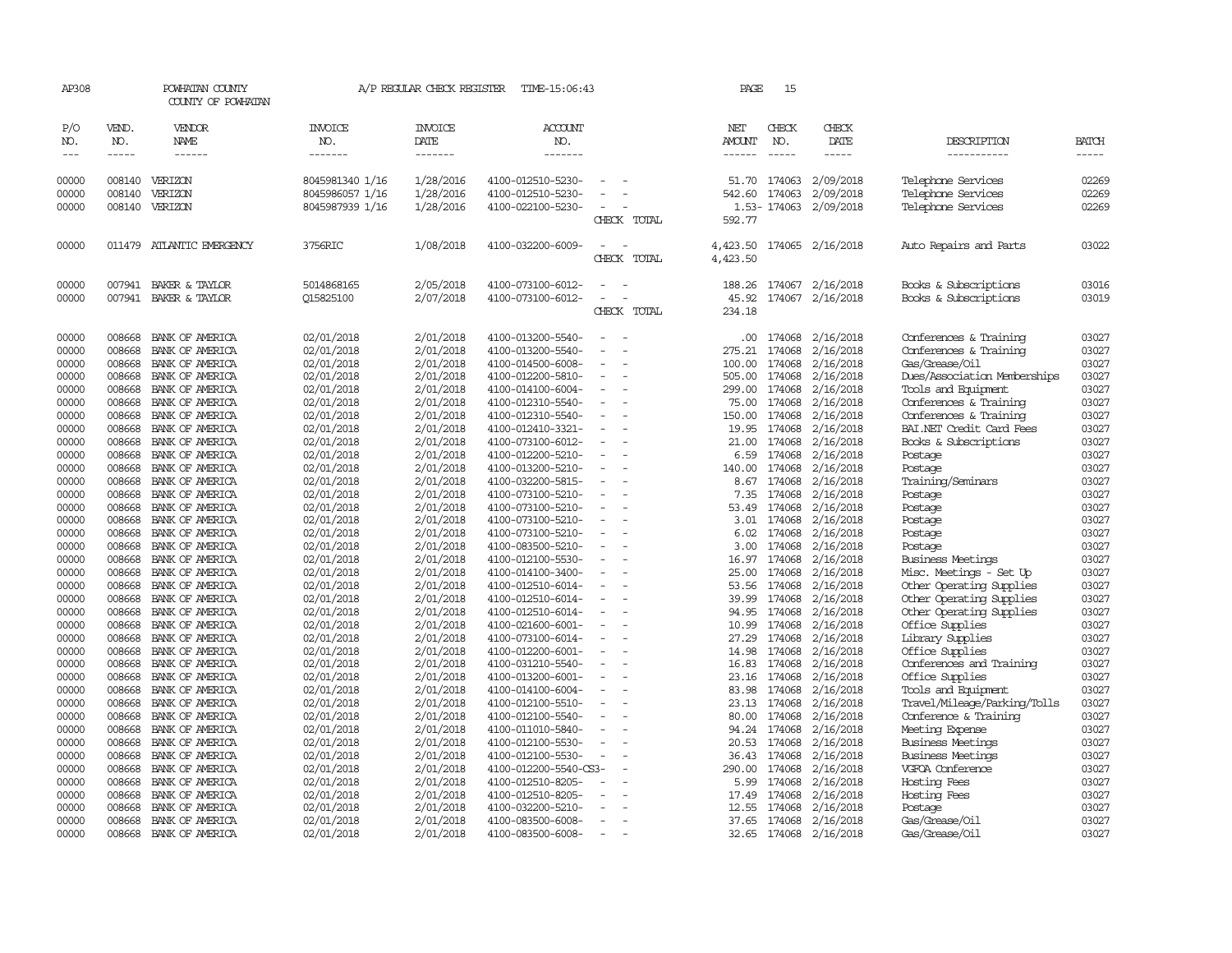| AP308               |                       | POWHATAN COUNTY<br>COUNTY OF POWHATAN                                                                                                                                                                                                                                             |                                  | A/P REGULAR CHECK REGISTER        | TIME-15:06:43                          |                          | PAGE                    | 16                                     |                              |                                                |                       |
|---------------------|-----------------------|-----------------------------------------------------------------------------------------------------------------------------------------------------------------------------------------------------------------------------------------------------------------------------------|----------------------------------|-----------------------------------|----------------------------------------|--------------------------|-------------------------|----------------------------------------|------------------------------|------------------------------------------------|-----------------------|
| P/O<br>NO.<br>$---$ | VEND.<br>NO.<br>----- | VENDOR<br>NAME<br>$\begin{tabular}{ccccc} \multicolumn{2}{c }{\multicolumn{2}{c }{\multicolumn{2}{c }{\multicolumn{2}{c}}}{\multicolumn{2}{c }{\multicolumn{2}{c}}}{\multicolumn{2}{c }{\multicolumn{2}{c}}}{\multicolumn{2}{c }{\multicolumn{2}{c}}}\end{tabular} \end{tabular}$ | <b>INVOICE</b><br>NO.<br>------- | <b>INVOICE</b><br>DATE<br>------- | <b>ACCOUNT</b><br>NO.<br>-------       |                          | NET<br>AMOUNT<br>------ | CHECK<br>NO.<br>$\cdots \cdots \cdots$ | CHECK<br>DATE<br>$- - - - -$ | DESCRIPTION<br>-----------                     | <b>BATCH</b><br>----- |
| 00000               | 008668                | BANK OF AMERICA                                                                                                                                                                                                                                                                   | 02/01/2018                       | 2/01/2018                         | 4100-083500-6008-                      |                          |                         | 37.65-174068                           | 2/16/2018                    | Gas/Grease/Oil                                 | 03027                 |
| 00000               | 008668                | BANK OF AMERICA                                                                                                                                                                                                                                                                   | 02/01/2018                       | 2/01/2018                         | 4100-012510-8205-                      |                          | 15.99                   | 174068                                 | 2/16/2018                    | Hosting Fees                                   | 03027                 |
| 00000               | 008668                | BANK OF AMERICA                                                                                                                                                                                                                                                                   | 02/01/2018                       | 2/01/2018                         | 4100-081100-5540-                      | $\overline{a}$           | 40.00                   | 174068                                 | 2/16/2018                    | Conferences & Training                         | 03027                 |
| 00000               | 008668                | BANK OF AMERICA                                                                                                                                                                                                                                                                   | 02/01/2018                       | 2/01/2018                         | 4100-081100-5540-                      |                          | 12.00                   | 174068                                 | 2/16/2018                    | Conferences & Training                         | 03027                 |
| 00000               | 008668                | BANK OF AMERICA                                                                                                                                                                                                                                                                   | 02/01/2018                       | 2/01/2018                         | 4100-081100-5810-                      |                          | 75.00                   | 174068                                 | 2/16/2018                    | Dues/Association Memberships                   | 03027                 |
| 00000               | 008668                | BANK OF AMERICA                                                                                                                                                                                                                                                                   | 02/01/2018                       | 2/01/2018                         | 4100-034100-6001-                      |                          | 16.98                   | 174068                                 | 2/16/2018                    | Office Supplies                                | 03027                 |
| 00000               | 008668                | BANK OF AMERICA                                                                                                                                                                                                                                                                   | 02/01/2018                       | 2/01/2018                         | 4100-073100-6012-                      |                          | 15.00                   | 174068                                 | 2/16/2018                    | Books & Subscriptions                          | 03027                 |
| 00000               | 008668                | BANK OF AMERICA                                                                                                                                                                                                                                                                   | 02/01/2018                       | 2/01/2018                         | 4100-034100-3320-                      |                          | 49.00                   | 174068                                 | 2/16/2018                    | Maintenance & Service Contract                 | 03027                 |
| 00000               | 008668                | BANK OF AMERICA                                                                                                                                                                                                                                                                   | 02/01/2018                       | 2/01/2018                         | 4100-012320-6014-                      |                          | 69.60                   | 174068                                 | 2/16/2018                    | Other Operating Supplies                       | 03027                 |
| 00000               | 008668                | BANK OF AMERICA                                                                                                                                                                                                                                                                   | 02/01/2018                       | 2/01/2018                         | 4100-012220-7002-                      | $\equiv$                 | 40.00                   | 174068                                 | 2/16/2018                    | Criminal Background Checks                     | 03027                 |
| 00000               | 008668                | BANK OF AMERICA                                                                                                                                                                                                                                                                   | 02/01/2018                       | 2/01/2018                         | 4100-014100-6005-                      | $\equiv$                 | 26.16                   | 174068                                 | 2/16/2018                    | Cleaning Supplies                              | 03027                 |
| 00000               | 008668                | BANK OF AMERICA                                                                                                                                                                                                                                                                   | 02/01/2018                       | 2/01/2018                         | 4100-012200-5540-CS3-                  |                          | 173.35                  | 174068                                 | 2/16/2018                    | VGFOA Conference                               | 03027                 |
| 00000               | 008668                | BANK OF AMERICA                                                                                                                                                                                                                                                                   | 02/01/2018                       | 2/01/2018                         | 4100-012510-5260-                      |                          | 55.00                   | 174068                                 | 2/16/2018                    | Internet Usage                                 | 03027                 |
| 00000               | 008668                | BANK OF AMERICA                                                                                                                                                                                                                                                                   | 02/01/2018                       | 2/01/2018                         | 4100-032200-6012-                      |                          | 2,710.00                | 174068                                 | 2/16/2018                    | Books & Subscriptions                          | 03027                 |
| 00000               | 008668                | BANK OF AMERICA                                                                                                                                                                                                                                                                   | 02/01/2018                       | 2/01/2018                         | 4100-034100-5810-                      | $\equiv$                 | 90.00                   | 174068                                 | 2/16/2018                    | Dues/Association Memberships                   | 03027                 |
| 00000               | 008668                | BANK OF AMERICA                                                                                                                                                                                                                                                                   | 02/01/2018                       | 2/01/2018                         | 4100-012510-3320-                      |                          | 9.99                    | 174068                                 | 2/16/2018                    | Maintenance & Service Contract                 | 03027                 |
| 00000               | 008668                | BANK OF AMERICA                                                                                                                                                                                                                                                                   | 02/01/2018                       | 2/01/2018                         | 4100-032200-5815-                      | $\equiv$                 | 150.00                  | 174068                                 | 2/16/2018                    | Training/Seminars                              | 03027                 |
| 00000               | 008668                | BANK OF AMERICA                                                                                                                                                                                                                                                                   | 02/01/2018                       | 2/01/2018                         | 4100-032200-5815-                      | $\overline{\phantom{a}}$ | 150.00                  | 174068                                 | 2/16/2018                    | Training/Seminars                              | 03027                 |
| 00000               | 008668                | BANK OF AMERICA                                                                                                                                                                                                                                                                   | 02/01/2018                       | 2/01/2018                         | 4100-073100-6002-                      |                          | 50.00                   | 174068                                 | 2/16/2018                    | Computer Equipment-non-capital                 | 03027                 |
| 00000               | 008668                | BANK OF AMERICA                                                                                                                                                                                                                                                                   | 02/01/2018                       | 2/01/2018                         | 4100-014300-3310-                      | $\overline{\phantom{a}}$ | 63.00                   | 174068                                 | 2/16/2018                    | Repairs & Maintenance                          | 03027                 |
| 00000<br>00000      | 008668<br>008668      | BANK OF AMERICA<br>BANK OF AMERICA                                                                                                                                                                                                                                                | 02/01/2018                       | 2/01/2018                         | 4100-012510-3320-                      | $\equiv$                 | 130.00<br>225.00        | 174068<br>174068                       | 2/16/2018                    | Maintenance & Service Contract                 | 03027                 |
|                     |                       |                                                                                                                                                                                                                                                                                   | 02/01/2018                       | 2/01/2018                         | 4100-081100-5810-                      |                          |                         | 174068                                 | 2/16/2018                    | Dues/Association Memberships                   | 03027                 |
| 00000<br>00000      | 008668<br>008668      | BANK OF AMERICA<br>BANK OF AMERICA                                                                                                                                                                                                                                                | 02/01/2018                       | 2/01/2018<br>2/01/2018            | 4100-081100-6012-<br>4100-012100-5540- | $\equiv$                 | 50.00<br>375.00         | 174068                                 | 2/16/2018<br>2/16/2018       | Books & Subscriptions<br>Conference & Training | 03027<br>03027        |
| 00000               | 008668                | BANK OF AMERICA                                                                                                                                                                                                                                                                   | 02/01/2018<br>02/01/2018         | 2/01/2018                         |                                        | $\overline{\phantom{a}}$ | 175.00                  | 174068                                 | 2/16/2018                    | Conferences & Training                         | 03027                 |
| 00000               | 008668                | BANK OF AMERICA                                                                                                                                                                                                                                                                   | 02/01/2018                       | 2/01/2018                         | 4100-081100-5540-<br>4100-021200-6001- |                          | 1,029.71                | 174068                                 | 2/16/2018                    | Office Supplies                                | 03027                 |
| 00000               | 008668                | BANK OF AMERICA                                                                                                                                                                                                                                                                   | 02/01/2018                       | 2/01/2018                         | 4100-073100-6012-                      | $\sim$                   | 223.00                  | 174068                                 | 2/16/2018                    | Books & Subscriptions                          | 03027                 |
| 00000               | 008668                | BANK OF AMERICA                                                                                                                                                                                                                                                                   | 02/01/2018                       | 2/01/2018                         | 4100-073100-5840-                      |                          | 61.15                   | 174068                                 | 2/16/2018                    | Miscellaneous                                  | 03027                 |
| 00000               | 008668                | BANK OF AMERICA                                                                                                                                                                                                                                                                   | 02/01/2018                       | 2/01/2018                         | 4100-073100-6012-                      |                          | 29.98                   | 174068                                 | 2/16/2018                    | Books & Subscriptions                          | 03027                 |
| 00000               | 008668                | BANK OF AMERICA                                                                                                                                                                                                                                                                   | 02/01/2018                       | 2/01/2018                         | 4100-073100-6012-                      |                          | 12.00                   | 174068                                 | 2/16/2018                    | Books & Subscriptions                          | 03027                 |
| 00000               | 008668                | BANK OF AMERICA                                                                                                                                                                                                                                                                   | 02/01/2018                       | 2/01/2018                         | 4100-073100-6012-                      | $\overline{\phantom{a}}$ | 20.00                   | 174068                                 | 2/16/2018                    | Books & Subscriptions                          | 03027                 |
| 00000               | 008668                | BANK OF AMERICA                                                                                                                                                                                                                                                                   | 02/01/2018                       | 2/01/2018                         | 4100-073100-6012-                      |                          | 10.00                   | 174068                                 | 2/16/2018                    | Books & Subscriptions                          | 03027                 |
| 00000               | 008668                | BANK OF AMERICA                                                                                                                                                                                                                                                                   | 02/01/2018                       | 2/01/2018                         | 4100-073100-6012-                      |                          | 10.00                   | 174068                                 | 2/16/2018                    | Books & Subscriptions                          | 03027                 |
| 00000               | 008668                | BANK OF AMERICA                                                                                                                                                                                                                                                                   | 02/01/2018                       | 2/01/2018                         | 4100-073100-6012-                      |                          | 15.00                   | 174068                                 | 2/16/2018                    | Books & Subscriptions                          | 03027                 |
| 00000               | 008668                | BANK OF AMERICA                                                                                                                                                                                                                                                                   | 02/01/2018                       | 2/01/2018                         | 4100-073100-6012-                      |                          | 25.00                   | 174068                                 | 2/16/2018                    | Books & Subscriptions                          | 03027                 |
| 00000               | 008668                | BANK OF AMERICA                                                                                                                                                                                                                                                                   | 02/01/2018                       | 2/01/2018                         | 4100-032200-6011-                      |                          | 185.00                  | 174068                                 | 2/16/2018                    | Protective Gear/Uniforms                       | 03027                 |
| 00000               | 008668                | BANK OF AMERICA                                                                                                                                                                                                                                                                   | 02/01/2018                       | 2/01/2018                         | 4100-032200-5815-                      |                          | 539.98                  | 174068                                 | 2/16/2018                    | Training/Seminars                              | 03027                 |
| 00000               | 008668                | BANK OF AMERICA                                                                                                                                                                                                                                                                   | 02/01/2018                       | 2/01/2018                         | 4100-032200-3310-                      | $\sim$                   | 13.99                   |                                        | 174068 2/16/2018             | Equipment Repair                               | 03027                 |
|                     |                       |                                                                                                                                                                                                                                                                                   |                                  |                                   |                                        | CHECK TOTAL              | 9,634.88                |                                        |                              |                                                |                       |
| 00000               | 012101                | BETTS, DWAYNE                                                                                                                                                                                                                                                                     | FUEL CTY VEH                     | 2/05/2018                         | 4100-034100-6008-                      | $\equiv$<br>CHECK TOTAL  | 22.89<br>22.89          |                                        | 174070 2/16/2018             | Gas/Grease/Oil                                 | 03016                 |
| 00000               | 012208                | BIENVENUE PROPERTIES, LLC                                                                                                                                                                                                                                                         | - 5                              | 2/05/2018                         | 4100-081100-6014-                      | CHECK TOTAL              | 300.00<br>300.00        |                                        | 174071 2/16/2018             | Other Operational Supplies                     | 03022                 |
| 00000               | 006655                | BLOSSMAN GAS COMPANIES,                                                                                                                                                                                                                                                           | 3172179                          | 2/01/2018                         | 4100-032220-5120-                      | CHECK TOTAL              | 21.00<br>21.00          |                                        | 174072 2/16/2018             | Fuel                                           | 03016                 |
| 00000               |                       | 011010 BOX ALARM TEES                                                                                                                                                                                                                                                             | 197                              | 2/07/2018                         | 4100-031210-6011-                      | CHECK TOTAL              | 68.00<br>68.00          |                                        | 174073 2/16/2018             | Uniforms - PPE                                 | 03016                 |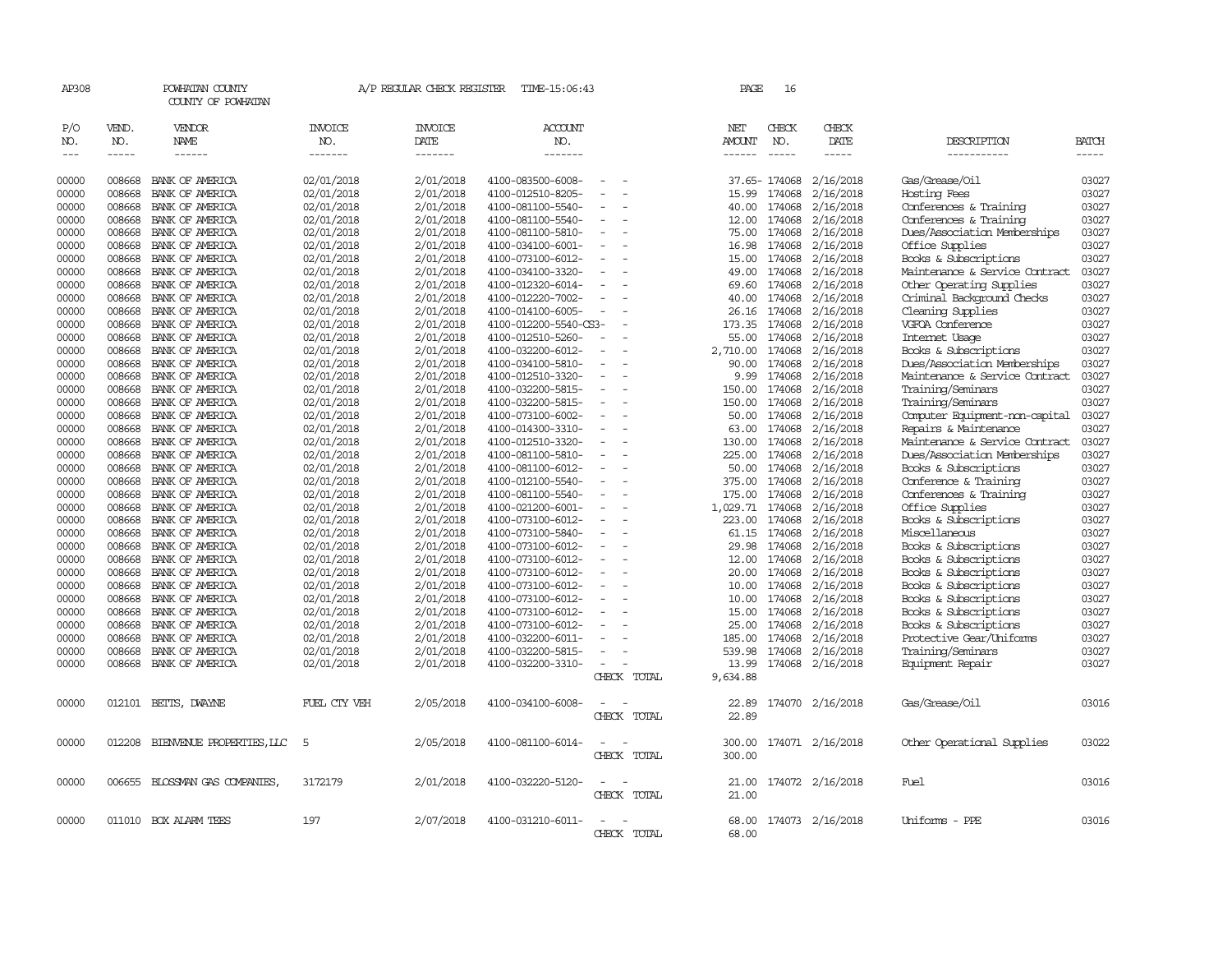| AP308                                                                |                                                                                                                                                                                                                                                                                                                                                                                                                                                                         | POWHATAN COUNTY<br>COUNTY OF POWHATAN                                                                                                                                                 |                                                                                                              | A/P REGULAR CHECK REGISTER                                                                           | TIME-15:06:43                                                                                                                                                        |                                            |             | PAGE                                                           | 17                                                              |                                                                                                                          |                                                                                                                                                                              |                                                                      |
|----------------------------------------------------------------------|-------------------------------------------------------------------------------------------------------------------------------------------------------------------------------------------------------------------------------------------------------------------------------------------------------------------------------------------------------------------------------------------------------------------------------------------------------------------------|---------------------------------------------------------------------------------------------------------------------------------------------------------------------------------------|--------------------------------------------------------------------------------------------------------------|------------------------------------------------------------------------------------------------------|----------------------------------------------------------------------------------------------------------------------------------------------------------------------|--------------------------------------------|-------------|----------------------------------------------------------------|-----------------------------------------------------------------|--------------------------------------------------------------------------------------------------------------------------|------------------------------------------------------------------------------------------------------------------------------------------------------------------------------|----------------------------------------------------------------------|
| P/O<br>NO.<br>$--\,$                                                 | VEND.<br>NO.<br>$\begin{tabular}{ccccc} \multicolumn{2}{c }{\multicolumn{2}{c }{\multicolumn{2}{c }{\multicolumn{2}{c}}{\hspace{-2.2cm}}}} \multicolumn{2}{c }{\multicolumn{2}{c }{\hspace{-2.2cm}}\hline} \multicolumn{2}{c }{\hspace{-2.2cm}}\hline \multicolumn{2}{c }{\hspace{-2.2cm}}\hline \multicolumn{2}{c }{\hspace{-2.2cm}}\hline \multicolumn{2}{c }{\hspace{-2.2cm}}\hline \multicolumn{2}{c }{\hspace{-2.2cm}}\hline \multicolumn{2}{c }{\hspace{-2.2cm}}$ | <b>VENDOR</b><br>NAME<br>------                                                                                                                                                       | <b>INVOICE</b><br>NO.<br>-------                                                                             | <b>INVOICE</b><br>DATE<br>-------                                                                    | <b>ACCOUNT</b><br>NO.<br>-------                                                                                                                                     |                                            |             | NET<br>AMOUNT                                                  | CHECK<br>NO.<br>$\frac{1}{2}$                                   | CHECK<br>DATE                                                                                                            | DESCRIPTION<br>-----------                                                                                                                                                   | <b>BATCH</b><br>-----                                                |
| 00000<br>00000<br>00000<br>00000<br>00000<br>00000<br>00000<br>00000 | 001340<br>001340<br>001340<br>001340<br>001340                                                                                                                                                                                                                                                                                                                                                                                                                          | BUSINESS CARD<br><b>BUSINESS CARD</b><br>001340 BUSINESS CARD<br><b>BUSINESS CARD</b><br>001340 BUSINESS CARD<br><b>BUSINESS CARD</b><br>001340 BUSINESS CARD<br><b>BUSINESS CARD</b> | 01/27/2018<br>01/27/2018<br>01/27/2018<br>01/27/2018<br>01/27/2018<br>01/27/2018<br>01/27/2018<br>01/27/2018 | 1/27/2018<br>1/27/2018<br>1/27/2018<br>1/27/2018<br>1/27/2018<br>1/27/2018<br>1/27/2018<br>1/27/2018 | 4100-031200-5210-<br>4100-031200-5210-<br>4100-031710-5210-<br>4100-031200-6014-<br>4100-031200-6014-<br>4100-031200-5550-<br>4100-031200-5550-<br>4100-031200-5550- | $\equiv$<br>$\equiv$                       |             | .00<br>15.99<br>15.99<br>18.19<br>7.68<br>35.00                | 174075<br>174075<br>174075<br>174075<br>119.85 174075<br>174075 | 2/16/2018<br>2/16/2018<br>2/16/2018<br>2/16/2018<br>2/16/2018<br>2/16/2018<br>25.00 174075 2/16/2018<br>174075 2/16/2018 | Postage<br>Postage<br>Postage<br>Other Operating Supplies<br>Other Operating Supplies<br>Prisoner Extradition<br>Prisoner Extradition<br>Prisoner Extradition                | 03024<br>03024<br>03024<br>03024<br>03024<br>03024<br>03024<br>03024 |
| 00000                                                                |                                                                                                                                                                                                                                                                                                                                                                                                                                                                         | 001340 BUSINESS CARD                                                                                                                                                                  | 01/27/2018                                                                                                   | 1/27/2018                                                                                            | 4100-031200-6014-                                                                                                                                                    | $\equiv$                                   | CHECK TOTAL | 782.00<br>1,019.70                                             |                                                                 | 174075 2/16/2018                                                                                                         | Other Operating Supplies                                                                                                                                                     | 03024                                                                |
| 00000<br>00000<br>00000                                              | 011439                                                                                                                                                                                                                                                                                                                                                                                                                                                                  | 011439 BUSINESS CARD<br><b>BUSINESS CARD</b><br>011439 BUSINESS CARD                                                                                                                  | 01/27/2018<br>01/27/2018<br>01/27/2018                                                                       | 1/27/2018<br>1/27/2018<br>1/27/2018                                                                  | 4100-031200-5540-<br>4100-031200-5540-<br>4100-031200-6014-                                                                                                          | $\overline{\phantom{a}}$                   | CHECK TOTAL | .00<br>494.00<br>9.69<br>503.69                                |                                                                 | 174076 2/16/2018<br>174076 2/16/2018<br>174076 2/16/2018                                                                 | Conferences & Training<br>Conferences & Training<br>Other Operating Supplies                                                                                                 | 03025<br>03025<br>03025                                              |
| 00000<br>00000                                                       | 011610                                                                                                                                                                                                                                                                                                                                                                                                                                                                  | <b>BUSINESS CARD</b><br>011610 BUSINESS CARD                                                                                                                                          | 02/27/2018<br>02/27/2018                                                                                     | 2/27/2018<br>2/27/2018                                                                               | 4100-031200-6014-<br>4100-031200-6014-                                                                                                                               | $\equiv$                                   | CHECK TOTAL | .00.<br>88.20<br>88.20                                         |                                                                 | 174077 2/16/2018<br>174077 2/16/2018                                                                                     | Other Operating Supplies<br>Other Operating Supplies                                                                                                                         | 03023<br>03023                                                       |
| 00000<br>00000                                                       |                                                                                                                                                                                                                                                                                                                                                                                                                                                                         | 011611 BUSINESS CARD<br>011611 BUSINESS CARD                                                                                                                                          | 01/27/2018<br>01/27/2018                                                                                     | 1/27/2018<br>1/27/2018                                                                               | 4100-031200-6009-<br>4100-031200-6009-                                                                                                                               | $\equiv$<br>$\equiv$                       | CHECK TOTAL | $.00 \cdot$<br>9.85<br>9.85                                    |                                                                 | 174078 2/16/2018<br>174078 2/16/2018                                                                                     | Auto Parts/Repairs<br>Auto Parts/Repairs                                                                                                                                     | 03026<br>03026                                                       |
| 00000<br>00000                                                       | 008276<br>008276                                                                                                                                                                                                                                                                                                                                                                                                                                                        | CENGAGE LEARNING INC.<br>CENGAGE LEARNING INC.                                                                                                                                        | 63063747<br>63101020                                                                                         | 2/02/2018<br>2/05/2018                                                                               | 4100-073100-6012-<br>4100-073100-6012-                                                                                                                               | $\equiv$<br>$\equiv$                       | CHECK TOTAL | 28.49<br>501.66                                                |                                                                 | 473.17 174079 2/16/2018<br>174079 2/16/2018                                                                              | Books & Subscriptions<br>Books & Subscriptions                                                                                                                               | 03016<br>03019                                                       |
| 00000                                                                |                                                                                                                                                                                                                                                                                                                                                                                                                                                                         | 010961 CHILDREN'S ADVOCACY                                                                                                                                                            | 871                                                                                                          | 1/01/2018                                                                                            | 4100-022100-5540-                                                                                                                                                    | $\overline{\phantom{a}}$                   | CHECK TOTAL | 400.00<br>400.00                                               |                                                                 | 174080 2/16/2018                                                                                                         | Conferences & Training                                                                                                                                                       | 03016                                                                |
| 00000<br>00000                                                       | 006965<br>006965                                                                                                                                                                                                                                                                                                                                                                                                                                                        | CINTAS CORPORATION<br>CINIAS CORPORATION                                                                                                                                              | 143328956<br>143328956                                                                                       | 1/31/2018<br>1/31/2018                                                                               | 4100-014100-6011-<br>4100-014500-6011-                                                                                                                               | $\equiv$                                   | CHECK TOTAL | 69.12<br>136.66                                                |                                                                 | 67.54 174081 2/16/2018<br>174081 2/16/2018                                                                               | Uniforms<br>Uniforms                                                                                                                                                         | 03022<br>03022                                                       |
| 00000<br>00000<br>00000<br>00000<br>00000<br>00000                   | 007341<br>007341<br>007341<br>007341                                                                                                                                                                                                                                                                                                                                                                                                                                    | 007341 CLAWS & PAWS ANIMAL CARE<br>CLAWS & PAWS ANIMAL CARE<br>CLAWS & PAWS ANIMAL CARE<br>CLAWS & PAWS ANIMAL CARE<br>CLAWS & PAWS ANIMAL CARE<br>007341 CLAWS & PAWS ANIMAL CARE    | 86456<br>86463<br>864774<br>86481<br>86482<br>86485                                                          | 1/05/2018<br>1/05/2018<br>1/26/2018<br>1/05/2018<br>1/05/2018<br>1/05/2018                           | 4100-035100-3110-<br>4100-035100-3110-<br>4100-035100-3110-<br>4100-035100-5615-<br>4100-035100-5615-<br>4100-035100-3110-                                           | $\sim$<br>$\equiv$<br>$\equiv$<br>$\equiv$ | CHECK TOTAL | 452.80<br>98.15<br>123.80<br>90.00<br>23.00<br>89.05<br>876.80 | 174082<br>174082<br>174082<br>174082                            | 2/16/2018<br>2/16/2018<br>174082 2/16/2018<br>2/16/2018<br>2/16/2018<br>174082 2/16/2018                                 | Professional Health Services<br>Professional Health Services<br>Professional Health Services<br>Spay/Neuter Services<br>Spay/Neuter Services<br>Professional Health Services | 03022<br>03022<br>03022<br>03022<br>03022<br>03022                   |
| 00000                                                                |                                                                                                                                                                                                                                                                                                                                                                                                                                                                         | 007282 COBB TECHNOLOGIES, INC.                                                                                                                                                        | 932390                                                                                                       | 2/09/2018                                                                                            | 4100-032200-3320-                                                                                                                                                    | $\equiv$                                   | CHECK TOTAL | 386.62<br>386.62                                               |                                                                 | 174083 2/16/2018                                                                                                         | Maintenance & Service Contract                                                                                                                                               | 03022                                                                |
| 00000                                                                |                                                                                                                                                                                                                                                                                                                                                                                                                                                                         | 010949 COMCAST                                                                                                                                                                        | 61481649                                                                                                     | 2/01/2018                                                                                            | 4100-012510-5260-                                                                                                                                                    | $\sim$ 10 $\,$                             | CHECK TOTAL | 1,127.00                                                       |                                                                 | 1,127.00 174084 2/16/2018                                                                                                | Internet Usage                                                                                                                                                               | 03016                                                                |
| 00000                                                                |                                                                                                                                                                                                                                                                                                                                                                                                                                                                         | 033130 COUNTY OF HENRICO                                                                                                                                                              | 137811                                                                                                       | 2/01/2018                                                                                            | 4100-033400-3840-                                                                                                                                                    |                                            | CHECK TOTAL | 20,054.52<br>20,054.52                                         |                                                                 | 174086 2/16/2018                                                                                                         | Detention of Juveniles                                                                                                                                                       | 03016                                                                |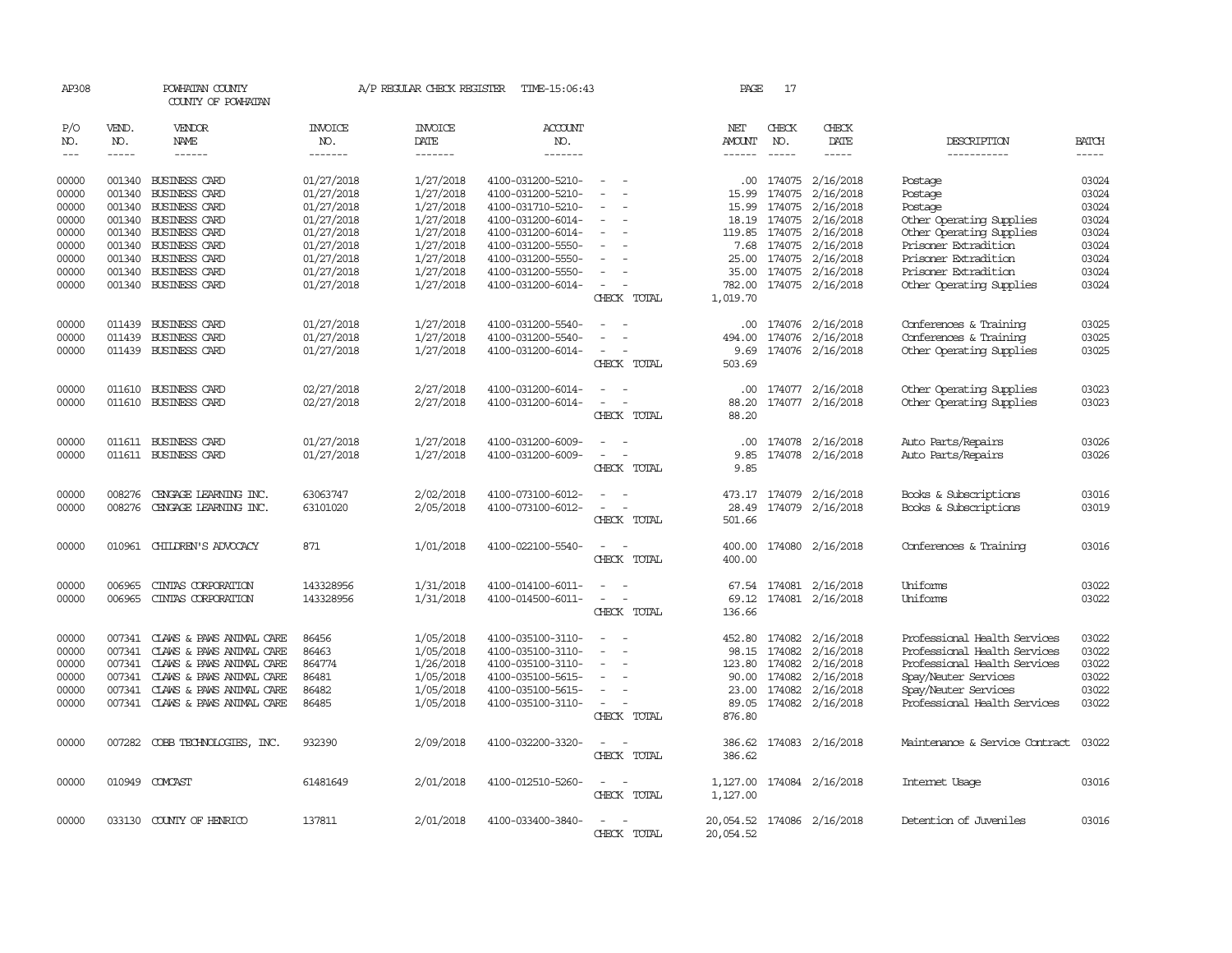| AP308               |                  | POWHATAN COUNTY<br>COUNTY OF POWHATAN                |                                    |                        | A/P REGULAR CHECK REGISTER TIME-15:06:43 |                                                      | PAGE          | 18                     |                                         |                                |                |
|---------------------|------------------|------------------------------------------------------|------------------------------------|------------------------|------------------------------------------|------------------------------------------------------|---------------|------------------------|-----------------------------------------|--------------------------------|----------------|
| P/O<br>NO.          | VEND.<br>NO.     | VENDOR<br><b>NAME</b>                                | INVOICE<br>NO.                     | <b>INVOICE</b><br>DATE | <b>ACCOUNT</b><br>NO.                    |                                                      | NET<br>AMOUNT | CHECK<br>NO.           | CHECK<br>DATE                           | DESCRIPTION                    | <b>BATCH</b>   |
| $\qquad \qquad - -$ | $- - - - -$      | ------                                               | -------                            | -------                | -------                                  |                                                      | ------        | $\cdots \cdots \cdots$ | -----                                   | -----------                    | -----          |
| 00000               |                  | 001760 COURTOIS SIGNS, GRAPHICS, 17801               |                                    | 2/07/2018              | 4100-014100-6009-                        | $\sim$ $\sim$<br>CHECK TOTAL                         | 360.00        |                        | 360.00 174087 2/16/2018                 | Auto Parts & Repairs           | 03016          |
| 00000               |                  | 006240 DIAMOND SPRINGS WATER, INC 105070091          |                                    | 1/08/2018              | 4100-014100-5130-                        | $\sim$<br>$\sim$                                     | 6.99          |                        | 174090 2/16/2018                        | Water                          | 03016          |
| 00000               | 006240           | DIAMOND SPRINGS WATER, INC 105070110                 |                                    | 1/08/2018              | 4100-014100-5130-                        | $\overline{\phantom{a}}$<br>$\overline{\phantom{a}}$ | 6.25          | 174090                 | 2/16/2018                               | Water                          | 03016          |
| 00000               |                  | 006240 DIAMOND SPRINGS WATER, INC                    | 3060515                            | 2/02/2018              | 4100-014100-5130-                        | $\sim$                                               | 8.95          |                        | 174090 2/16/2018                        | Water                          | 03016          |
| 00000               |                  | 006240 DIAMOND SPRINGS WATER, INC                    | 3060523                            | 2/02/2018              | 4100-014100-5130-                        | $\sim$                                               | 9.95          | 174090                 | 2/16/2018                               | Water                          | 03016          |
| 00000               |                  | 006240 DIAMOND SPRINGS WATER, INC 3060537            |                                    | 2/02/2018              | 4100-014100-5130-                        | $\overline{\phantom{a}}$                             | 11.95         |                        | 174090 2/16/2018                        | Water                          | 03016          |
|                     |                  |                                                      |                                    |                        |                                          | CHECK TOTAL                                          | 44.09         |                        |                                         |                                |                |
| 00000               | 008787 DW        |                                                      | 18031735                           | 1/31/2018              | 4100-012410-3320-                        | $\sim$<br>$\overline{\phantom{a}}$                   | 1,025.00      |                        | 174091 2/16/2018                        | Maintenance & Service Contract | 03019          |
| 00000               | 008787 DMV       |                                                      | 18031734                           | 1/31/2018              | 4100-031200-6014-                        | $\sim$<br>$\overline{\phantom{a}}$                   | 30.00         |                        | 174091 2/16/2018                        | Other Operating Supplies       | 03022          |
|                     |                  |                                                      |                                    |                        |                                          | CHECK TOTAL                                          | 1,055.00      |                        |                                         |                                |                |
| 00000               |                  | 008750 DOMINION ENERGY                               | 9652465478 2/18                    | 2/07/2018              | 4100-053910-5642-                        | $\sim$<br>- -                                        | 147.46        |                        | 174092 2/16/2018                        | PCCAA Services - TANF          | 03016          |
|                     |                  |                                                      |                                    |                        |                                          | CHECK TOTAL                                          | 147.46        |                        |                                         |                                |                |
| 00000               |                  | 000860 DOMINION ENERGY VIRGINIA                      | 0432180008 2/18                    | 2/01/2018              | 4100-014600-5110-                        | $\sim$ $ \sim$                                       |               |                        | 34.70 174093 2/16/2018                  | Electricity                    | 03019          |
| 00000               | 000860           | DOMINION ENERGY VIRGINIA                             | 0863807277 2/18                    | 2/01/2018              | 4100-014600-5110-                        | $\overline{\phantom{a}}$                             | 6.59          | 174093                 | 2/16/2018                               | Electricity                    | 03019          |
| 00000               | 000860           | DOMINION ENERGY VIRGINIA                             | 2312285006 2/18                    | 2/01/2018              | 4100-014100-5110-                        | $\overline{\phantom{a}}$                             |               |                        | 368.25 174093 2/16/2018                 | Electricity                    | 03019          |
| 00000               |                  | 000860 DOMINION ENERGY VIRGINIA                      | 2346327501 2/18                    | 2/01/2018              | 4100-014100-5110-                        | $\sim$ $-$                                           |               |                        | 1,420.33 174093 2/16/2018               | Electricity                    | 03019          |
| 00000               |                  | 000860 DOMINION ENERGY VIRGINIA                      | 2346327501 2/18                    | 2/01/2018              | 4100-031200-5110-                        | $\sim$ $-$                                           |               |                        | 1,420.33 174093 2/16/2018               | Electricity                    | 03019          |
| 00000               |                  | 000860 DOMINION ENERGY VIRGINIA                      | 2352270009 2/18                    | 2/01/2018              | 4100-014100-5110-                        | $\sim$                                               |               |                        | 661.02 174093 2/16/2018                 | Electricity                    | 03019          |
| 00000               |                  | 000860 DOMINION ENERGY VIRGINIA                      | 1223507334 2/18                    | 2/01/2018              | 4100-014300-5110-                        | $\sim$                                               |               |                        | 330.01 174093 2/16/2018                 | Electricity                    | 03022          |
| 00000               |                  | 000860 DOMINION ENERGY VIRGINIA                      | 1498464559 2/18                    | 2/01/2018              | 4100-014600-5110-                        | $\sim$                                               |               |                        | 6.59 174093 2/16/2018                   | Electricity                    | 03022          |
| 00000               | 000860           | DOMINION ENERGY VIRGINIA                             | 1982170001 2/18                    | 2/01/2018              | 4100-014100-5110-                        |                                                      |               |                        | 11.47 174093 2/16/2018                  | Electricity                    | 03022          |
| 00000               | 000860           | DOMINION ENERGY VIRGINIA                             | 2142337506 2/18                    | 2/01/2018              | 4100-014600-5110-                        |                                                      | 6.59          |                        | 174093 2/16/2018                        | Electricity                    | 03022          |
| 00000               |                  | 000860 DOMINION ENERGY VIRGINIA                      | 2442170003 2/18                    | 2/01/2018              | 4100-014100-5110-                        | $\sim$<br>CHECK TOTAL                                | 6,951.47      |                        | 2,685.59 174093 2/16/2018               | Electricity                    | 03022          |
|                     |                  |                                                      |                                    |                        |                                          |                                                      |               |                        |                                         |                                |                |
| 00000<br>00000      | 000860<br>000860 | DOMINION ENERGY VIRGINIA<br>DOMINION ENERGY VIRGINIA | 2476067034 2/18<br>2462222502 2/18 | 2/01/2018<br>2/01/2018 | 4100-014100-5110-<br>4100-014100-5110-   | $\sim$                                               | 509.78        | 174094                 | 2/16/2018<br>4, 103.52 174094 2/16/2018 | Electricity<br>Electricity     | 03019<br>03022 |
| 00000               |                  | 000860 DOMINION ENERGY VIRGINIA                      | 2912605595 2/18                    | 2/01/2018              | 4100-014100-5110-                        | $\sim$ $-$                                           |               |                        | 231.48 174094 2/16/2018                 | Electricity                    | 03022          |
| 00000               |                  | 000860 DOMINION ENERGY VIRGINIA                      | 2972120006 2/18                    | 2/01/2018              | 4100-014100-5110-                        | $\sim$ $-$                                           |               |                        | 1,904.06 174094 2/16/2018               | Electricity                    | 03022          |
| 00000               |                  | 000860 DOMINION ENERGY VIRGINIA                      | 3451094936 2/18                    | 2/01/2018              | 4100-014600-5110-                        | $\sim$ $ \sim$                                       |               |                        | 6.59 174094 2/16/2018                   | Electricity                    | 03022          |
| 00000               | 000860           | DOMINION ENERGY VIRGINIA                             | 3496131156 2/18                    | 2/01/2018              | 4100-014100-5110-                        | $\sim$                                               |               | 15.11 174094           | 2/16/2018                               | Electricity                    | 03022          |
| 00000               | 000860           | DOMINION ENERGY VIRGINIA                             | 3507951824 2/18                    | 2/01/2018              | 4100-014600-5110-                        | $\overline{\phantom{a}}$                             | 6.59          |                        | 174094 2/16/2018                        | Electricity                    | 03022          |
| 00000               |                  | 000860 DOMINION ENERGY VIRGINIA                      | 4691491015 2/18                    | 2/01/2018              | 4100-014600-5110-                        | $\sim$ 10 $\sim$ $\sim$                              |               |                        | 6.59 174094 2/16/2018                   | Electricity                    | 03022          |
|                     |                  |                                                      |                                    |                        |                                          | CHECK TOTAL                                          | 6,783.72      |                        |                                         |                                |                |
| 00000               | 000860           | DOMINION ENERGY VIRGINIA                             | 4732217502 2/18                    | 2/01/2018              | 4100-014600-5110-                        | $\sim$                                               |               |                        | 29.79 174095 2/16/2018                  | Electricity                    | 03019          |
| 00000               | 000860           | DOMINION ENERGY VIRGINIA                             | 5652237503 2/18                    | 2/01/2018              | 4100-014600-5110-                        | $\overline{\phantom{a}}$                             | 17.25         | 174095                 | 2/16/2018                               | Electricity                    | 03019          |
| 00000               | 000860           | DOMINION ENERGY VIRGINIA                             | 7765134072 1/18                    | 1/29/2018              | 4100-014100-5110-                        | $\sim$                                               |               | 640.32 174095          | 2/16/2018                               | Electricity                    | 03019          |
| 00000               |                  | 000860 DOMINION ENERGY VIRGINIA                      | 8971069334 2/18                    | 2/01/2018              | 4100-014300-5110-                        | $\sim$ $ \sim$                                       |               |                        | 89.12 174095 2/16/2018                  | Electricity                    | 03022          |
|                     |                  |                                                      |                                    |                        |                                          | CHECK TOTAL                                          | 776.48        |                        |                                         |                                |                |
| 00000               |                  | 011160 DUNIVAN, DAVID                                | BOOT EXP FY18                      | 2/08/2018              | 4100-034100-6011-                        | $\sim$ $ \sim$                                       | 110.00        |                        | 174098 2/16/2018                        | Uniforms                       | 03016          |
|                     |                  |                                                      |                                    |                        |                                          | CHECK TOTAL                                          | 110.00        |                        |                                         |                                |                |
| 00000               |                  | 011224 ELECTRONIC SYSTEMS, INC.                      | IN877890                           | 1/31/2018              | 4100-021200-8002-                        |                                                      |               |                        | 34.36 174100 2/16/2018                  | Copier Lease Agreement         | 03016          |
|                     |                  |                                                      |                                    |                        |                                          | CHECK TOTAL                                          | 34.36         |                        |                                         |                                |                |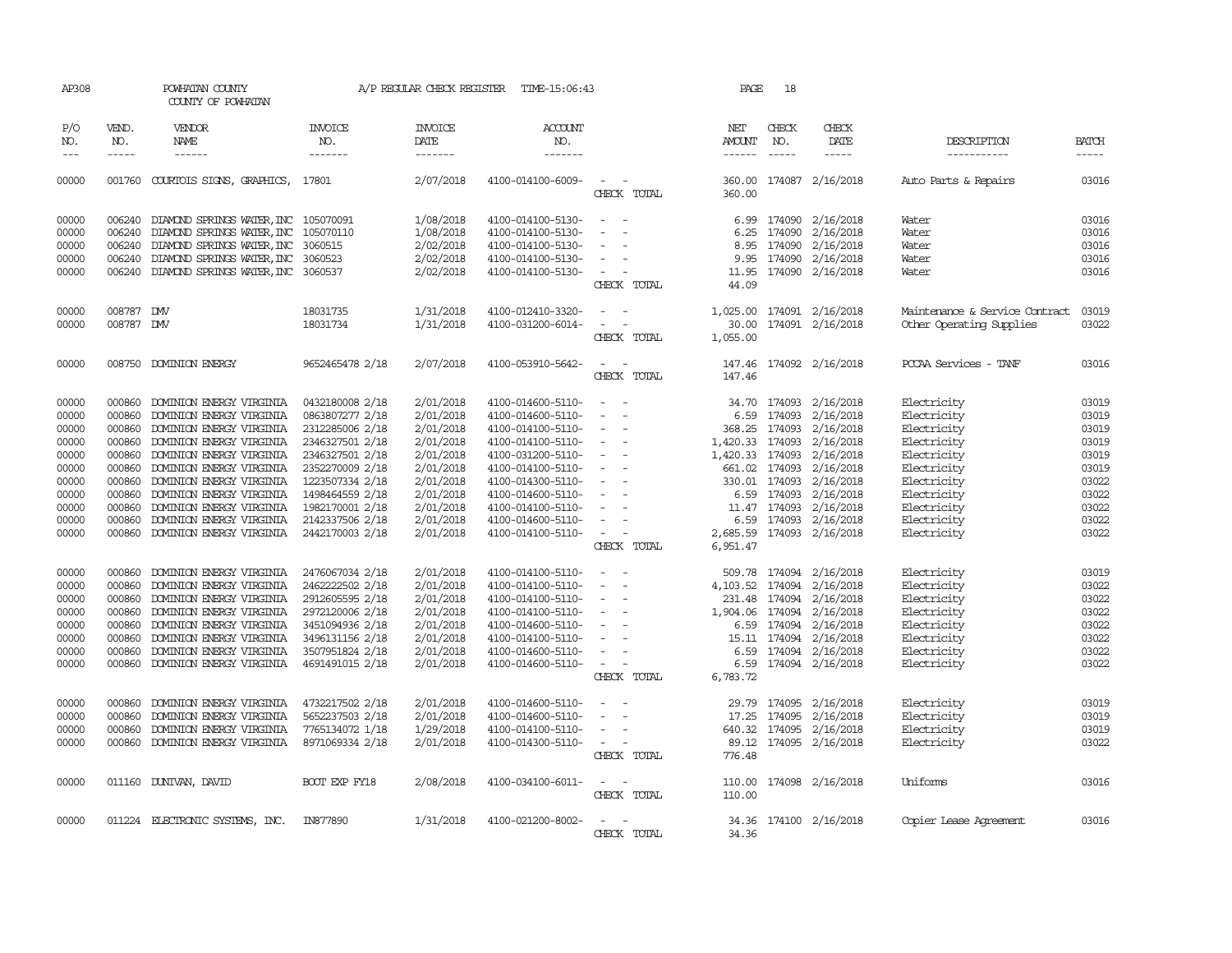| AP308               |                             | POWHATAN COUNTY<br>COUNTY OF POWHATAN |                                  | A/P REGULAR CHECK REGISTER        | TIME-15:06:43                    |                                                                     | PAGE                           | 19                            |                           |                              |                             |
|---------------------|-----------------------------|---------------------------------------|----------------------------------|-----------------------------------|----------------------------------|---------------------------------------------------------------------|--------------------------------|-------------------------------|---------------------------|------------------------------|-----------------------------|
| P/O<br>NO.<br>$---$ | VEND.<br>NO.<br>$- - - - -$ | VENDOR<br>NAME<br>------              | <b>INVOICE</b><br>NO.<br>------- | <b>INVOICE</b><br>DATE<br>------- | <b>ACCOUNT</b><br>NO.<br>------- |                                                                     | NET<br>AMOUNT<br>$- - - - - -$ | CHECK<br>NO.<br>$\frac{1}{2}$ | CHECK<br>DATE<br>-----    | DESCRIPTION<br>-----------   | <b>BATCH</b><br>$- - - - -$ |
| 00000               |                             | 006763 GREENBERG & ASSOCIATES         | 3005                             | 2/05/2018                         | 4100-031200-3110-                | $\overline{\phantom{a}}$<br>CHECK<br>TOTAL                          | 360.00<br>360.00               |                               | 174105 2/16/2018          | Professional Health Services | 03019                       |
| 00000               |                             | 012298 HALIFAX COUNTY ANIMAL          | LATR COURS 9/18                  | 2/07/2018                         | 4100-032200-5815-                | TOTAL<br>CHECK                                                      | 150.00                         |                               | 150.00 174106 2/16/2018   | Training/Seminars            | 03016                       |
| 00000               |                             | 008799 HANK COSBY REAL ESTATE         | A. JACKSON                       | 2/07/2018                         | 4100-053910-5642-                | $\overline{\phantom{a}}$<br>$\overline{\phantom{0}}$<br>CHECK TOTAL | 699.00<br>699.00               |                               | 174108 2/16/2018          | PCCAA Services - TANF        | 03016                       |
| 00000               | 006097                      | HERIZLER FARM & FEED, INC             | 027763                           | 2/08/2018                         | 4100-035100-6022-                |                                                                     | 147.42                         | 174109                        | 2/16/2018                 | Dog Food/Supplies            | 03019                       |
| 00000               |                             | 006097 HERTZLER FARM & FEED, INC      | 027770                           | 2/12/2018                         | 4100-035100-6022-                | CHECK TOTAL                                                         | 89.46<br>236.88                |                               | 174109 2/16/2018          | Dog Food/Supplies            | 03019                       |
| 00000               |                             | 010231 J & K HEAVY TRUCKS &           | 10359                            | 2/09/2018                         | 4100-032200-6009-                | CHECK TOTAL                                                         | 373.29<br>373.29               |                               | 174112 2/16/2018          | Auto Repairs and Parts       | 03019                       |
| 00000               | 008381                      | JAMES RIVER PETROLEUM                 | 104                              | 12/15/2017                        | 4100-035100-6008-                |                                                                     | 553.10                         |                               | 174114 2/16/2018          | Gas/Grease/Oil               | 03020                       |
| 00000               | 008381                      | JAMES RIVER PETROLEUM                 | 104A                             | 12/15/2017                        | 4100-031200-6008-                | $\sim$<br>$\overline{\phantom{a}}$                                  | 7,560.45                       |                               | 174114 2/16/2018          | Gas/Grease/Oil               | 03020                       |
| 00000               | 008381                      | JAMES RIVER PETROLEUM                 | 104B                             | 12/15/2017                        | 4100-032200-5120-                | $\overline{\phantom{a}}$                                            | 4,446.81                       | 174114                        | 2/16/2018                 | Apparatus Fuel               | 03020                       |
| 00000               | 008381                      | JAMES RIVER PETROLEUM                 | 104C                             | 12/15/2017                        | 4100-014100-6008-                |                                                                     |                                |                               | 532.46 174114 2/16/2018   | Gas/Grease/Oil               | 03020                       |
| 00000               | 008381                      | JAMES RIVER PETROLEUM                 | 104C                             | 12/15/2017                        | 4100-014500-6008-                | $\sim$                                                              |                                |                               | 532.46 174114 2/16/2018   | Gas/Grease/Oil               | 03020                       |
| 00000               | 008381                      | JAMES RIVER PETROLEUM                 | 104E                             | 12/15/2017                        | 4100-034100-6008-                |                                                                     | 157.98                         |                               | 174114 2/16/2018          | Gas/Grease/Oil               | 03020                       |
| 00000               | 008381                      | JAMES RIVER PETROLEUM                 | 104G                             | 12/15/2017                        | 4100-081100-6008-                |                                                                     |                                | 87.56 174114                  | 2/16/2018                 | Gas/Grease/Oil               | 03020                       |
| 00000               | 008381                      | JAMES RIVER PETROLEUM                 | 104H                             | 12/15/2017                        | 4100-083500-6008-                | $\overline{\phantom{a}}$                                            | 55.83                          | 174114                        | 2/16/2018                 | Gas/Grease/Oil               | 03020                       |
| 00000               | 008381                      | JAMES RIVER PETROLEUM                 | 104I                             | 12/15/2017                        | 4100-014300-6008-                | $\overline{\phantom{a}}$                                            | 36.68                          |                               | 174114 2/16/2018          | Gas/Grease/Oil               | 03020                       |
| 00000               | 008381                      | JAMES RIVER PETROLEUM                 | 105                              | 12/15/2017                        | 4100-035100-6008-                |                                                                     | 556.24                         |                               | 174114 2/16/2018          | Gas/Grease/Oil               | 03020                       |
| 00000               |                             | 008381 JAMES RIVER PETROLEUM          | 105                              | 12/15/2017                        | 4100-031200-6008-                | $\sim$<br>CHECK TOTAL                                               | 8,158.52<br>22,678.09          |                               | 174114 2/16/2018          | Gas/Grease/Oil               | 03020                       |
| 00000               | 008381                      | JAMES RIVER PETROLEUM                 | 105B                             | 10/17/2017                        | 4100-032200-5120-                |                                                                     | 4,298.95                       |                               | 174115 2/16/2018          | Apparatus Fuel               | 03020                       |
| 00000               | 008381                      | JAMES RIVER PETROLEUM                 | 105C                             | 12/15/2017                        | 4100-014100-6008-                |                                                                     | 373.00                         | 174115                        | 2/16/2018                 | Gas/Grease/Oil               | 03020                       |
| 00000               | 008381                      | JAMES RIVER PEIROLEUM                 | 105C                             | 12/15/2017                        | 4100-014500-6008-                |                                                                     | 466.46                         | 174115                        | 2/16/2018                 | Gas/Grease/Oil               | 03020                       |
| 00000               | 008381                      | JAMES RIVER PETROLEUM                 | 105E                             | 12/15/2017                        | 4100-034100-6008-                |                                                                     | 196.84                         | 174115                        | 2/16/2018                 | Gas/Grease/Oil               | 03020                       |
| 00000               | 008381                      | JAMES RIVER PEIROLEUM                 | 105G                             | 12/15/2017                        | 4100-081100-6008-                |                                                                     |                                | 123.87 174115                 | 2/16/2018                 | Gas/Grease/Oil               | 03020                       |
| 00000               | 008381                      | JAMES RIVER PETROLEUM                 | 105I                             | 12/15/2017                        | 4100-014300-6008-                | $\overline{\phantom{a}}$                                            |                                | 56.59 174115                  | 2/16/2018                 | Gas/Grease/Oil               | 03020                       |
| 00000               | 008381                      | JAMES RIVER PETROLEUM                 | 106                              | 12/15/2017                        | 4100-035100-6008-                |                                                                     | 449.73                         | 174115                        | 2/16/2018                 | Gas/Grease/Oil               | 03020                       |
| 00000               | 008381                      | JAMES RIVER PETROLEUM                 | 106                              | 12/15/2017                        | 4100-031200-6008-                |                                                                     | 7,779.54                       | 174115                        | 2/16/2018                 | Gas/Grease/Oil               | 03020                       |
| 00000               | 008381                      | JAMES RIVER PETROLEUM                 | 106B                             | 12/15/2017                        | 4100-032200-5120-                | $\sim$                                                              |                                |                               | 3,655.90 174115 2/16/2018 | Apparatus Fuel               | 03020                       |
| 00000               | 008381                      | JAMES RIVER PETROLEUM                 | 106C                             | 12/15/2017                        | 4100-014100-6008-                |                                                                     |                                | 360.41 174115                 | 2/16/2018                 | Gas/Grease/Oil               | 03020                       |
| 00000               | 008381                      | JAMES RIVER PEIROLEUM                 | 106C                             | 12/15/2017                        | 4100-014500-6008-                | $\overline{a}$                                                      | 530.04                         |                               | 174115 2/16/2018          | Gas/Grease/Oil               | 03020                       |
|                     |                             |                                       |                                  |                                   |                                  | CHECK TOTAL                                                         | 18,291.33                      |                               |                           |                              |                             |
| 00000               | 008381                      | JAMES RIVER PETROLEUM                 | 106E                             | 12/15/2017                        | 4100-034100-6008-                |                                                                     | 224.86                         | 174116                        | 2/16/2018                 | Gas/Grease/Oil               | 03020                       |
| 00000               | 008381                      | JAMES RIVER PEIROLEUM                 | 106G                             | 12/15/2017                        | 4100-081100-6008-                |                                                                     | 53.69                          | 174116                        | 2/16/2018                 | Gas/Grease/Oil               | 03020                       |
| 00000               | 008381                      | JAMES RIVER PEIROLEUM                 | 106H                             | 12/15/2017                        | 4100-083500-6008-                | $\overline{\phantom{a}}$                                            | 57.94                          | 174116                        | 2/16/2018                 | Gas/Grease/Oil               | 03020                       |
| 00000               | 008381                      | JAMES RIVER PETROLEUM                 | 106I                             | 12/15/2017                        | 4100-014300-6008-                | $\equiv$                                                            | 99.50                          | 174116                        | 2/16/2018                 | Gas/Grease/Oil               | 03020                       |
| 00000               | 008381                      | JAMES RIVER PETROLEUM                 | 107                              | 1/19/2018                         | 4100-035100-6008-                |                                                                     | 436.13                         | 174116                        | 2/16/2018                 | Gas/Grease/Oil               | 03020                       |
| 00000               | 008381                      | JAMES RIVER PETROLEUM                 | 107                              | 1/19/2018                         | 4100-031200-6008-                |                                                                     | 8,491.07                       | 174116                        | 2/16/2018                 | Gas/Grease/Oil               | 03020                       |
| 00000               | 008381                      | JAMES RIVER PETROLEUM                 | 107B                             | 12/31/2017                        | 4100-032200-5120-                |                                                                     | 4,281.40                       | 174116                        | 2/16/2018                 | Apparatus Fuel               | 03020                       |
| 00000               | 008381                      | JAMES RIVER PETROLEUM                 | 107C                             | 12/31/2017                        | 4100-014100-6008-                | $\overline{\phantom{a}}$                                            |                                |                               | 363.91 174116 2/16/2018   | Gas/Grease/Oil               | 03020                       |
| 00000               | 008381                      | JAMES RIVER PEIROLEUM                 | 107C                             | 12/31/2017                        | 4100-014500-6008-                |                                                                     |                                |                               | 300.57 174116 2/16/2018   | Gas/Grease/Oil               | 03020                       |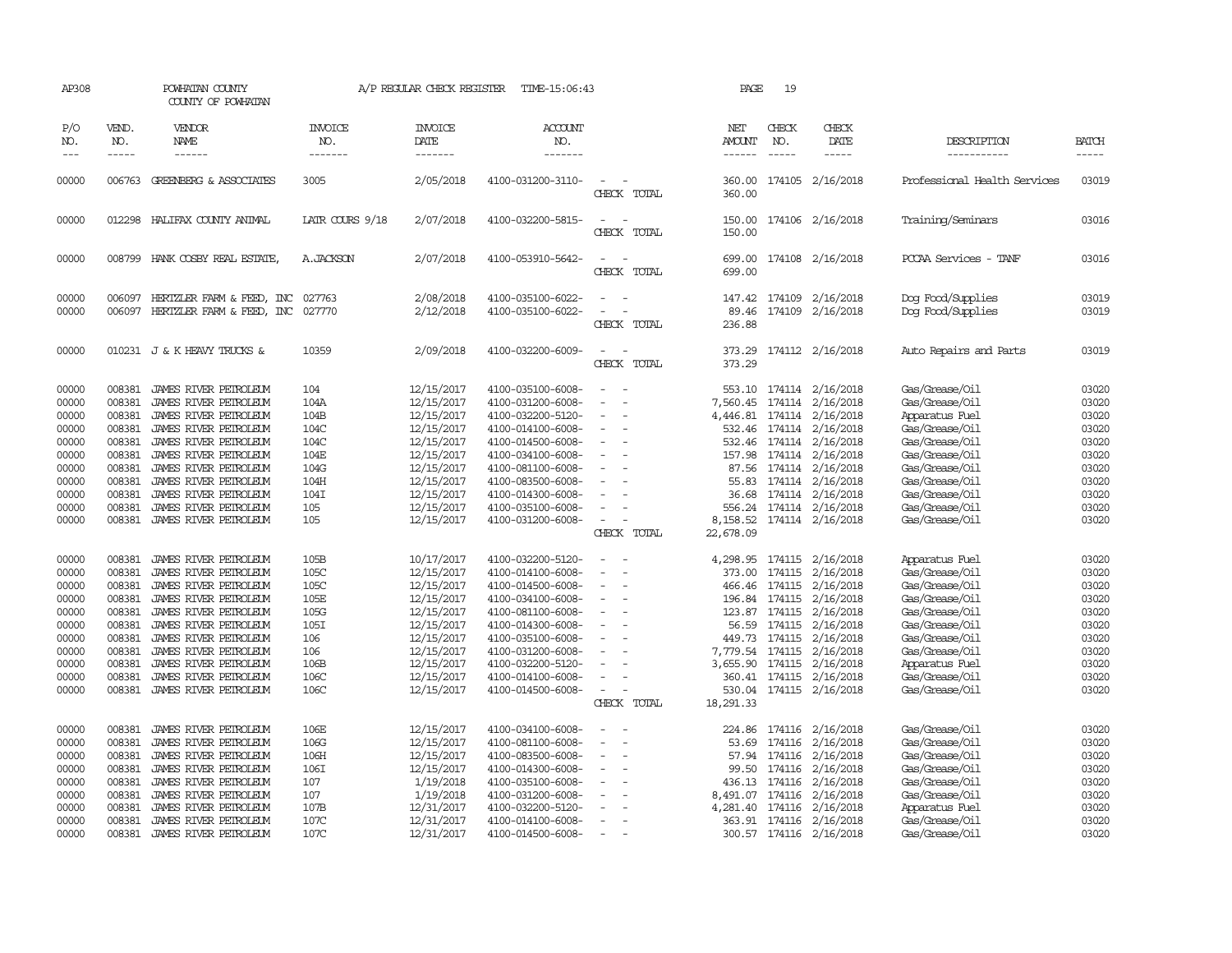| AP308                                              |                                                                                                                                                                                                                                                                                                                                                                                                                                                                         | POWHATAN COUNTY<br>COUNTY OF POWHATAN                                                                                                            |                                                          | A/P REGULAR CHECK REGISTER                                                 | TIME-15:06:43                                                                                                              |                                                                                                                             | PAGE                                       | 20                          |                                                                                                                                 |                                                                                                                                        |                                                    |
|----------------------------------------------------|-------------------------------------------------------------------------------------------------------------------------------------------------------------------------------------------------------------------------------------------------------------------------------------------------------------------------------------------------------------------------------------------------------------------------------------------------------------------------|--------------------------------------------------------------------------------------------------------------------------------------------------|----------------------------------------------------------|----------------------------------------------------------------------------|----------------------------------------------------------------------------------------------------------------------------|-----------------------------------------------------------------------------------------------------------------------------|--------------------------------------------|-----------------------------|---------------------------------------------------------------------------------------------------------------------------------|----------------------------------------------------------------------------------------------------------------------------------------|----------------------------------------------------|
| P/O<br>NO.<br>$\qquad \qquad -$                    | VEND.<br>NO.<br>$\begin{tabular}{ccccc} \multicolumn{2}{c }{\multicolumn{2}{c }{\multicolumn{2}{c }{\multicolumn{2}{c}}{\hspace{-2.2cm}}}} \multicolumn{2}{c }{\multicolumn{2}{c }{\hspace{-2.2cm}}\hline} \multicolumn{2}{c }{\hspace{-2.2cm}}\hline \multicolumn{2}{c }{\hspace{-2.2cm}}\hline \multicolumn{2}{c }{\hspace{-2.2cm}}\hline \multicolumn{2}{c }{\hspace{-2.2cm}}\hline \multicolumn{2}{c }{\hspace{-2.2cm}}\hline \multicolumn{2}{c }{\hspace{-2.2cm}}$ | VENDOR<br>NAME<br>------                                                                                                                         | <b>INVOICE</b><br>NO.<br>-------                         | <b>INVOICE</b><br>DATE<br>-------                                          | <b>ACCOUNT</b><br>NO.<br>-------                                                                                           |                                                                                                                             | NET<br>AMOUNT<br>------                    | CHECK<br>NO.<br>$- - - - -$ | CHECK<br>DATE                                                                                                                   | DESCRIPTION<br>-----------                                                                                                             | <b>BATCH</b><br>-----                              |
| 00000<br>00000                                     | 008381<br>008381                                                                                                                                                                                                                                                                                                                                                                                                                                                        | JAMES RIVER PETROLEUM<br>JAMES RIVER PETROLEUM                                                                                                   | 107E<br>107G                                             | 1/19/2018<br>1/19/2018                                                     | 4100-034100-6008-<br>4100-081100-6008-                                                                                     | $\omega_{\rm{max}}$ and $\omega_{\rm{max}}$<br>$\sim$ $-$<br>CHECK TOTAL                                                    | 94.29<br>14,619.30                         |                             | 215.94 174116 2/16/2018<br>174116 2/16/2018                                                                                     | Gas/Grease/Oil<br>Gas/Grease/Oil                                                                                                       | 03020<br>03020                                     |
| 00000<br>00000                                     | 008381<br>008381                                                                                                                                                                                                                                                                                                                                                                                                                                                        | JAMES RIVER PETROLEUM<br>JAMES RIVER PETROLEUM                                                                                                   | 107H<br>107I                                             | 12/31/2017<br>1/19/2018                                                    | 4100-083500-6008-<br>4100-014300-6008-                                                                                     | $\equiv$<br>$\equiv$<br>CHECK TOTAL                                                                                         | 10.36<br>32.18<br>42.54                    |                             | 174117 2/16/2018<br>174117 2/16/2018                                                                                            | Gas/Grease/Oil<br>Gas/Grease/Oil                                                                                                       | 03020<br>03020                                     |
| 00000                                              |                                                                                                                                                                                                                                                                                                                                                                                                                                                                         | 010771 LAND AND COATES, INC.                                                                                                                     | 3012943                                                  | 2/06/2018                                                                  | 4100-014500-3319-                                                                                                          | $\sim$<br>CHECK TOTAL                                                                                                       | 11.73                                      |                             | 11.73 174120 2/16/2018                                                                                                          | Equipment Repairs and Maintena 03017                                                                                                   |                                                    |
| 00000                                              |                                                                                                                                                                                                                                                                                                                                                                                                                                                                         | 010637 LEE & PIRACCI, PLC                                                                                                                        | 8478822                                                  | 2/02/2018                                                                  | 4100-021200-3150-                                                                                                          | $\equiv$<br>CHECK TOTAL                                                                                                     | 120.00<br>120.00                           |                             | 174121 2/16/2018                                                                                                                | Outside Counsel                                                                                                                        | 03017                                              |
| 00000<br>00000<br>00000<br>00000<br>00000<br>00000 | 000166<br>000166                                                                                                                                                                                                                                                                                                                                                                                                                                                        | 000166 LUCK STONE CORP.<br>LUCK STONE CORP.<br>LUCK STONE CORP.<br>000166 LUCK STONE CORP.<br>000166 LUCK STONE CORP.<br>000166 LUCK STONE CORP. | 405716<br>405802<br>405971<br>405992<br>406039<br>406144 | 1/22/2018<br>1/22/2018<br>1/24/2018<br>1/24/2018<br>1/24/2018<br>1/25/2018 | 4100-014500-3190-<br>4100-014500-3190-<br>4100-014500-3190-<br>4100-014500-3190-<br>4100-014500-3190-<br>4100-014500-3190- | $\sim$<br>$\equiv$<br>CHECK TOTAL                                                                                           | 39.85<br>41.81<br>226.87                   | 28.77 174122                | 174122 2/16/2018<br>174122 2/16/2018<br>2/16/2018<br>36.54 174122 2/16/2018<br>39.74 174122 2/16/2018<br>40.16 174122 2/16/2018 | Grounds Maintenance<br>Grounds Maintenance<br>Grounds Maintenance<br>Grounds Maintenance<br>Grounds Maintenance<br>Grounds Maintenance | 03017<br>03017<br>03017<br>03017<br>03017<br>03017 |
| 00000                                              |                                                                                                                                                                                                                                                                                                                                                                                                                                                                         | 009552 MANSFIELD OIL COMPANY                                                                                                                     | SOLCD-387692                                             | 2/01/2018                                                                  | 4100-032200-5120-                                                                                                          | $\frac{1}{2} \left( \frac{1}{2} \right) \left( \frac{1}{2} \right) = \frac{1}{2} \left( \frac{1}{2} \right)$<br>CHECK TOTAL | 76.55                                      |                             | 76.55 174123 2/16/2018                                                                                                          | Apparatus Fuel                                                                                                                         | 03017                                              |
| 00000<br>00000<br>00000                            | 011700<br>011700                                                                                                                                                                                                                                                                                                                                                                                                                                                        | MERIDIAN ENVIRONMENTAL<br>MERIDIAN ENVIRONENTAL<br>011700 MERIDIAN ENVIRONMENTAL                                                                 | 403<br>403<br>403                                        | 2/07/2018<br>2/07/2018<br>2/07/2018                                        | 4100-032210-5140-<br>4100-032220-5140-<br>4100-014100-5140-                                                                | $\sim$<br>CHECK TOTAL                                                                                                       | 135.00<br>135.00<br>405.00                 |                             | 135.00 174124 2/16/2018<br>174124 2/16/2018<br>174124 2/16/2018                                                                 | Sewer<br>Sewer<br>Sewer                                                                                                                | 03017<br>03017<br>03017                            |
| 00000                                              |                                                                                                                                                                                                                                                                                                                                                                                                                                                                         | 011231 NEOFUNDS BY NEOPOST                                                                                                                       | 044080230695218                                          | 2/12/2018                                                                  | 100-000100-0016-                                                                                                           | $\omega_{\rm{max}}$ and $\omega_{\rm{max}}$<br>CHECK TOTAL                                                                  | 1,200.00<br>1,200.00                       |                             | 174127 2/16/2018                                                                                                                | Prepaid Postage                                                                                                                        | 03017                                              |
| 00000<br>00000<br>00000                            | 008942<br>008942                                                                                                                                                                                                                                                                                                                                                                                                                                                        | <b>ODEMSA</b><br><b>ODEMSA</b><br>008942 ODEMSA                                                                                                  | 12229<br>12230<br>12235                                  | 2/08/2018<br>2/08/2018<br>2/08/2018                                        | 4100-032200-5815-<br>4100-032200-5815-<br>4100-032200-5815-                                                                | $\sim$<br>$\sim$<br>CHECK TOTAL                                                                                             | 5,500.00<br>1,100.00<br>550.00<br>7,150.00 |                             | 174128 2/16/2018<br>174128 2/16/2018<br>174128 2/16/2018                                                                        | Training/Seminars<br>Training/Seminars<br>Training/Seminars                                                                            | 03017<br>03017<br>03017                            |
| 00000                                              |                                                                                                                                                                                                                                                                                                                                                                                                                                                                         | 012001 OLD DOMINION EMS ALLIANCE                                                                                                                 | 12237                                                    | 2/13/2018                                                                  | 4100-032200-5815-                                                                                                          | $\sim$<br>$\sim$<br>CHECK TOTAL                                                                                             | 550.00<br>550.00                           |                             | 174129 2/16/2018                                                                                                                | Training/Seminars                                                                                                                      | 03019                                              |
| 00000                                              |                                                                                                                                                                                                                                                                                                                                                                                                                                                                         | 009271 PHILIPS HEALTHCARE                                                                                                                        | 935939947                                                | 1/05/2018                                                                  | 4100-032200-3320-                                                                                                          | $\sim$<br>$\sim$<br>CHECK TOTAL                                                                                             | 7,577.90<br>7,577.90                       |                             | 174130 2/16/2018                                                                                                                | Maintenance & Service Contract                                                                                                         | 03017                                              |
| 00000                                              |                                                                                                                                                                                                                                                                                                                                                                                                                                                                         | 000375 PIEDMONT REGIONAL JAIL                                                                                                                    | 265                                                      | 1/31/2018                                                                  | 4100-033400-3841-                                                                                                          | $\frac{1}{2} \left( \frac{1}{2} \right) \left( \frac{1}{2} \right) = \frac{1}{2} \left( \frac{1}{2} \right)$<br>CHECK TOTAL | 21,536.00                                  |                             | 21,536.00 174131 2/16/2018                                                                                                      | Detention of Adults                                                                                                                    | 03019                                              |
| 00000                                              |                                                                                                                                                                                                                                                                                                                                                                                                                                                                         | 006899 POWHATAN ANIMAL HOSPITAL                                                                                                                  | 336421                                                   | 2/07/2018                                                                  | 4100-035100-3110-                                                                                                          | $\sim$ $ \sim$<br>CHECK TOTAL                                                                                               | 69.50                                      |                             | 69.50 174132 2/16/2018                                                                                                          | Professional Health Services                                                                                                           | 03019                                              |
| 00000                                              | 001250                                                                                                                                                                                                                                                                                                                                                                                                                                                                  | POWHATAN AUTO & TRACTOR                                                                                                                          | 481377                                                   | 1/08/2018                                                                  | 4100-032200-6009-                                                                                                          | $\sim$                                                                                                                      |                                            |                             | 45.98 174133 2/16/2018                                                                                                          | Auto Repairs and Parts                                                                                                                 | 03017                                              |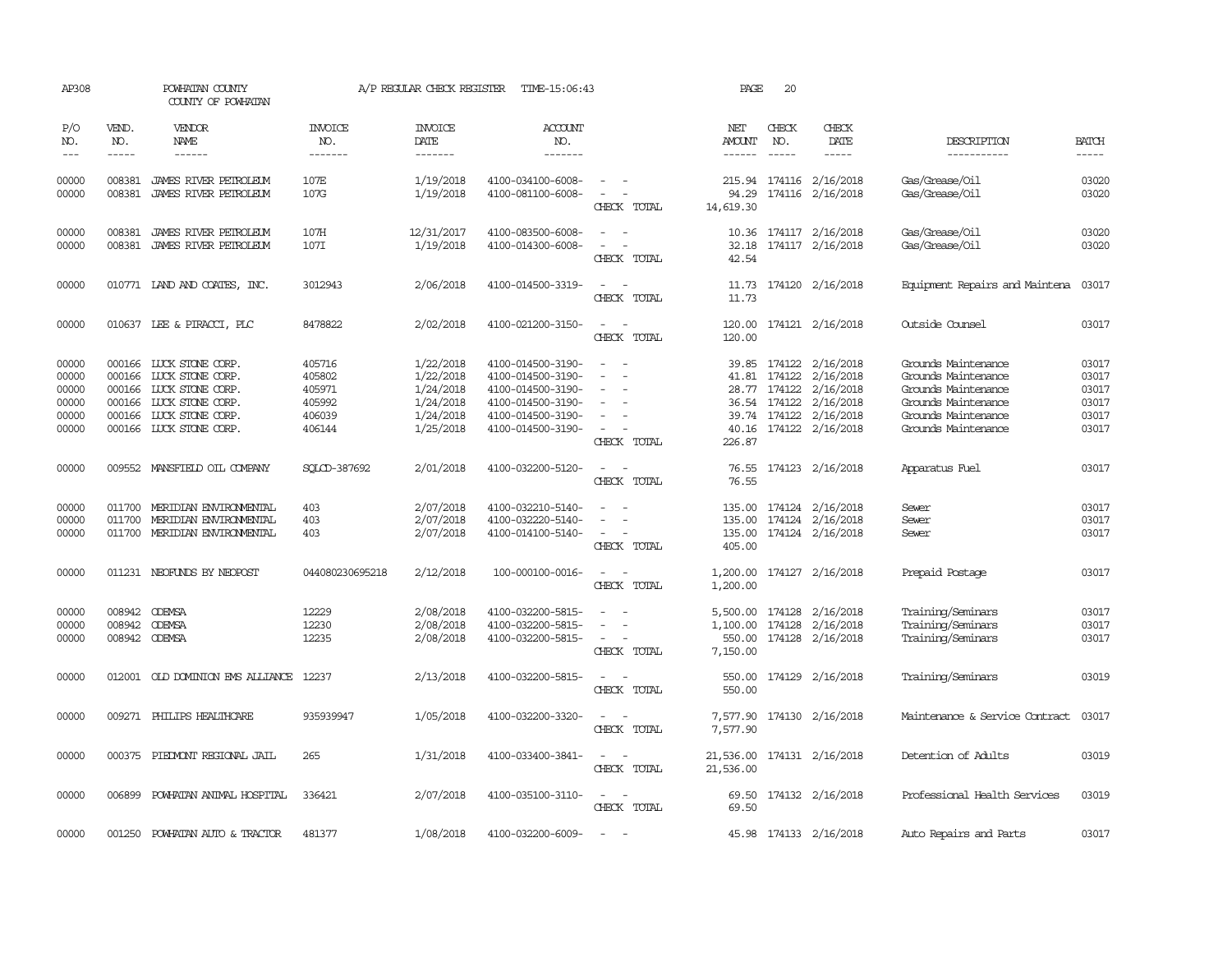| AP308          |               | POWHATAN COUNTY<br>COUNTY OF POWHATAN                     |                                 |                        | A/P REGULAR CHECK REGISTER TIME-15:06:43 |                                    | PAGE          | 21                    |                                                    |                                                  |                |
|----------------|---------------|-----------------------------------------------------------|---------------------------------|------------------------|------------------------------------------|------------------------------------|---------------|-----------------------|----------------------------------------------------|--------------------------------------------------|----------------|
| P/O<br>NO.     | VEND.<br>NO.  | VENDOR<br>NAME                                            | <b>INVOICE</b><br>NO.           | <b>INVOICE</b><br>DATE | <b>ACCOUNT</b><br>NO.                    |                                    | NET<br>AMOUNT | CHECK<br>NO.          | CHECK<br>DATE                                      | DESCRIPTION                                      | <b>BATCH</b>   |
| $- - -$        | $\frac{1}{2}$ | ------                                                    | -------                         | -------                | -------                                  |                                    | ------        | $\frac{1}{2}$         | $- - - - -$                                        | -----------                                      | -----          |
| 00000<br>00000 | 001250        | 001250 POWHATAN AUTO & TRACTOR<br>POWHATAN AUTO & TRACTOR | 481691<br>482588                | 1/10/2018<br>1/16/2018 | 4100-032200-6009-<br>4100-032200-6009-   | $\sim$<br>$\sim$                   | 51.97         | 2.98 174133<br>174133 | 2/16/2018<br>2/16/2018                             | Auto Repairs and Parts<br>Auto Repairs and Parts | 03017<br>03017 |
| 00000          | 001250        | POWHATAN AUTO & TRACTOR                                   | 481376                          | 1/08/2018              | 4100-032200-6009-                        |                                    |               | 47.93 174133          | 2/16/2018                                          | Auto Repairs and Parts                           | 03019          |
| 00000          | 001250        | POWHATAN AUTO & TRACTOR                                   | 481379                          | 1/08/2018              | 4100-032200-6009-                        | $\overline{\phantom{a}}$           |               | 21.99 174133          | 2/16/2018                                          | Auto Repairs and Parts                           | 03019          |
| 00000          | 001250        | POWHATAN AUTO & TRACTOR                                   | 481413                          | 1/08/2018              | 4100-031200-6009-                        | $\equiv$                           |               | 22.49 174133          | 2/16/2018                                          | Auto Parts/Repairs                               | 03019          |
| 00000          | 001250        | POWHATAN AUTO & TRACTOR                                   | 481735                          | 1/10/2018              | 4100-031200-6009-                        | $\equiv$                           | 14.98         | 174133                | 2/16/2018                                          | Auto Parts/Repairs                               | 03019          |
| 00000          | 001250        | POWHATAN AUTO & TRACTOR                                   | 481737                          | 1/10/2018              | 4100-035100-6009-                        |                                    |               | 14.00 174133          | 2/16/2018                                          | Auto Parts/Repairs                               | 03019          |
| 00000          | 001250        | POWHATAN AUTO & TRACTOR                                   | 481738                          | 1/10/2018              | 4100-031200-6009-                        | $\sim$                             |               | 9.29 174133           | 2/16/2018                                          | Auto Parts/Repairs                               | 03019          |
| 00000          | 001250        | POWHATAN AUTO & TRACTOR                                   | 481998                          | 1/12/2018              | 4100-031200-6009-                        | $\sim$                             | 107.51        |                       | 174133 2/16/2018                                   | Auto Parts/Repairs                               | 03019          |
|                |               |                                                           |                                 |                        |                                          | CHECK TOTAL                        | 339.12        |                       |                                                    |                                                  |                |
| 00000          |               | 001250 POWHATAN AUTO & TRACTOR                            | 482805                          | 1/19/2018              | 4100-032200-6009-                        | $\overline{\phantom{a}}$<br>$\sim$ |               |                       | 23.98 174134 2/16/2018                             | Auto Repairs and Parts                           | 03017          |
| 00000          | 001250        | POWHATAN AUTO & TRACTOR                                   | 484310                          | 1/30/2018              | 4100-032200-6009-                        | $\sim$<br>$\overline{\phantom{a}}$ | 27.97         |                       | 174134 2/16/2018                                   | Auto Repairs and Parts                           | 03019          |
|                |               |                                                           |                                 |                        |                                          | CHECK TOTAL                        | 51.95         |                       |                                                    |                                                  |                |
| 00000          |               | 006914 POWHATAN AUTO REPAIR                               | 943                             | 2/05/2018              | 4100-034100-6009-                        | $\sim$                             | 12.50         |                       | 174135 2/16/2018                                   | Auto Parts/Repairs                               | 03017          |
|                |               |                                                           |                                 |                        |                                          | CHECK TOTAL                        | 12.50         |                       |                                                    |                                                  |                |
| 00000          | 006474        | PROGRESSIVE AUTO WORKS                                    | 0036012                         | 2/01/2018              | 4100-031200-6009-                        | $\sim$                             | 102.55        |                       | 174136 2/16/2018                                   | Auto Parts/Repairs                               | 03019          |
| 00000          |               | 006474 PROGRESSIVE AUTO WORKS                             | 0036051                         | 2/07/2018              | 4100-031200-6009-                        |                                    | 924.27        |                       | 174136 2/16/2018                                   | Auto Parts/Repairs                               | 03019          |
|                |               |                                                           |                                 |                        |                                          | CHECK TOTAL                        | 1,026.82      |                       |                                                    |                                                  |                |
| 00000          | 000780        | <b>CUILL CORPORATION</b>                                  | 4422797                         | 1/30/2018              | 4100-014400-6001-                        |                                    |               | 220.96 174137         | 2/16/2018                                          | Stationery/Office Supplies                       | 03018          |
| 00000          | 000780        | <b>CUILL CORPORATION</b>                                  | 4441481                         | 1/30/2018              | 4100-071110-6001-                        | $\equiv$                           | 54.39         | 174137                | 2/16/2018                                          | Office Supplies                                  | 03018          |
| 00000          |               | 000780 QUILL CORPORATION                                  | 4441481                         | 1/30/2018              | 4100-014400-6001-                        | $\sim$                             |               |                       | 91.75 174137 2/16/2018                             | Stationery/Office Supplies                       | 03018          |
|                |               |                                                           |                                 |                        |                                          | CHECK TOTAL                        | 367.10        |                       |                                                    |                                                  |                |
| 00000          |               | 000620 R. C. GOODWYN & SONS, INC                          | 0799762                         | 1/30/2018              | 4100-014600-3310-                        |                                    | 38.99         |                       | 174138 2/16/2018                                   | Repairs and Maintenance                          | 03018          |
| 00000          |               | 000620 R. C. GOODWYN & SONS, INC 0799960                  |                                 | 1/31/2018              | 4100-014500-3190-                        | $\sim$<br>$\sim$                   | 31.14         |                       | 174138 2/16/2018                                   | Grounds Maintenance                              | 03018          |
|                |               |                                                           |                                 |                        |                                          | CHECK TOTAL                        | 70.13         |                       |                                                    |                                                  |                |
| 00000          |               | 011521 RAINBOW GROUP LLC                                  | 0484203-IN                      | 1/26/2018              | 4100-014600-3310-                        | $\sim$<br>$\sim$                   | 263.00        |                       | 174139 2/16/2018                                   | Repairs and Maintenance                          | 03017          |
|                |               |                                                           |                                 |                        |                                          | CHECK TOTAL                        | 263,00        |                       |                                                    |                                                  |                |
| 00000          |               | 007975 REMOVAL SERVICES OF VA                             | 2018-01548                      | 1/26/2018              | 4100-035300-3110-                        |                                    | 79.00         |                       | 174140 2/16/2018                                   | Professional Health Services                     | 03019          |
|                |               |                                                           |                                 |                        |                                          | CHECK TOTAL                        | 79.00         |                       |                                                    |                                                  |                |
| 00000          |               | 008654 SEAY'S TOWING                                      | 072-40L 2-2-18                  | 2/02/2018              | 4100-031200-6014-                        | $\overline{\phantom{a}}$<br>$\sim$ | 84.00         |                       | 174141 2/16/2018                                   | Other Operating Supplies                         | 03019          |
|                |               |                                                           |                                 |                        |                                          | CHECK TOTAL                        | 84.00         |                       |                                                    |                                                  |                |
| 00000          |               | 009701 SHI INTERNATIONAL CORP.                            | B07729530                       | 2/05/2018              | 4100-035500-6003-                        | $\sim$                             |               |                       | 1, 150.22 174142 2/16/2018                         | EOC Relocation                                   | 03018          |
|                |               |                                                           |                                 |                        |                                          | CHECK TOTAL                        | 1,150.22      |                       |                                                    |                                                  |                |
| 00000          |               | 001320 SOUTHERN POLICE                                    | 194202                          | 2/09/2018              | 4100-031200-6011-                        | $\sim$<br>$\sim$                   |               |                       | 80.25 174144 2/16/2018                             | Uniforms                                         | 03019          |
|                |               |                                                           |                                 |                        |                                          | CHECK TOTAL                        | 80.25         |                       |                                                    |                                                  |                |
|                |               |                                                           |                                 |                        |                                          |                                    |               |                       |                                                    | PCCAA Services - Federal CSBG                    |                |
| 00000<br>00000 | 006594        | SOUTHSIDE ELECTRIC COOP<br>006594 SOUTHSIDE ELECTRIC COOP | 514784001 1/18<br>87953001 1/18 | 1/25/2018<br>1/18/2018 | 4100-053910-5643-<br>4100-053910-5642-   | $\sim$<br>$\sim$                   |               |                       | 188.94 174145 2/16/2018<br>251.10 174145 2/16/2018 | PCCAA Services - TANF                            | 03018<br>03018 |
|                |               |                                                           |                                 |                        |                                          | CHECK TOTAL                        | 440.04        |                       |                                                    |                                                  |                |
|                |               |                                                           |                                 |                        |                                          |                                    |               |                       |                                                    |                                                  |                |
| 00000          | 010756        | SPECTATOR ENTERPRISES                                     | 817                             | 1/13/2018              | 4100-014500-3321-                        | $\overline{\phantom{a}}$           |               |                       | 571.00 174146 2/16/2018                            | Snow Removal                                     | 03018          |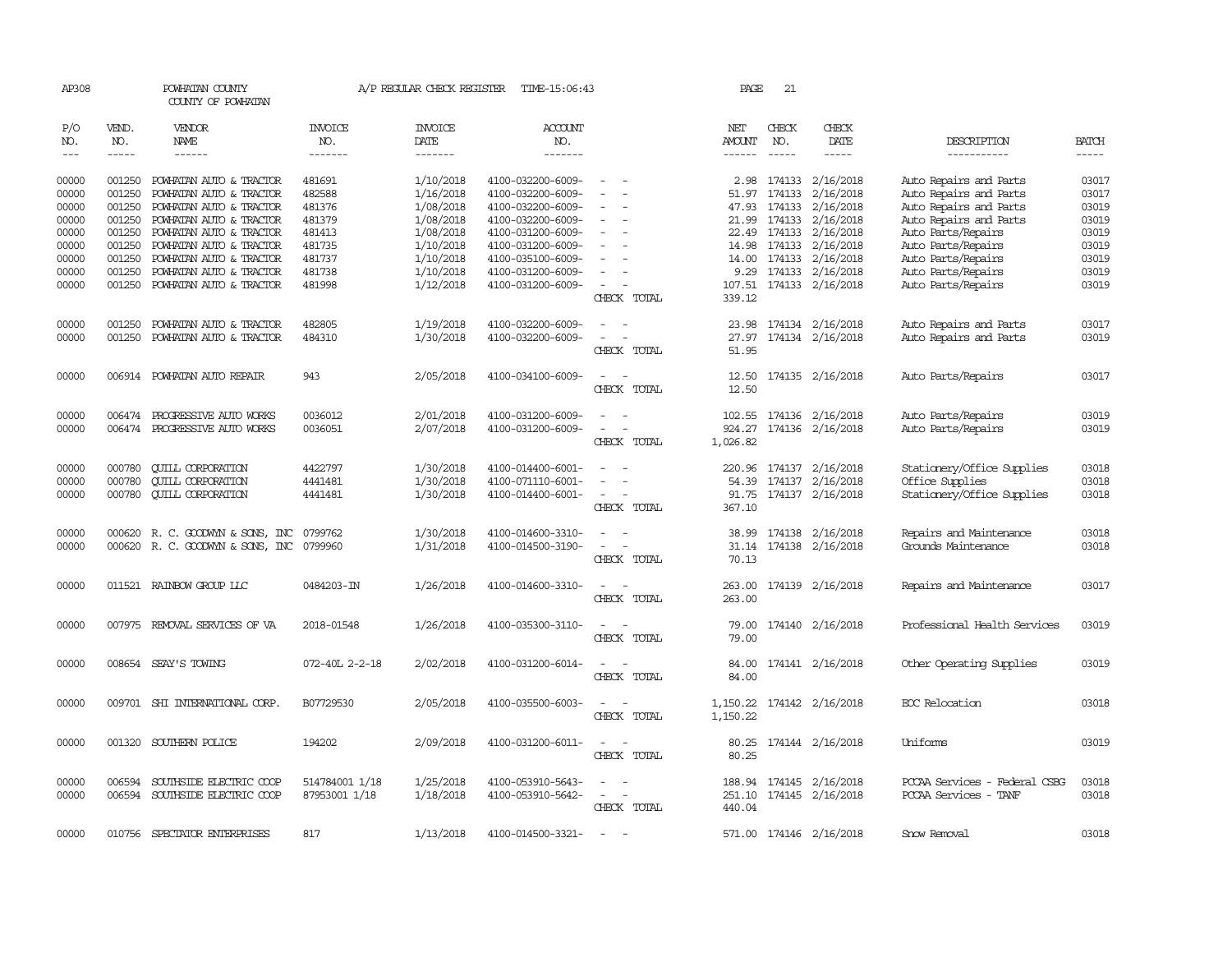| AP308      |              | POWHATAN COUNTY<br>COUNTY OF POWHATAN |                       | A/P REGULAR CHECK REGISTER | TIME-15:06:43         |                                    | PAGE            | 22            |                           |                                |                                                                |
|------------|--------------|---------------------------------------|-----------------------|----------------------------|-----------------------|------------------------------------|-----------------|---------------|---------------------------|--------------------------------|----------------------------------------------------------------|
| P/O<br>NO. | VEND.<br>NO. | VENDOR<br>NAME                        | <b>INVOICE</b><br>NO. | <b>INVOICE</b><br>DATE     | <b>ACCOUNT</b><br>NO. |                                    | NET<br>AMOUNT   | CHECK<br>NO.  | CHECK<br>DATE             | DESCRIPTION                    | <b>BATCH</b>                                                   |
| $---$      | $- - - - -$  | ------                                | -------               | $- - - - - - -$            | -------               |                                    | $- - - - - -$   | $- - - - -$   | -----                     | -----------                    | $\begin{tabular}{ccccc} - & - & - & - \\ \hline \end{tabular}$ |
| 00000      |              | 010756 SPECTATOR ENTERPRISES          | 835                   | 2/06/2018                  | 4100-014500-3321-     | $\sim$<br>$\sim$<br>CHECK TOTAL    | 1,286.00        |               | 715.00 174146 2/16/2018   | Snow Removal                   | 03018                                                          |
| 00000      |              | 008578 STAPLES BUSINESS AD-           | 3365179906            | 1/12/2018                  | 4100-013200-6001-     | $\equiv$<br>$\sim$                 |                 | 67.09 174149  | 2/16/2018                 | Office Supplies                | 03018                                                          |
| 00000      | 008578       | STAPLES BUSINESS AD-                  | 3365179907            | 1/12/2018                  | 4100-013200-6001-     | $\overline{a}$<br>$\overline{a}$   | 3.90            | 174149        | 2/16/2018                 | Office Supplies                | 03018                                                          |
| 00000      | 008578       | STAPLES BUSINESS AD-                  | 3365179908            | 1/12/2018                  | 4100-013200-6001-     | $\overline{\phantom{0}}$           |                 | 11.97 174149  | 2/16/2018                 | Office Supplies                | 03018                                                          |
| 00000      | 008578       | STAPLES BUSINESS AD-                  | 3365939543            | 1/20/2018                  | 4100-012520-6014-     | $\equiv$                           |                 | 127.66 174149 | 2/16/2018                 | Other Operating Supplies       | 03018                                                          |
| 00000      | 008578       | STAPLES BUSINESS AD-                  | 3366173964            | 1/23/2018                  | 4100-013200-6001-     | $\sim$                             |                 | 25.16 174149  | 2/16/2018                 | Office Supplies                | 03018                                                          |
| 00000      | 008578       | STAPLES BUSINESS AD-                  | 3366173966            | 1/23/2018                  | 4100-083500-6001-     | $\overline{\phantom{a}}$           | 155.26          | 174149        | 2/16/2018                 | Office Supplies                | 03018                                                          |
| 00000      | 008578       | STAPLES BUSINESS AD-                  | 3366627170            | 1/27/2018                  | 4100-083500-6001-     |                                    |                 | 77.39 174149  | 2/16/2018                 | Office Supplies                | 03018                                                          |
| 00000      | 008578       | STAPLES BUSINESS AD-                  | 3367308600            | 2/01/2018                  | 4100-083500-6001-     | $\sim$<br>$\overline{\phantom{a}}$ |                 | 16.39 174149  | 2/16/2018                 | Office Supplies                | 03018                                                          |
| 00000      | 008578       | STAPLES BUSINESS AD-                  | 3367308603            | 2/01/2018                  | 4100-083500-6001-     | $\sim$                             | 9.99            | 174149        | 2/16/2018                 | Office Supplies                | 03018                                                          |
| 00000      |              | 008578 STAPLES BUSINESS AD-           | 3365939558            | 1/20/2018                  | 4100-032200-6001-     | $\sim$<br>$\overline{\phantom{a}}$ |                 |               | 81.13 174149 2/16/2018    | Stationery/Office Supplies     | 03019                                                          |
|            |              |                                       |                       |                            |                       | CHECK TOTAL                        | 575.94          |               |                           |                                |                                                                |
| 00000      | 008578       | STAPLES BUSINESS AD-                  | 3367308605            | 2/01/2018                  | 4100-083500-6001-     |                                    | 4.21            | 174150        | 2/16/2018                 | Office Supplies                | 03018                                                          |
| 00000      | 008578       | STAPLES BUSINESS AD-                  | 3367432044            | 2/02/2018                  | 4100-083500-6014-     |                                    |                 | 100.40 174150 | 2/16/2018                 | Other Operating Supplies       | 03018                                                          |
| 00000      |              | 008578 STAPLES BUSINESS AD-           | 3367671881            | 2/03/2018                  | 4100-012200-6001-     | $\sim$                             |                 |               | 72.07 174150 2/16/2018    | Office Supplies                | 03019                                                          |
|            |              |                                       |                       |                            |                       | CHECK TOTAL                        | 176.68          |               |                           |                                |                                                                |
| 00000      |              | 007450 THOMSON REUTERS -              | 837660269             | 2/01/2018                  | 4100-031200-3320-     | $\sim$                             |                 |               | 258.57 174153 2/16/2018   | Maintenance & Service Contract | 03019                                                          |
|            |              |                                       |                       |                            |                       | CHECK TOTAL                        | 258.57          |               |                           |                                |                                                                |
| 00000      | 008565       | TRACTOR SUPPLY CREDIT                 | 100405908             | 1/02/2018                  | 4100-031200-6022-     |                                    |                 |               | 94.54 174156 2/16/2018    | Dog Food & Supplies K9         | 03019                                                          |
| 00000      | 008565       | TRACTOR SUPPLY CREDIT                 | 100408117             | 1/23/2018                  | 4100-035100-6022-     | $\sim$<br>$\overline{\phantom{a}}$ | 50.94           | 174156        | 2/16/2018                 | Dog Food/Supplies              | 03019                                                          |
| 00000      | 008565       | TRACTOR SUPPLY CREDIT                 | 200620367             | 1/29/2018                  | 4100-035100-6022-     | $\overline{\phantom{a}}$           | 9.98            | 174156        | 2/16/2018                 | Dog Food/Supplies              | 03019                                                          |
|            |              |                                       |                       |                            |                       | CHECK TOTAL                        | 155.46          |               |                           |                                |                                                                |
| 00000      |              | 006721 UNIVERSITY OF VIRGINIA         | 34334                 | 2/06/2018                  | 4100-012310-5810-     |                                    |                 | 20.00 174158  | 2/16/2018                 | Dues/Association Memberships   | 03018                                                          |
| 00000      |              | 006721 UNIVERSITY OF VIRGINIA         | 34466                 | 2/06/2018                  | 4100-012310-5810-     |                                    |                 | 20.00 174158  | 2/16/2018                 | Dues/Association Memberships   | 03018                                                          |
| 00000      |              | 006721 UNIVERSITY OF VIRGINIA         | 34467                 | 2/06/2018                  | 4100-012310-5810-     | $\overline{\phantom{a}}$           |                 | 20.00 174158  | 2/16/2018                 | Dues/Association Memberships   | 03018                                                          |
|            |              |                                       |                       |                            |                       | CHECK TOTAL                        | 60.00           |               |                           |                                |                                                                |
| 00000      |              | 008351 VACORP                         | LODA-17-18-101        | 1/01/2018                  | 4100-032200-2410-     |                                    | 7,894.34 174159 |               | 2/16/2018                 | Line of Duty Act               | 03019                                                          |
| 00000      |              | 008351 VACORP                         | LODA-17-18-101        | 1/01/2018                  | 4100-031200-2410-     | $\sim$<br>$\overline{\phantom{a}}$ |                 |               | 1,616.91 174159 2/16/2018 | Line of Duty Act               | 03019                                                          |
|            |              |                                       |                       |                            |                       | CHECK TOTAL                        | 9,511.25        |               |                           |                                |                                                                |
| 00000      |              | 008126 VERIZON                        | 9800801035            | 2/01/2018                  | 4100-032200-5250-     | $\overline{\phantom{a}}$           | 250.78          | 174160        | 2/16/2018                 | Cell Phones                    | 03019                                                          |
| 00000      |              | 008126 VERIZON                        | 9800892757            | 2/01/2018                  | 4100-031200-5250-     | $\overline{\phantom{a}}$           | 3,418.23        | 174160        | 2/16/2018                 | Cell Phones                    | 03019                                                          |
|            |              |                                       |                       |                            |                       | CHECK TOTAL                        | 3,669.01        |               |                           |                                |                                                                |
| 00000      | 011169       | VERIZON                               | 1357471455Y1/18       | 1/28/2018                  | 100-000100-0006-      | $\overline{\phantom{a}}$<br>$\sim$ | 112.66          | 174161        | 2/16/2018                 | Due from Other Agencies        | 03018                                                          |
| 00000      | 011169       | VERIZON                               | 0401357783 2/18       | 2/01/2018                  | 4100-031210-5230-     |                                    | 6.96            | 174161        | 2/16/2018                 | Telephone Services             | 03018                                                          |
| 00000      | 011169       | VERIZON                               | 1357471455Y1/18       | 1/28/2018                  | 4100-012310-5230-     |                                    | 47.99           | 174161        | 2/16/2018                 | Telephone Services             | 03018                                                          |
| 00000      |              | 011169 VERIZON                        | 1357471455Y1/18       | 1/28/2018                  | 4100-012510-5230-     | $\sim$<br>$\overline{\phantom{a}}$ |                 | 153.40 174161 | 2/16/2018                 | Telephone Services             | 03018                                                          |
| 00000      |              | 011169 VERIZON                        | 1357471455Y1/18       | 1/28/2018                  | 4100-014100-5230-     | $\overline{a}$                     | 198.71          | 174161        | 2/16/2018                 | Telephone Services             | 03018                                                          |
| 00000      | 011169       | VERIZON                               | 1357471455Y1/18       | 1/28/2018                  | 4100-014300-5230-     |                                    |                 | 79.92 174161  | 2/16/2018                 | Telephone Services             | 03018                                                          |
| 00000      | 011169       | VERIZON                               | 1357471455Y1/18       | 1/28/2018                  | 4100-021200-5230-     |                                    | 42.20           | 174161        | 2/16/2018                 | Telephone Services             | 03018                                                          |
| 00000      | 011169       | VERIZON                               | 1357471455Y1/18       | 1/28/2018                  | 4100-031200-5230-     |                                    | 177.60          | 174161        | 2/16/2018                 | Telephone Services             | 03018                                                          |
| 00000      | 011169       | VERIZON                               | 1357471455Y1/18       | 1/28/2018                  | 4100-031710-5230-     | $\sim$                             |                 | 47.99 174161  | 2/16/2018                 | Telephone Services             | 03018                                                          |
| 00000      |              | 011169 VERIZON                        | 1357471455Y1/18       | 1/28/2018                  | 4100-021200-5230-     | $\sim$                             |                 |               | 14.14 174161 2/16/2018    | Telephone Services             | 03018                                                          |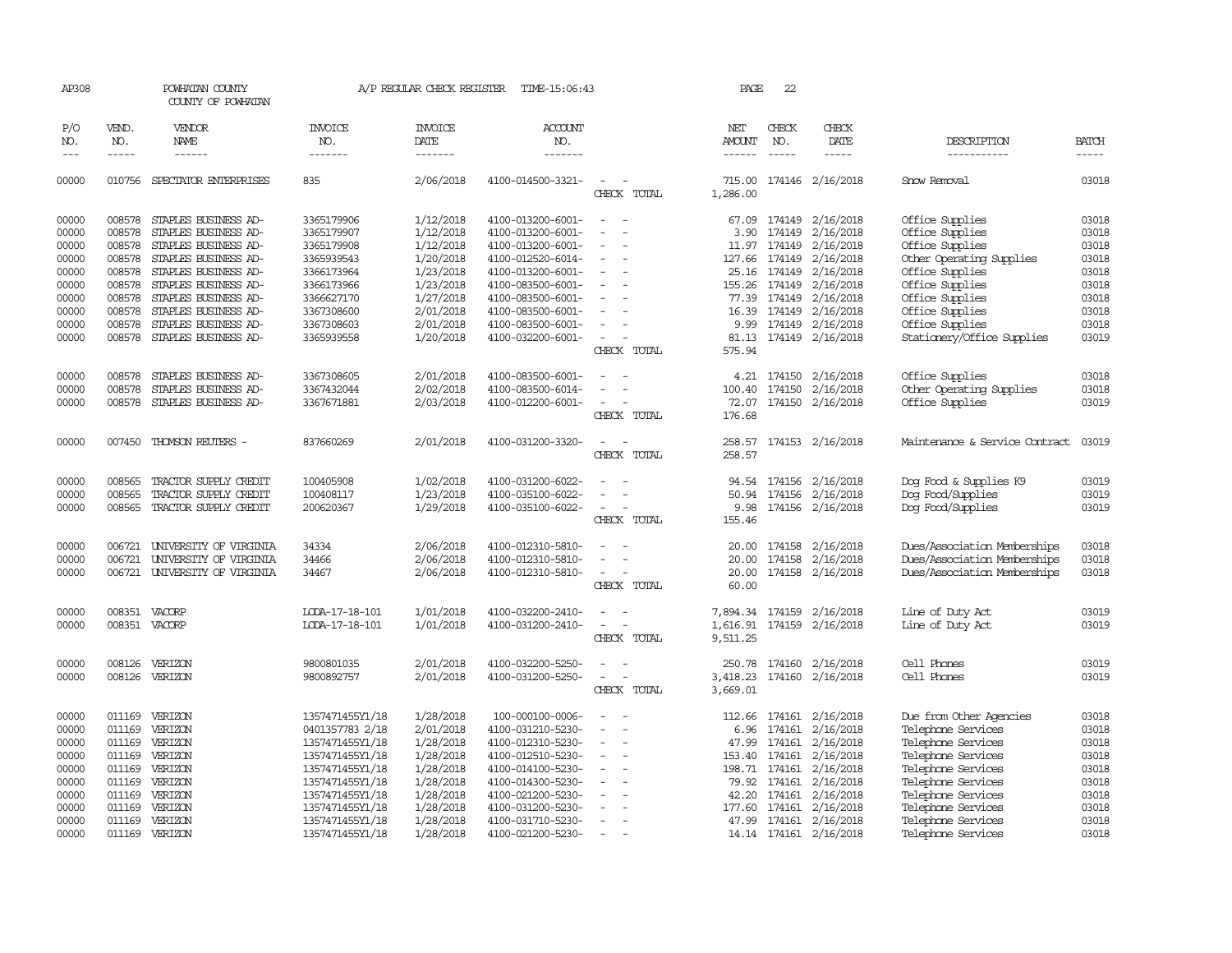| AP308                   |                  | POWHATAN COUNTY<br>COUNTY OF POWHATAN              |                                                       | A/P REGULAR CHECK REGISTER          | TIME-15:06:43                                               |                                                                                                                             | PAGE             | 23                            |                                                  |                                                      |                         |
|-------------------------|------------------|----------------------------------------------------|-------------------------------------------------------|-------------------------------------|-------------------------------------------------------------|-----------------------------------------------------------------------------------------------------------------------------|------------------|-------------------------------|--------------------------------------------------|------------------------------------------------------|-------------------------|
| P/O<br>NO.              | VEND.<br>NO.     | <b>VENDOR</b><br><b>NAME</b>                       | <b>INVOICE</b><br>NO.                                 | <b>INVOICE</b><br>DATE              | ACCOUNT<br>NO.                                              |                                                                                                                             | NET<br>AMOUNT    | CHECK<br>NO.                  | CHECK<br>DATE                                    | DESCRIPTION                                          | <b>BATCH</b>            |
| $---$                   | $- - - - -$      | $- - - - - -$                                      | -------                                               | -------                             | -------                                                     |                                                                                                                             | ------           | $- - - - -$                   | -----                                            | -----------                                          | $- - - - -$             |
| 00000<br>00000          | 011169           | 011169 VERIZON<br>VERIZON                          | 1357471455Y1/18<br>1357471455Y1/18                    | 1/28/2018<br>1/28/2018              | 4100-031210-5230-<br>4100-032200-5230-                      | $\sim$                                                                                                                      |                  | 282.84 174161                 | 42.20 174161 2/16/2018<br>2/16/2018              | Telephone Services<br>Telephone Services             | 03018<br>03018          |
| 00000<br>00000<br>00000 | 011169           | 011169 VERIZON<br>VERIZON<br>011169 VERIZON        | 1357471455Y1/18<br>1357471455Y1/18<br>1357471455Y1/18 | 1/28/2018<br>1/28/2018<br>1/28/2018 | 4100-032200-5260-<br>4100-032210-5230-<br>4100-035500-5230- | $\overline{\phantom{a}}$                                                                                                    |                  | 173.94 174161<br>69.42 174161 | 2/16/2018<br>2/16/2018<br>42.20 174161 2/16/2018 | Internet<br>Telephone Services<br>Telephone Services | 03018<br>03018<br>03018 |
| 00000<br>00000          | 011169<br>011169 | VERIZON<br>VERIZON                                 | 1357471455Y1/18<br>1357471455Y1/18                    | 1/28/2018<br>1/28/2018              | 4100-071110-5230-<br>4100-073100-5230-                      |                                                                                                                             | 42.20            | 174161                        | 2/16/2018<br>95.97 174161 2/16/2018              | Telephone Services<br>Telephone Services             | 03018<br>03018          |
| 00000                   |                  | 011169 VERIZON                                     | 8043780915 1/18                                       | 1/25/2018                           | 4100-032220-5230-                                           | $\overline{\phantom{a}}$<br>CHECK TOTAL                                                                                     | 1,724.67         |                               | 94.33 174161 2/16/2018                           | Telephone System                                     | 03018                   |
| 00000<br>00000          |                  | 011187 VERIZON BUSINESS<br>011187 VERIZON BUSINESS | 74714441<br>74714441                                  | 1/10/2018<br>1/10/2018              | 100-000100-0006-<br>4100-012510-5240-                       | $\sim$<br>$\overline{\phantom{a}}$<br>$\overline{\phantom{a}}$<br>$\overline{\phantom{a}}$<br>CHECK TOTAL                   | 3.38<br>75.33    |                               | 174162 2/16/2018<br>71.95 174162 2/16/2018       | Due from Other Agencies<br>Long Distance             | 03018<br>03018          |
| 00000                   |                  | 006984 VIRGINIA CORRECTIONAL                       | 9523332                                               | 11/07/2017                          | 4100-034100-6011-                                           | $\sim$ $ \sim$<br>CHECK TOTAL                                                                                               | 93.50            |                               | 93.50 174163 2/16/2018                           | Uniforms                                             | 03018                   |
| 00000                   | 012302 VPLDA     |                                                    | <b>P.MARTIN</b>                                       | 2/13/2018                           | 4100-073100-5540-                                           | $\sim$<br>CHECK TOTAL                                                                                                       | 80.00            |                               | 80.00 174165 2/16/2018                           | Conferences & Training                               | 03019                   |
| 00000                   |                  | 012063 WINDSTREAM                                  | 012272474 1/18                                        | 1/29/2018                           | 4100-012510-5230-                                           | CHECK TOTAL                                                                                                                 | 718.54           |                               | 718.54 174167 2/16/2018                          | Telephone Services                                   | 03018                   |
| 00000                   |                  | 009332 WITMER PUBLIC SAFETY                        | 1835263                                               | 2/12/2018                           | 4100-031200-6011-                                           | $\sim$<br>$\sim$<br>CHECK TOTAL                                                                                             | 369.00<br>369.00 |                               | 174168 2/16/2018                                 | Uniforms                                             | 03019                   |
| 00000                   |                  | 008224 WORLDVIEW SOLUTIONS, INC.                   | 13479                                                 | 2/05/2018                           | 4100-012520-3320-                                           | $\frac{1}{2} \left( \frac{1}{2} \right) \left( \frac{1}{2} \right) = \frac{1}{2} \left( \frac{1}{2} \right)$<br>CHECK TOTAL | 911.64<br>911.64 |                               | 174169 2/16/2018                                 | Maintenance & Service Contract                       | 03018                   |
| 00000                   |                  | 006551 YARD WORKS, LLC                             | 9439697-IN                                            | 2/08/2018                           | 4100-014500-3190-                                           | $\overline{\phantom{a}}$<br>$\overline{\phantom{a}}$<br>CHECK TOTAL                                                         | 72.00            |                               | 72.00 174170 2/16/2018                           | Grounds Maintenance                                  | 03018                   |
| 00000                   |                  | 010780 ALL GOOD AUTOMOTTVE LLC                     | 100372                                                | 1/30/2018                           | 4100-031200-6009-                                           | $\sim$ $\sim$<br>CHECK TOTAL                                                                                                | 86.45<br>86.45   |                               | 174188 2/23/2018                                 | Auto Parts/Repairs                                   | 03028                   |
| 00000                   |                  | 006382 AMOS & AMOS, PLLC                           | 8035529                                               | 2/09/2018                           | 4100-021200-3150-                                           | CHECK TOTAL                                                                                                                 | 240.00           |                               | 240.00 174189 2/23/2018                          | Outside Counsel                                      | 03028                   |
| 00000                   |                  | 007436 AQUA VIRGINIA, INC.                         | 0574341 2/18                                          | 2/07/2018                           | 4100-022100-5130-                                           | CHECK TOTAL                                                                                                                 | 27.14<br>27.14   |                               | 174190 2/23/2018                                 | Water                                                | 03028                   |
| 00000                   | 011223           | CENTRAL DISTRICT COR                               | MARCH MIG                                             | 3/14/2018                           | 4100-012310-5540-                                           | CHECK TOTAL                                                                                                                 | 100.00<br>100.00 |                               | 174192 2/23/2018                                 | Conferences & Training                               | 03028                   |
| 00000                   |                  | 000540 CENTRAL VIRGINIA WASTE                      | 22980                                                 | 2/05/2018                           | 4100-014300-3176-                                           | $\sim$<br>CHECK TOTAL                                                                                                       | 367.44           |                               | 367.44 174193 2/23/2018                          | Recycling Pulls                                      | 03028                   |
| 00000                   |                  | 009178 COMCAST                                     | 0120089859 2/18                                       | 2/07/2018                           | 4100-014300-5260-                                           | CHECK TOTAL                                                                                                                 | 96.41            |                               | 96.41 174194 2/23/2018                           | Internet                                             | 03028                   |
| 00000                   |                  | 012307 COUNTY OF ALBEMARLE                         | 2018 REGION SCH                                       | 2/15/2018                           | 4100-032200-5815-                                           | $\sim$<br>$\sim$<br>CHECK TOTAL                                                                                             | 50.00            |                               | 50.00 174195 2/23/2018                           | Training/Seminars                                    | 03028                   |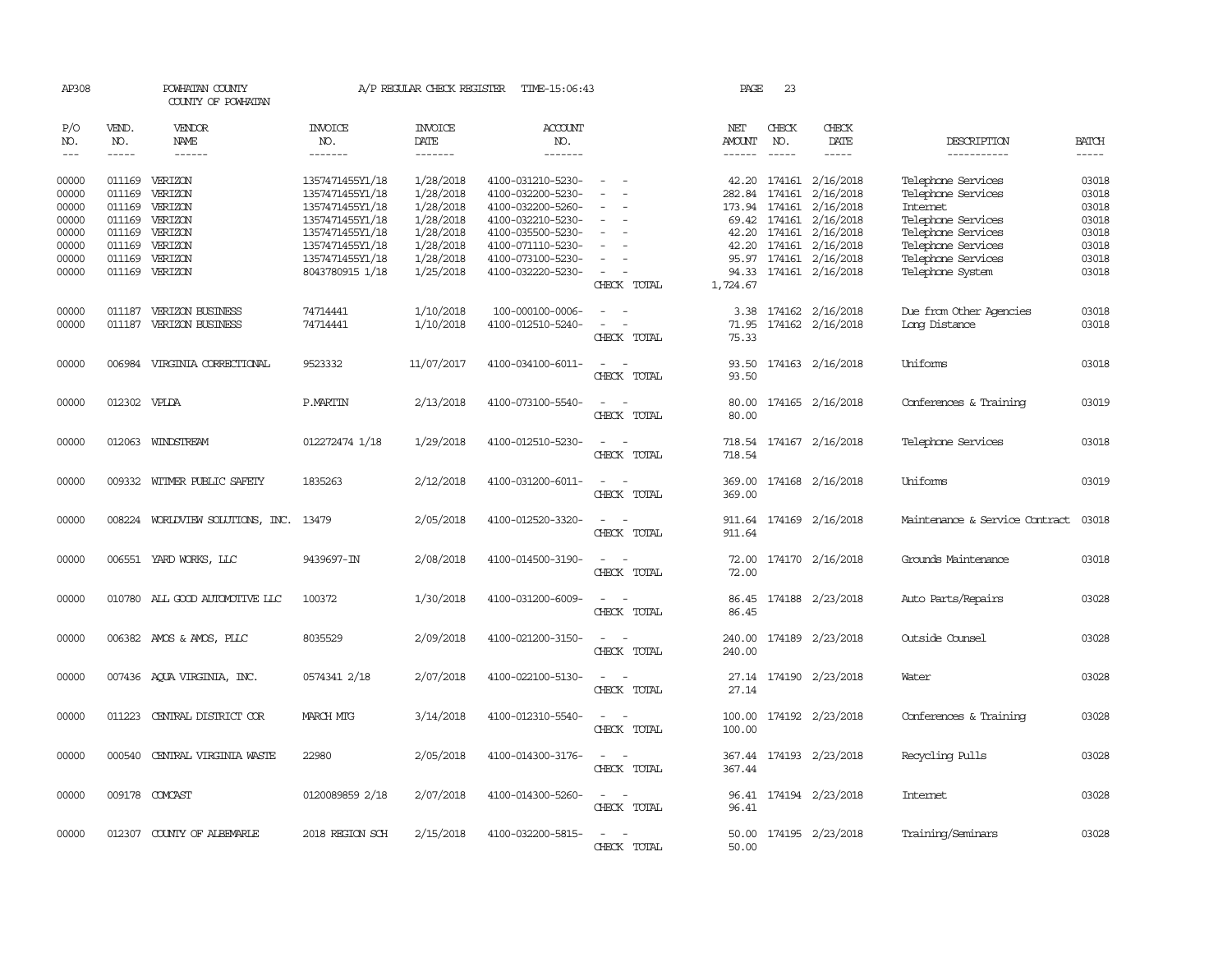| AP308          |               | POWHATAN COUNTY<br>COUNTY OF POWHATAN                                |                       | A/P REGULAR CHECK REGISTER | TIME-15:06:43                          |                                        |             | PAGE                 | 24               |                         |                                          |                |
|----------------|---------------|----------------------------------------------------------------------|-----------------------|----------------------------|----------------------------------------|----------------------------------------|-------------|----------------------|------------------|-------------------------|------------------------------------------|----------------|
| P/O<br>NO.     | VEND.<br>NO.  | <b>VENDOR</b><br>NAME                                                | <b>INVOICE</b><br>NO. | <b>INVOICE</b><br>DATE     | ACCOUNT<br>NO.                         |                                        |             | NET<br><b>AMOUNT</b> | CHECK<br>NO.     | CHECK<br>DATE           | DESCRIPTION                              | <b>BATCH</b>   |
| $---$          | $\frac{1}{2}$ | $- - - - - -$                                                        | -------               | -------                    | -------                                |                                        |             | ------               | $\frac{1}{2}$    | $- - - - -$             | -----------                              | $- - - - -$    |
| 00000          | 006240        | DIAMOND SPRINGS WATER, INC 112075450                                 |                       | 1/15/2018                  | 4100-031200-5130-                      |                                        |             |                      | 62.91 174196     | 2/23/2018               | Water                                    | 03028          |
| 00000          | 006240        | DIAMOND SPRINGS WATER, INC                                           | 122070170             | 1/19/2018                  | 4100-031200-5130-                      |                                        |             | 13.98                | 174196           | 2/23/2018               | Water                                    | 03028          |
| 00000          | 006240        | DIAMOND SPRINGS WATER, INC                                           | 126074500             | 1/26/2018                  | 4100-014300-5130-                      |                                        |             |                      | 34.95 174196     | 2/23/2018               | Water                                    | 03028          |
| 00000          | 006240        | DIAMOND SPRINGS WATER, INC                                           | 3060500               | 2/02/2018                  | 4100-031200-5130-                      | $\sim$                                 |             |                      | 11.95 174196     | 2/23/2018               | Water                                    | 03028          |
| 00000          | 006240        | DIAMOND SPRINGS WATER, INC                                           | 3060747               | 2/02/2018                  | 4100-014300-5130-                      | $\sim$                                 |             |                      | 11.95 174196     | 2/23/2018               | Water                                    | 03028          |
|                |               |                                                                      |                       |                            |                                        |                                        | CHECK TOTAL | 135.74               |                  |                         |                                          |                |
| 00000          | 000860        | DOMINION ENERGY VIRGINIA                                             | 2613832712 2/18       | 2/01/2018                  | 4100-022100-5110-                      |                                        |             | 635.44               |                  | 174197 2/23/2018        | Electricity                              | 03028          |
|                |               |                                                                      |                       |                            |                                        |                                        | CHECK TOTAL | 635.44               |                  |                         |                                          |                |
| 00000          |               | 006074 EVIDENT, INC.                                                 | 127494B               | 2/12/2018                  | 4100-031200-6014-                      | - -                                    |             |                      |                  | 93.00 174198 2/23/2018  | Other Operating Supplies                 | 03028          |
|                |               |                                                                      |                       |                            |                                        |                                        | CHECK TOTAL | 93.00                |                  |                         |                                          |                |
| 00000          |               | 009552 MANSFIELD OIL COMPANY                                         | SOLCD-372508          | 12/01/2017                 | 4100-032200-5120-                      | $\sim$<br>$\sim$                       |             | 189.08               |                  | 174199 2/23/2018        | Apparatus Fuel                           | 03029          |
|                |               |                                                                      |                       |                            |                                        |                                        | CHECK TOTAL | 189.08               |                  |                         |                                          |                |
| 00000          |               | 012274 MITEL CLOUD SERVICES, INC                                     | 28576613              | 2/05/2018                  | 4100-021100-5230-                      |                                        |             | 5.75                 | 174200           | 2/23/2018               | Telephone Services                       | 03028          |
| 00000          |               | 012274 MITEL CLOUD SERVICES, INC                                     | 28576613              | 2/05/2018                  | 4100-031200-5230-                      | $\sim$<br>$\overline{a}$               |             | 5.76                 | 174200           | 2/23/2018               | Telephone Services                       | 03028          |
| 00000          |               | 012274 MITEL CLOUD SERVICES, INC                                     | 28576613              | 2/05/2018                  | 4100-012410-5230-                      | $\sim$                                 |             | 5.75                 | 174200           | 2/23/2018               | Telephone Services                       | 03028          |
| 00000          |               | 012274 MITEL CLOUD SERVICES, INC                                     | 28576613              | 2/05/2018                  | 4100-012520-5230-                      | $\sim$                                 |             | 5.76                 | 174200           | 2/23/2018               | Telephone Services                       | 03028          |
| 00000          |               | 012274 MITEL CLOUD SERVICES, INC                                     | 28576613              | 2/05/2018                  | 4100-021100-5230-                      | $\overline{\phantom{a}}$               |             | 5.75                 | 174200           | 2/23/2018               | Telephone Services                       | 03028          |
| 00000          |               | 012274 MITEL CLOUD SERVICES, INC                                     | 28576613              | 2/05/2018                  | 4100-034100-5230-                      |                                        |             | 5.76                 | 174200           | 2/23/2018               | Telephone Services                       | 03028          |
| 00000          |               | 012274 MITEL CLOUD SERVICES, INC                                     | 28576613              | 2/05/2018                  | 4100-031200-5230-                      |                                        |             | 5.75                 | 174200           | 2/23/2018               | Telephone Services                       | 03028          |
| 00000          |               | 012274 MITEL CLOUD SERVICES, INC                                     | 28576613              | 2/05/2018                  | 4100-021100-5230-                      |                                        |             | 5.86                 | 174200           | 2/23/2018               | Telephone Services                       | 03028          |
| 00000          |               | 012274 MITEL CLOUD SERVICES, INC                                     | 28576613              | 2/05/2018                  | 4100-031200-5230-                      | $\overline{\phantom{a}}$               |             |                      | 5.86 174200      | 2/23/2018               | Telephone Services                       | 03028          |
| 00000<br>00000 |               | 012274 MITEL CLOUD SERVICES, INC                                     | 28576613              | 2/05/2018                  | 4100-012410-5230-                      | $\overline{\phantom{0}}$               |             | 5.86                 | 174200<br>174200 | 2/23/2018               | Telephone Services                       | 03028          |
| 00000          |               | 012274 MITEL CLOUD SERVICES, INC<br>012274 MITEL CLOUD SERVICES, INC | 28576613<br>28576613  | 2/05/2018                  | 4100-012520-5230-<br>4100-021100-5230- | $\equiv$                               |             | 5.86<br>5.86         | 174200           | 2/23/2018               | Telephone Services                       | 03028<br>03028 |
| 00000          |               | 012274 MITEL CLOUD SERVICES, INC                                     | 28576613              | 2/05/2018<br>2/05/2018     | 4100-034100-5230-                      | $\overline{\phantom{a}}$               |             | 5.86                 | 174200           | 2/23/2018<br>2/23/2018  | Telephone Services<br>Telephone Services | 03028          |
| 00000          |               | 012274 MITEL CLOUD SERVICES, INC 28576613                            |                       | 2/05/2018                  | 4100-031200-5230-                      | $\sim$                                 |             |                      | 5.87 174200      | 2/23/2018               | Telephone Services                       | 03028          |
|                |               |                                                                      |                       |                            |                                        |                                        | CHECK TOTAL | 81.31                |                  |                         |                                          |                |
| 00000          |               | 006610 MO-JOHNS SANITATION                                           | 106915                | 2/01/2018                  | 4100-014600-3311-                      |                                        |             | 125.00               |                  | 174201 2/23/2018        | Portable Bathrooms                       | 03028          |
|                |               |                                                                      |                       |                            |                                        |                                        | CHECK TOTAL | 125.00               |                  |                         |                                          |                |
| 00000          |               | 006923 POPULAR SUBSCRIPTION                                          | SH-06065              | 2/13/2018                  | 4100-073100-6012-                      |                                        |             | 1,632.70             |                  | 174202 2/23/2018        | Books & Subscriptions                    | 03028          |
|                |               |                                                                      |                       |                            |                                        |                                        | CHECK TOTAL | 1,632.70             |                  |                         |                                          |                |
| 00000          |               | 009701 SHI INTERNATIONAL CORP.                                       | B07734578             | 2/05/2018                  | 4100-031200-6001-                      | $\overline{\phantom{a}}$               |             | 247.59               |                  | 174204 2/23/2018        | Office Supplies                          | 03028          |
|                |               |                                                                      |                       |                            |                                        |                                        | CHECK TOTAL | 247.59               |                  |                         |                                          |                |
| 00000          | 001320        | SOUTHERN POLICE                                                      | 194220                | 2/13/2018                  | 4100-031200-6011-                      | $\sim$<br>$\sim$                       |             |                      | 102.60 174205    | 2/23/2018               | Uniforms                                 | 03028          |
| 00000          | 001320        | SOUTHERN POLICE                                                      | 194231                | 2/13/2018                  | 4100-031200-6011-                      | $\overline{\phantom{a}}$<br>$\sim$     |             | 590.00               | 174205           | 2/23/2018               | Uniforms                                 | 03028          |
|                |               |                                                                      |                       |                            |                                        |                                        | CHECK TOTAL | 692.60               |                  |                         |                                          |                |
| 00000          | 008578        | STAPLES BUSINESS AD-                                                 | 3367308608            | 2/01/2018                  | 4100-014300-6007-                      | $\equiv$                               |             |                      | 34.18 174206     | 2/23/2018               | Transfer Station Supplies                | 03028          |
| 00000          |               | 008578 STAPLES BUSINESS AD-                                          | 3367432045            | 2/02/2018                  | 4100-014300-6007-                      | $\sim$<br>$\sim$ $-$                   |             | 80.99                |                  | 174206 2/23/2018        | Transfer Station Supplies                | 03028          |
|                |               |                                                                      |                       |                            |                                        |                                        | CHECK TOTAL | 115.17               |                  |                         |                                          |                |
| 00000          |               | 000845 TOWN POLICE SUPPLY OF                                         | 9480                  | 2/15/2018                  | 4100-031200-6014-                      | $\overline{\phantom{a}}$<br>$\sim$ $-$ |             |                      |                  | 818.00 174207 2/23/2018 | Other Operating Supplies                 | 03028          |
|                |               |                                                                      |                       |                            |                                        |                                        | CHECK TOTAL | 818.00               |                  |                         |                                          |                |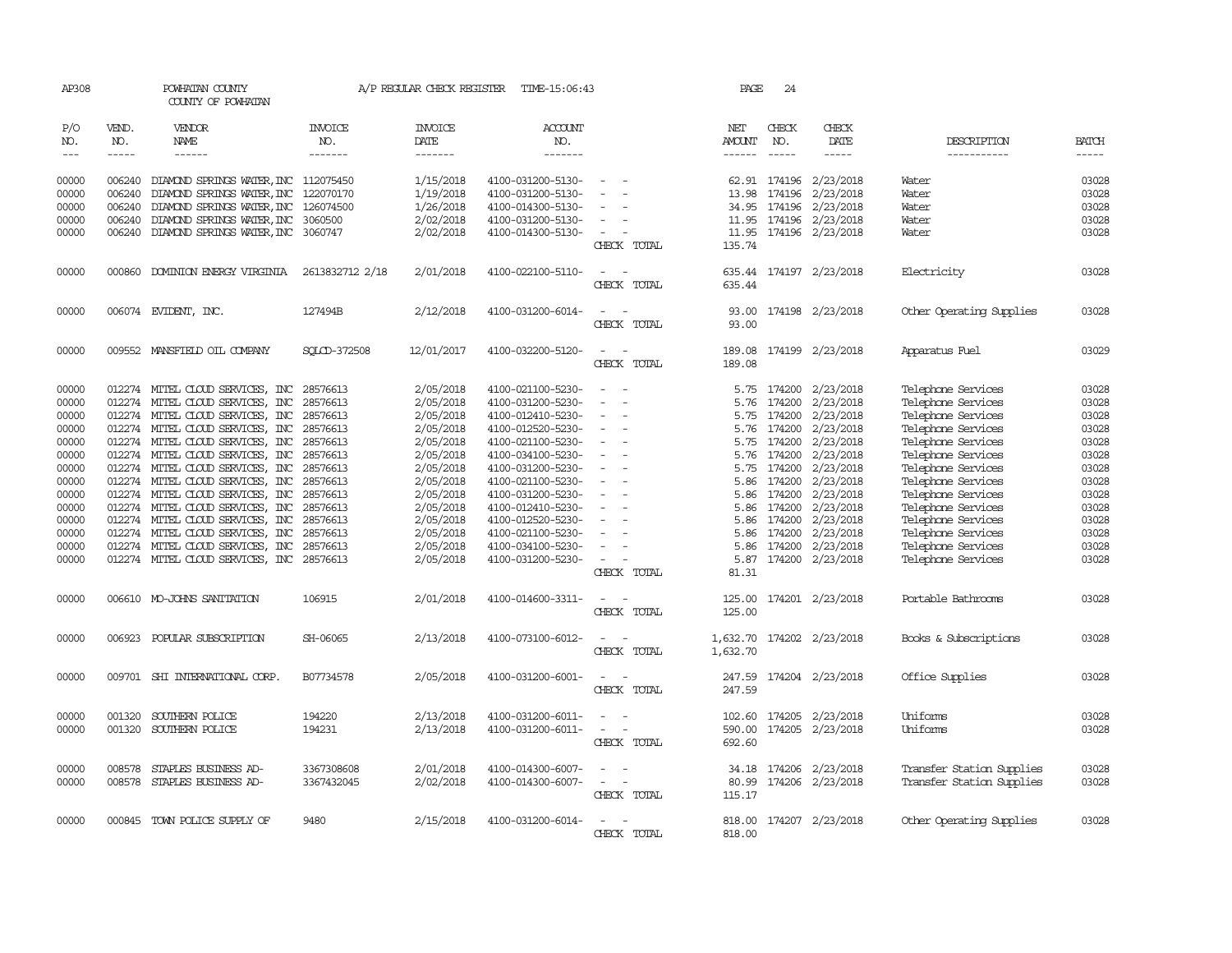| AP308   |        | POWHATAN COUNTY<br>COUNTY OF POWHATAN |                 | A/P REGULAR CHECK REGISTER | TIME-15:06:43     |                                                                                                              | PAGE        | 25           |                           |                                |                                                                                                                                                                                                                                                                                                                                                                                                                                                         |
|---------|--------|---------------------------------------|-----------------|----------------------------|-------------------|--------------------------------------------------------------------------------------------------------------|-------------|--------------|---------------------------|--------------------------------|---------------------------------------------------------------------------------------------------------------------------------------------------------------------------------------------------------------------------------------------------------------------------------------------------------------------------------------------------------------------------------------------------------------------------------------------------------|
| P/O     | VEND.  | VENDOR                                | INVOICE         | <b>INVOICE</b>             | <b>ACCOUNT</b>    |                                                                                                              | NET         | CHECK        | CHECK                     |                                |                                                                                                                                                                                                                                                                                                                                                                                                                                                         |
| NO.     | NO.    | NAME                                  | NO.             | DATE                       | NO.               |                                                                                                              | AMOUNT      | NO.          | DATE                      | DESCRIPTION                    | <b>BATCH</b>                                                                                                                                                                                                                                                                                                                                                                                                                                            |
| $- - -$ | -----  | ------                                | -------         | -------                    | -------           |                                                                                                              | ------      | $- - - - -$  | -----                     | -----------                    | $\begin{tabular}{ccccc} \multicolumn{2}{c }{\multicolumn{2}{c }{\multicolumn{2}{c }{\multicolumn{2}{c}}{\hspace{-2.2cm}}}} \multicolumn{2}{c }{\multicolumn{2}{c }{\hspace{-2.2cm}}\hline} \multicolumn{2}{c }{\hspace{-2.2cm}}\hline \multicolumn{2}{c }{\hspace{-2.2cm}}\hline \multicolumn{2}{c }{\hspace{-2.2cm}}\hline \multicolumn{2}{c }{\hspace{-2.2cm}}\hline \multicolumn{2}{c }{\hspace{-2.2cm}}\hline \multicolumn{2}{c }{\hspace{-2.2cm}}$ |
| 00000   | 008126 | VERIZON                               | 9801160584      | 2/06/2018                  | 100-000100-0006-  | $\sim$                                                                                                       |             | 68.54 174208 | 2/23/2018                 | Due from Other Agencies        | 03028                                                                                                                                                                                                                                                                                                                                                                                                                                                   |
| 00000   | 008126 | VERIZON                               | 9800865050      | 2/21/2018                  | 4100-012100-5250- | $\sim$                                                                                                       |             |              | 99.96 174208 2/23/2018    | Cell Phones                    | 03028                                                                                                                                                                                                                                                                                                                                                                                                                                                   |
| 00000   | 008126 | VERIZON                               | 9800865050      | 2/21/2018                  | 4100-012510-5270- | $\overline{\phantom{a}}$                                                                                     |             |              | 200.02 174208 2/23/2018   | Network Service Cornection     | 03028                                                                                                                                                                                                                                                                                                                                                                                                                                                   |
| 00000   | 008126 | VERIZON                               | 9800865050      | 2/21/2018                  | 4100-014100-5250- | $\overline{\phantom{a}}$                                                                                     | 457.60      |              | 174208 2/23/2018          | Cell Phones                    | 03028                                                                                                                                                                                                                                                                                                                                                                                                                                                   |
| 00000   | 008126 | VERIZON                               | 9800865050      | 2/21/2018                  | 4100-031210-5250- | $\sim$                                                                                                       |             |              | 260.13 174208 2/23/2018   | CELL PHONES                    | 03028                                                                                                                                                                                                                                                                                                                                                                                                                                                   |
| 00000   | 008126 | VERIZON                               | 9800865050      | 2/21/2018                  | 4100-032200-5250- | $\sim$                                                                                                       | 1,015.50    |              | 174208 2/23/2018          | Cell Phones                    | 03028                                                                                                                                                                                                                                                                                                                                                                                                                                                   |
| 00000   | 008126 | VERIZON                               | 9800865050      | 2/21/2018                  | 4100-031200-5250- | $\overline{\phantom{a}}$                                                                                     |             |              | 1,276.26 174208 2/23/2018 | Cell Phones                    | 03028                                                                                                                                                                                                                                                                                                                                                                                                                                                   |
| 00000   | 008126 | VERIZON                               | 9800865050      | 2/21/2018                  | 4100-033300-5250- | $\sim$                                                                                                       |             |              | 16.47 174208 2/23/2018    | Cell Phones                    | 03028                                                                                                                                                                                                                                                                                                                                                                                                                                                   |
| 00000   | 008126 | VERIZON                               | 9800865050      | 2/21/2018                  | 4100-034100-5250- | $\sim$                                                                                                       |             |              | 149.94 174208 2/23/2018   | Cell Phones                    | 03028                                                                                                                                                                                                                                                                                                                                                                                                                                                   |
| 00000   |        | 008126 VERIZON                        | 9800865050      | 2/21/2018                  | 4100-035500-5250- | $\overline{\phantom{a}}$                                                                                     |             |              | 1,525.18 174208 2/23/2018 | Cell Phones                    | 03028                                                                                                                                                                                                                                                                                                                                                                                                                                                   |
| 00000   | 008126 | VERIZON                               | 9800865050      | 2/21/2018                  | 4100-071110-5250- |                                                                                                              | 35.20       |              | 174208 2/23/2018          | Cell Phones                    | 03028                                                                                                                                                                                                                                                                                                                                                                                                                                                   |
| 00000   | 008126 | VERIZON                               | 9800865050      | 2/21/2018                  | 4100-073100-5250- | $\overline{\phantom{a}}$                                                                                     | 70.40       |              | 174208 2/23/2018          | Cell Phones                    | 03028                                                                                                                                                                                                                                                                                                                                                                                                                                                   |
| 00000   | 008126 | VERIZON                               | 9800865050      | 2/21/2018                  | 4100-081100-5250- | $\overline{\phantom{a}}$                                                                                     |             |              | 40.01 174208 2/23/2018    | Cell Phones                    | 03028                                                                                                                                                                                                                                                                                                                                                                                                                                                   |
| 00000   | 008126 | VERIZON                               | 9801160584      | 2/06/2018                  | 4100-012510-5260- |                                                                                                              |             |              | 40.03 174208 2/23/2018    | Internet Usage                 | 03028                                                                                                                                                                                                                                                                                                                                                                                                                                                   |
| 00000   |        | 008126 VERIZON                        | 9801160584      | 2/06/2018                  | 4100-035500-5260- | $\equiv$                                                                                                     |             |              | 40.01 174208 2/23/2018    | Internet                       | 03028                                                                                                                                                                                                                                                                                                                                                                                                                                                   |
|         |        |                                       |                 |                            |                   | CHECK TOTAL                                                                                                  | 5,295.25    |              |                           |                                |                                                                                                                                                                                                                                                                                                                                                                                                                                                         |
| 00000   | 011169 | VERIZON                               | 8045981340 2/18 | 2/01/2018                  | 4100-021100-5230- |                                                                                                              | 53.45       |              | 174209 2/23/2018          | Telephone Services             | 03028                                                                                                                                                                                                                                                                                                                                                                                                                                                   |
| 00000   | 011169 | VERIZON                               | 8045986057 1/18 | 1/28/2018                  | 4100-031200-5230- |                                                                                                              |             |              | 65.41 174209 2/23/2018    | Telephone Services             | 03028                                                                                                                                                                                                                                                                                                                                                                                                                                                   |
| 00000   |        | 011169 VERIZON                        | 8045986057 1/18 | 1/28/2018                  | 4100-031210-5230- | $\sim$ $-$                                                                                                   |             |              | 363.57 174209 2/23/2018   | Telephone Services             | 03028                                                                                                                                                                                                                                                                                                                                                                                                                                                   |
|         |        |                                       |                 |                            |                   | CHECK TOTAL                                                                                                  | 482.43      |              |                           |                                |                                                                                                                                                                                                                                                                                                                                                                                                                                                         |
| 00000   | 011187 | VERIZON BUSINESS                      | 61469567        | 2/10/2018                  | 100-000100-0006-  |                                                                                                              | 4.10        |              | 174210 2/23/2018          | Due from Other Agencies        | 03028                                                                                                                                                                                                                                                                                                                                                                                                                                                   |
| 00000   |        | 011187 VERIZON BUSINESS               | 61469567        | 2/10/2018                  | 4100-012510-5240- | $\sim$                                                                                                       | 76.85       |              | 174210 2/23/2018          | Long Distance                  | 03028                                                                                                                                                                                                                                                                                                                                                                                                                                                   |
|         |        |                                       |                 |                            |                   | CHECK TOTAL                                                                                                  | 80.95       |              |                           |                                |                                                                                                                                                                                                                                                                                                                                                                                                                                                         |
| 00000   |        | 008710 VIRGINIA BUSINESS SYSTEMS      | 22050419        | 1/29/2018                  | 4100-012100-3320- |                                                                                                              | 156.60      |              | 174211 2/23/2018          | Maintenance & Service Contract | 03028                                                                                                                                                                                                                                                                                                                                                                                                                                                   |
|         |        |                                       |                 |                            |                   | CHECK TOTAL                                                                                                  | 156.60      |              |                           |                                |                                                                                                                                                                                                                                                                                                                                                                                                                                                         |
| 00000   | 001680 | WASTE MANAGEMENT OF                   | 3252966-2424-1  | 2/02/2018                  | 4100-014300-3175- | $\frac{1}{2} \left( \frac{1}{2} \right) \left( \frac{1}{2} \right) = \frac{1}{2} \left( \frac{1}{2} \right)$ | 296.60      |              | 174212 2/23/2018          | Waste Disposal                 | 03028                                                                                                                                                                                                                                                                                                                                                                                                                                                   |
|         |        |                                       |                 |                            |                   | CHECK TOTAL                                                                                                  | 296.60      |              |                           |                                |                                                                                                                                                                                                                                                                                                                                                                                                                                                         |
| 00000   |        | 009332 WITMER PUBLIC SAFETY           | 1834562         | 2/14/2018                  | 4100-031200-6011- |                                                                                                              | 105.00      |              | 174213 2/23/2018          | Uniforms                       | 03028                                                                                                                                                                                                                                                                                                                                                                                                                                                   |
|         |        |                                       |                 |                            |                   | CHECK TOTAL                                                                                                  | 105.00      |              |                           |                                |                                                                                                                                                                                                                                                                                                                                                                                                                                                         |
|         |        |                                       |                 |                            |                   | CHECK TYPE TOTAL                                                                                             | 436, 613.39 |              |                           |                                |                                                                                                                                                                                                                                                                                                                                                                                                                                                         |
|         |        |                                       |                 |                            |                   | FINAL TOTAL                                                                                                  | 436, 613.39 |              |                           |                                |                                                                                                                                                                                                                                                                                                                                                                                                                                                         |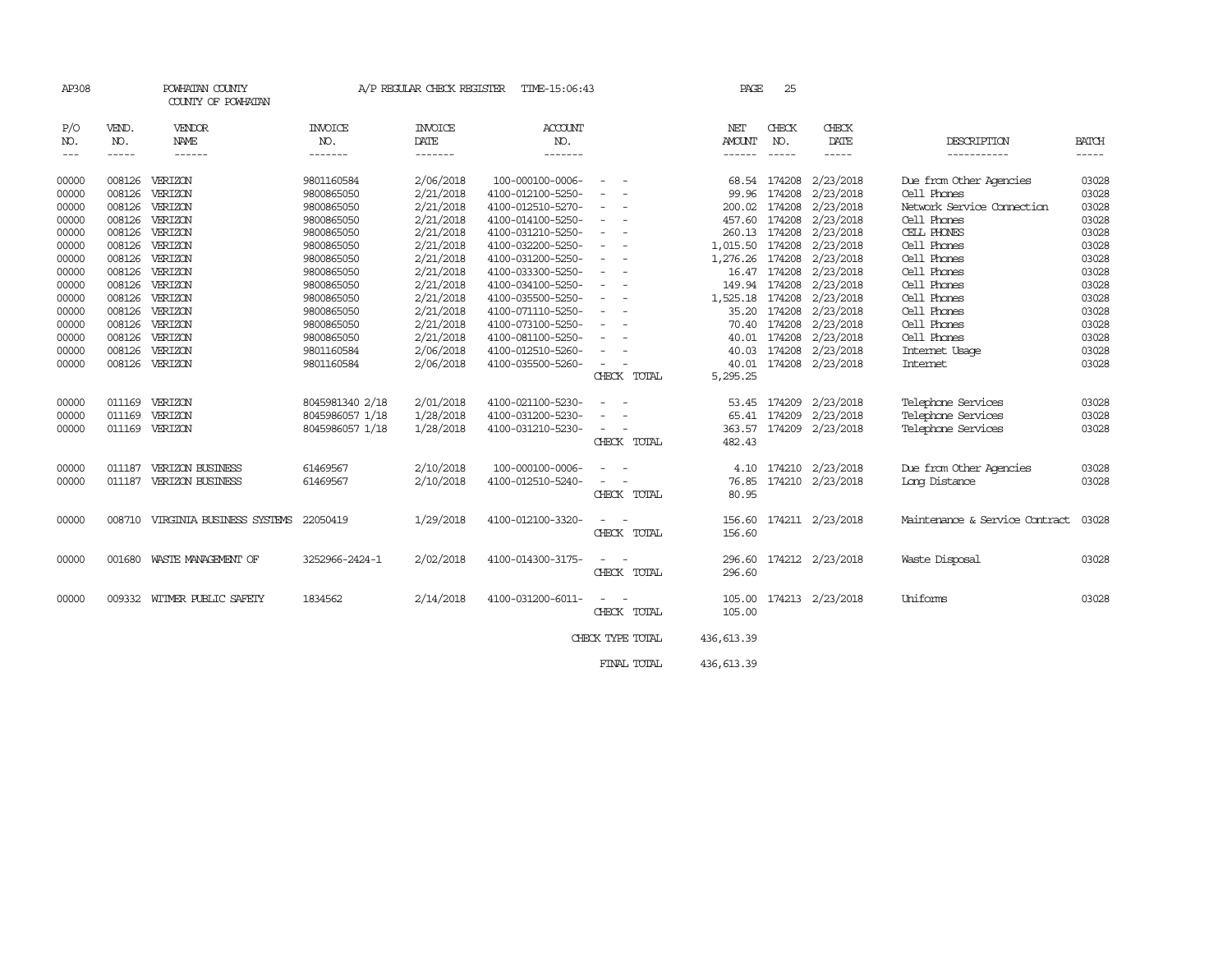| AP308          |              | POWHATAN COUNTY<br>COUNTY OF POWHATAN                            |                       | A/P REGULAR CHECK REGISTER | TIME-15:08:05                          |                                                                                                                             | PAGE                        | 1             |                                             |                                                                |                |
|----------------|--------------|------------------------------------------------------------------|-----------------------|----------------------------|----------------------------------------|-----------------------------------------------------------------------------------------------------------------------------|-----------------------------|---------------|---------------------------------------------|----------------------------------------------------------------|----------------|
| P/O<br>NO.     | VEND.<br>NO. | <b>VENDOR</b><br>NAME                                            | <b>INVOICE</b><br>NO. | <b>INVOICE</b><br>DATE     | <b>ACCOUNT</b><br>NO.                  |                                                                                                                             | NET<br>AMOUNT               | CHECK<br>NO.  | CHECK<br>DATE                               | DESCRIPTION                                                    | <b>BATCH</b>   |
| $---$          | $- - - - -$  | $- - - - - -$                                                    | -------               | -------                    | $- - - - - - -$                        |                                                                                                                             | ------                      | $\frac{1}{2}$ | $- - - - -$                                 | ------------                                                   | $- - - - -$    |
| 00000<br>00000 | 009183       | 009183 AIR, WATER & SOIL LABORA- V18000441                       |                       | 1/22/2018<br>1/22/2018     | 4501-043600-3142-<br>4501-043600-3142- | $\sim$<br>$\sim$<br>$\overline{\phantom{a}}$                                                                                | 40.00                       |               | 40.00 173841 2/02/2018<br>173841 2/02/2018  | Professional Services - Sewer<br>Professional Services - Sewer | 03008<br>03008 |
| 00000          | 009183       | AIR, WATER & SOIL LABORA- V18000442<br>AIR, WATER & SOIL LABORA- | V18000458             | 1/23/2018                  | 4501-043600-3142-                      | $\sim$                                                                                                                      | 111.80                      | 173841        | 2/02/2018                                   | Professional Services - Sewer                                  | 03008          |
| 00000          | 009183       | AIR, WATER & SOIL LABORA-                                        | V18000465             | 1/23/2018                  | 4501-043600-3142-                      |                                                                                                                             |                             |               | 133.60 173841 2/02/2018                     | Professional Services - Sewer                                  | 03008          |
| 00000          | 009183       | AIR, WATER & SOIL LABORA-                                        | V18000595             | 1/26/2018                  | 4501-043500-3140-                      |                                                                                                                             |                             |               | 40.00 173841 2/02/2018                      | Professional Services - Water                                  | 03008          |
| 00000          | 009183       | AIR, WATER & SOIL LABORA-                                        | V18000596             | 1/26/2018                  | 4501-043600-3142-                      | $\overline{\phantom{a}}$                                                                                                    |                             |               | 40.00 173841 2/02/2018                      | Professional Services - Sewer                                  | 03008          |
| 00000          | 009183       | AIR, WATER & SOIL LABORA-                                        | V18000597             | 1/26/2018                  | 4501-043600-3142-                      | $\overline{\phantom{a}}$<br>CHECK TOTAL                                                                                     | 40.00<br>445.40             |               | 173841 2/02/2018                            | Professional Services - Sewer                                  | 03008          |
| 00000          | 006655       | BLOSSMAN GAS COMPANIES,                                          | 3001413               | 1/24/2018                  | 4501-043600-5120-                      | $\overline{\phantom{a}}$                                                                                                    |                             |               | 432.13 173855 2/02/2018                     | Fuel (htg)                                                     | 03008          |
| 00000          |              | 006655 BLOSSMAN GAS COMPANIES,                                   | 3001524               | 1/23/2018                  | 4501-043600-5120-                      |                                                                                                                             | 451.05                      |               | 173855 2/02/2018                            | Fuel (htg)                                                     | 03008          |
|                |              |                                                                  |                       |                            |                                        | CHECK TOTAL                                                                                                                 | 883.18                      |               |                                             |                                                                |                |
| 00000          |              | 008713 BLUE RIDGE RESCUE                                         | 43003                 | 1/19/2018                  | 4116-032200-0010-                      | $\overline{\phantom{a}}$<br>CHECK TOTAL                                                                                     | 1,810.00<br>1,810.00        |               | 173856 2/02/2018                            | SAFER Expenses                                                 | 03004          |
| 00000          |              | 006965 CINIAS CORPORATION                                        | 143325083             | 1/24/2018                  | 4501-043400-6011-                      | $\sim$ 10 $\sim$ 10 $\sim$<br>CHECK TOTAL                                                                                   | 94.79                       |               | 94.79 173862 2/02/2018                      | <b>Uniforms</b>                                                | 03008          |
| 00000          |              | 007147 DRAPER ADEN ASSOCIATES                                    | 2017120580            | 12/31/2017                 | 4501-043500-3140-                      |                                                                                                                             | 1,150.00                    |               | 173870 2/02/2018                            | Professional Services - Water                                  | 03008          |
| 00000          |              | 007147 DRAPER ADEN ASSOCIATES,                                   | 2017120580            | 12/31/2017                 | 4501-043600-3142-                      | $\equiv$<br>CHECK TOTAL                                                                                                     | 1,150.00<br>2,300.00        |               | 173870 2/02/2018                            | Professional Services - Sewer                                  | 03008          |
| 00000          |              | 011269 ECS MID ATLANTIC, LLC                                     | 631147                | 1/09/2018                  | 4301-031200-6002-                      | CHECK TOTAL                                                                                                                 | 2,092.59<br>2,092.59        |               | 173872 2/02/2018                            | Sally Port & Courthouse Expans                                 | 03008          |
| 00000          |              | 011927 HAROLD W. COLLINS                                         | <b>APPLICATION 5</b>  | 12/31/2017                 | 301-000200-0008-                       | $ -$                                                                                                                        | 17, 222.27 173881 2/02/2018 |               |                                             | Retainages Payable                                             | 03008          |
| 00000          |              | 011927 HAROLD W. COLLINS                                         | APPLICATION #5        | 11/01/2017                 | 4301-014200-6004-                      | $\sim$ 100 $\sim$ 100 $\sim$<br>CHECK TOTAL                                                                                 | 341.50<br>17,563.77         |               | 173881 2/02/2018                            | Paving Village Building                                        | 03008          |
| 00000          |              | 010924 MITCHELL PEST                                             | 109110                | 1/19/2018                  | 4501-043600-3142-                      | $\sim$ $ \sim$<br>CHECK TOTAL                                                                                               | 95.00<br>95.00              |               | 173895 2/02/2018                            | Professional Services - Sewer                                  | 03008          |
| 00000          |              | 008579 POWHATAN COMMERCIAL                                       | 0085201802            | 2/02/2018                  | 4501-043400-5420-                      | $\sim$<br>CHECK TOTAL                                                                                                       | 2,509.70<br>2,509.70        |               | 173910 2/02/2018                            | Rent - Office Space                                            | 03010          |
| 00000          |              | 000620 R. C. GOODWYN & SONS, INC 0796199                         |                       | 12/27/2017                 | 4301-014500-0023-                      | $\overline{\phantom{a}}$<br>- -<br>CHECK TOTAL                                                                              | 23.33<br>23.33              |               | 173917 2/02/2018                            | Human Services Carpet                                          | 03009          |
| 00000          | 007310       | SOUTHEASTERN EMERGENCY                                           | 796803                | 1/11/2018                  | 4120-032301-6013-                      |                                                                                                                             |                             |               | 284.10 173927 2/02/2018                     | Medical Supplies                                               | 03005          |
| 00000<br>00000 | 007310       | SOUTHEASTERN EMERGENCY<br>007310 SOUTHEASTERN EMERGENCY          | 798167<br>798193      | 1/11/2018<br>12/15/2017    | 4120-032301-6013-<br>4120-032301-6013- | $\sim$<br>$\sim$ $ \sim$                                                                                                    | 237.90                      |               | 173927 2/02/2018<br>109.90 173927 2/02/2018 | Medical Supplies<br>Medical Supplies                           | 03005<br>03005 |
|                |              |                                                                  |                       |                            |                                        | CHECK TOTAL                                                                                                                 | 631.90                      |               |                                             |                                                                |                |
| 00000          |              | 006594 SOUTHSIDE ELECTRIC COOP                                   | 63504003 1/18         | 1/11/2018                  | 4501-043600-5110-                      | $\sim$<br>$\sim$<br>CHECK TOTAL                                                                                             | 2,992.23<br>2,992.23        |               | 173929 2/02/2018                            | Electricity                                                    | 03009          |
| 00000          |              | 009450 SPEC (SLUDGE PROCESS                                      | 2181001-PCU           | 1/22/2018                  | 4501-043600-6016-                      | $\frac{1}{2} \left( \frac{1}{2} \right) \left( \frac{1}{2} \right) = \frac{1}{2} \left( \frac{1}{2} \right)$<br>CHECK TOTAL | 4,670.00<br>4,670.00        |               | 173930 2/02/2018                            | Chemicals                                                      | 03009          |
| 00000          | 006463       | TREASURER OF VIRGINIA                                            | PRMI#VA0089206        | 1/30/2018                  | 4501-043600-3145-                      | $\sim$ 100 $\sim$<br>CHECK TOTAL                                                                                            | 6,125.00                    |               | 6,125.00 173937 2/02/2018                   | Sludge Removal                                                 | 03009          |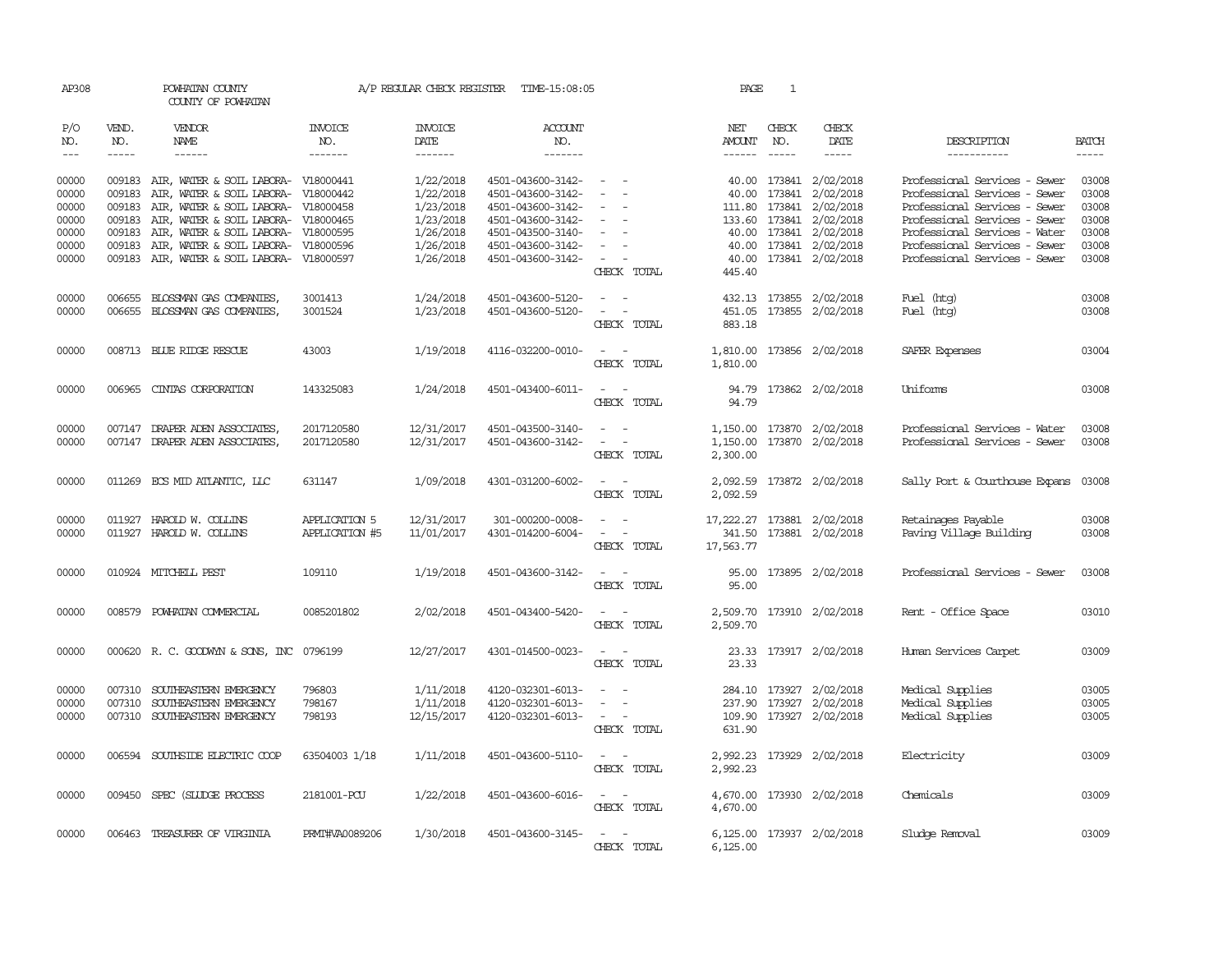| AP308                                     |                  | POWHATAN COUNTY<br>COUNTY OF POWHATAN                                                                                                                                                                                |                                    |                                                               | A/P REGULAR CHECK REGISTER TIME-15:08:05                                                              |                                                                                                                             | PAGE                                          | 2            |                                                                                                                                                                                                                                                                                                                                                                                                                                                                                             |                                                                                                                                                                   |                                                                                                                                                                                                                                                                                                                                                                                                                                                                                               |
|-------------------------------------------|------------------|----------------------------------------------------------------------------------------------------------------------------------------------------------------------------------------------------------------------|------------------------------------|---------------------------------------------------------------|-------------------------------------------------------------------------------------------------------|-----------------------------------------------------------------------------------------------------------------------------|-----------------------------------------------|--------------|---------------------------------------------------------------------------------------------------------------------------------------------------------------------------------------------------------------------------------------------------------------------------------------------------------------------------------------------------------------------------------------------------------------------------------------------------------------------------------------------|-------------------------------------------------------------------------------------------------------------------------------------------------------------------|-----------------------------------------------------------------------------------------------------------------------------------------------------------------------------------------------------------------------------------------------------------------------------------------------------------------------------------------------------------------------------------------------------------------------------------------------------------------------------------------------|
| P/O<br>NO.<br>$---$                       | VEND.<br>NO.     | <b>VENDOR</b><br>NAME<br>$- - - - - -$                                                                                                                                                                               | <b>INVOICE</b><br>NO.<br>-------   | <b>INVOICE</b><br>DATE<br>$-----$                             | ACCOUNT<br>NO.<br>-------                                                                             |                                                                                                                             | NET<br><b>AMOUNT</b>                          | CHECK<br>NO. | CHECK<br>DATE<br>$\frac{1}{2} \left( \frac{1}{2} \right) \left( \frac{1}{2} \right) \left( \frac{1}{2} \right) \left( \frac{1}{2} \right) \left( \frac{1}{2} \right) \left( \frac{1}{2} \right) \left( \frac{1}{2} \right) \left( \frac{1}{2} \right) \left( \frac{1}{2} \right) \left( \frac{1}{2} \right) \left( \frac{1}{2} \right) \left( \frac{1}{2} \right) \left( \frac{1}{2} \right) \left( \frac{1}{2} \right) \left( \frac{1}{2} \right) \left( \frac{1}{2} \right) \left( \frac$ | DESCRIPTION<br>$-----$                                                                                                                                            | <b>BATCH</b><br>$\begin{tabular}{ccccc} \multicolumn{2}{c }{\multicolumn{2}{c }{\multicolumn{2}{c }{\multicolumn{2}{c}}}{\multicolumn{2}{c }{\multicolumn{2}{c}}}\end{tabular} \end{tabular} \begin{tabular}{c c }{\multicolumn{2}{c }{\multicolumn{2}{c }{\multicolumn{2}{c}}}{\multicolumn{2}{c }{\multicolumn{2}{c}}}{\multicolumn{2}{c }{\multicolumn{2}{c}}}{\multicolumn{2}{c }{\multicolumn{2}{c}}}{\end{tabular} \begin{tabular}{c c }{\multicolumn{2}{c }{\multicolumn{2}{c }{\mult$ |
| 00000                                     |                  | 007033 A.M. DAVIS, INC.                                                                                                                                                                                              | 01E2081090                         | 12/29/2017                                                    | 4301-042000-8301-                                                                                     | $\sim$ 100 $\sim$<br>CHECK TOTAL                                                                                            | 20,823.00                                     |              | 20,823.00 173982 2/09/2018                                                                                                                                                                                                                                                                                                                                                                                                                                                                  | Joint Maintenance Garage                                                                                                                                          | 03011                                                                                                                                                                                                                                                                                                                                                                                                                                                                                         |
| 00000                                     |                  | 012278 ACE SIGN SYSTEMS, INC.                                                                                                                                                                                        | 17470                              | 12/21/2017                                                    | 4301-042000-8301-                                                                                     | $\sim$<br>CHECK TOTAL                                                                                                       | 651.00                                        |              | 651.00 173983 2/09/2018                                                                                                                                                                                                                                                                                                                                                                                                                                                                     | Joint Maintenance Garage                                                                                                                                          | 03011                                                                                                                                                                                                                                                                                                                                                                                                                                                                                         |
| 00000<br>00000<br>00000<br>00000<br>00000 | 009183<br>009183 | 009183 AIR, WATER & SOIL LABORA- V18000623<br>AIR, WATER & SOIL LABORA- V18000632<br>AIR, WATER & SOIL LABORA- V18000738<br>009183 AIR, WATER & SOIL LABORA- V18000739<br>009183 AIR, WATER & SOIL LABORA- V18000781 |                                    | 1/30/2018<br>1/30/2018<br>2/02/2018<br>2/02/2018<br>2/05/2018 | 4501-043600-3142-<br>4501-043600-3142-<br>4501-043600-3142-<br>4501-043600-3142-<br>4501-043600-3142- | $\sim$<br>$\overline{\phantom{a}}$<br>$\sim$ $  -$<br>CHECK TOTAL                                                           | 437.20                                        |              | 111.80 173984 2/09/2018<br>133.60 173984 2/09/2018<br>40.00 173984 2/09/2018<br>40.00 173984 2/09/2018<br>111.80 173984 2/09/2018                                                                                                                                                                                                                                                                                                                                                           | Professional Services - Sewer<br>Professional Services - Sewer<br>Professional Services - Sewer<br>Professional Services - Sewer<br>Professional Services - Sewer | 03015<br>03015<br>03015<br>03015<br>03015                                                                                                                                                                                                                                                                                                                                                                                                                                                     |
| 00000<br>00000                            |                  | 006986 BCWH, INC.<br>006986 BCWH, INC.                                                                                                                                                                               | APPLICATION #13<br>APPLICATION #13 | 1/31/2018<br>1/31/2018                                        | 301-000200-0008-<br>4301-042000-8301-                                                                 | $\overline{\phantom{a}}$<br>$\sim$<br>CHECK TOTAL                                                                           | 60,922.00                                     |              | 3,207.00-173988 2/09/2018<br>64,129.00 173988 2/09/2018                                                                                                                                                                                                                                                                                                                                                                                                                                     | Retainages Payable<br>Joint Maintenance Garage                                                                                                                    | 03011<br>03011                                                                                                                                                                                                                                                                                                                                                                                                                                                                                |
| 00000<br>00000<br>00000                   | 006655<br>006655 | BLOSSMAN GAS COMPANIES,<br>BLOSSMAN GAS COMPANIES,<br>006655 BLOSSMAN GAS COMPANIES,                                                                                                                                 | 3077193<br>3077249<br>3172889      | 1/30/2018<br>1/31/2018<br>2/01/2018                           | 4501-043600-5120-<br>4501-043600-5120-<br>4501-043600-5120-                                           | $\sim$<br>$\sim$<br>$\sim$ $  -$<br>CHECK TOTAL                                                                             | 571.84<br>1,281.88                            | 173990       | 2/09/2018<br>698.04 173990 2/09/2018<br>12.00 173990 2/09/2018                                                                                                                                                                                                                                                                                                                                                                                                                              | Fuel (htg)<br>Fuel (htg)<br>Fuel (htg)                                                                                                                            | 03015<br>03015<br>03015                                                                                                                                                                                                                                                                                                                                                                                                                                                                       |
| 00000                                     |                  | 009991 BMS DIRECT                                                                                                                                                                                                    | 122413                             | 1/25/2018                                                     | 4501-043400-5210-                                                                                     | $\sim$ $ \sim$<br>CHECK TOTAL                                                                                               | 118.74                                        |              | 118.74 173991 2/09/2018                                                                                                                                                                                                                                                                                                                                                                                                                                                                     | Postage                                                                                                                                                           | 03015                                                                                                                                                                                                                                                                                                                                                                                                                                                                                         |
| 00000                                     |                  | 006965 CINTAS CORPORATION                                                                                                                                                                                            | 143328955                          | 1/31/2018                                                     | 4501-043400-6011-                                                                                     | $\sim$<br>CHECK TOTAL                                                                                                       | 97.78                                         |              | 97.78 173997 2/09/2018                                                                                                                                                                                                                                                                                                                                                                                                                                                                      | <b>Uniforms</b>                                                                                                                                                   | 03015                                                                                                                                                                                                                                                                                                                                                                                                                                                                                         |
| 00000<br>00000                            |                  | 011728 DANIEL & COMPANY, INC.<br>011728 DANIEL & COMPANY, INC.                                                                                                                                                       | APPLICATION # 4<br>APPLICATION # 4 | 1/31/2018<br>1/31/2018                                        | 301-000200-0008-<br>4301-031200-6002-                                                                 | CHECK TOTAL                                                                                                                 | 215,815.00 174002 2/09/2018<br>205,024.00     |              | 10,791.00-174002 2/09/2018                                                                                                                                                                                                                                                                                                                                                                                                                                                                  | Retainages Payable<br>Sally Port & Courthouse Expans                                                                                                              | 03015<br>03015                                                                                                                                                                                                                                                                                                                                                                                                                                                                                |
| 00000                                     |                  | 011224 ELECTRONIC SYSTEMS, INC.                                                                                                                                                                                      | IN870137                           | 1/22/2018                                                     | 4501-043400-3320-                                                                                     | $\sim$<br>CHECK TOTAL                                                                                                       | 39.83                                         |              | 39.83 174007 2/09/2018                                                                                                                                                                                                                                                                                                                                                                                                                                                                      | Maintenance and Service Contra 03011                                                                                                                              |                                                                                                                                                                                                                                                                                                                                                                                                                                                                                               |
| 00000                                     |                  | 006510 EMERGENCY SERVICES                                                                                                                                                                                            | 262                                | 1/18/2018                                                     | 4501-043400-5540-                                                                                     | $\frac{1}{2} \left( \frac{1}{2} \right) \left( \frac{1}{2} \right) = \frac{1}{2} \left( \frac{1}{2} \right)$<br>CHECK TOTAL | 350.00                                        |              | 350.00 174008 2/09/2018                                                                                                                                                                                                                                                                                                                                                                                                                                                                     | Conferences & Training                                                                                                                                            | 03015                                                                                                                                                                                                                                                                                                                                                                                                                                                                                         |
| 00000                                     |                  | 012284 J & W TREE SERVICE, INC.                                                                                                                                                                                      | 122                                | 9/21/2017                                                     | 4301-031200-6002-                                                                                     | $\frac{1}{2} \left( \frac{1}{2} \right) \left( \frac{1}{2} \right) = \frac{1}{2} \left( \frac{1}{2} \right)$<br>CHECK TOTAL | 600.00                                        |              | 600.00 174017 2/09/2018                                                                                                                                                                                                                                                                                                                                                                                                                                                                     | Sally Port & Courthouse Expans                                                                                                                                    | 03015                                                                                                                                                                                                                                                                                                                                                                                                                                                                                         |
| 00000<br>00000                            |                  | 011701 KENBRIDGE CONSTRUCTION<br>011701 KENBRIDGE CONSTRUCTION                                                                                                                                                       | APPLICATION #14<br>APPLICATION #14 | 1/31/2018<br>1/31/2018                                        | 301-000200-0008-<br>4301-062100-8302-                                                                 | $\overline{a}$<br>$\sim$ $ -$<br>CHECK TOTAL                                                                                | 1,780,019.14 174018 2/09/2018<br>1,695,768.18 |              | 84, 250.96 - 174018 2/09/2018                                                                                                                                                                                                                                                                                                                                                                                                                                                               | Retainages Payable<br>RJHS Replacement/Renovation De 03012                                                                                                        | 03012                                                                                                                                                                                                                                                                                                                                                                                                                                                                                         |
| 00000                                     |                  | 012283 SMARTSITES                                                                                                                                                                                                    | 0001956                            | 2/01/2018                                                     | 4116-032200-0010-                                                                                     | $\sim$ $ \sim$<br>CHECK TOTAL                                                                                               | 1,250.00                                      |              | 1,250.00 174045 2/09/2018                                                                                                                                                                                                                                                                                                                                                                                                                                                                   | SAFER Expenses                                                                                                                                                    | 03014                                                                                                                                                                                                                                                                                                                                                                                                                                                                                         |
| 00000                                     |                  | 001940 STANDBY SYSTEMS, INC.                                                                                                                                                                                         | 01180086                           | 1/18/2018                                                     | 4501-043600-3320-                                                                                     | CHECK TOTAL                                                                                                                 | 160.00                                        |              | 160.00 174047 2/09/2018                                                                                                                                                                                                                                                                                                                                                                                                                                                                     | Maintenance and Svc Contracts                                                                                                                                     | 03015                                                                                                                                                                                                                                                                                                                                                                                                                                                                                         |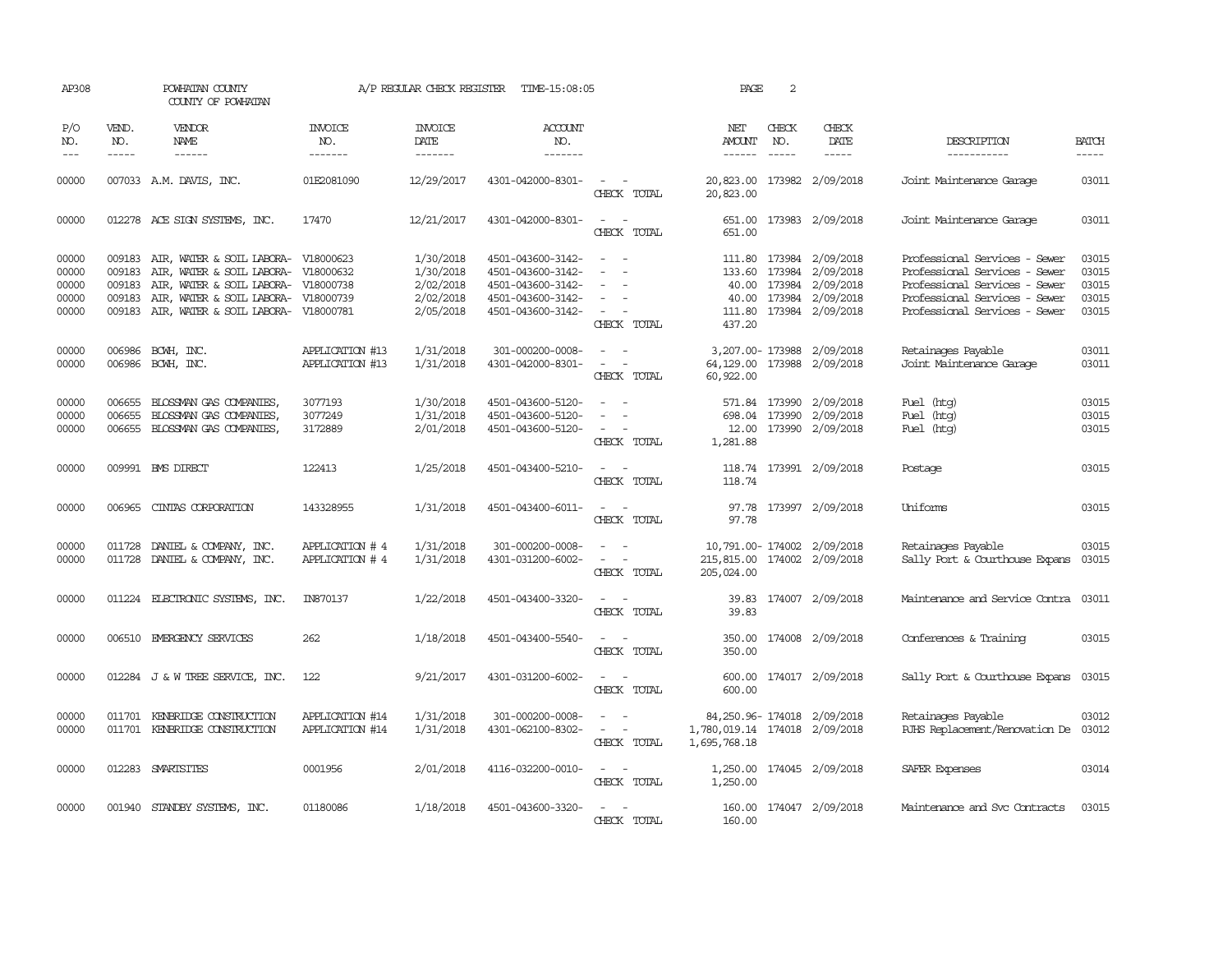| AP308                                                                                                                                                          |                                                                                                                                                    | POWHATAN COUNTY<br>COUNTY OF POWHATAN                                                                                                                                                                                                                                                                                                                                   |                                                                                                                                                                                                                                                          | A/P REGULAR CHECK REGISTER                                                                                                                                                                                                             | TIME-15:08:05                                                                                                                                                                                                                                                                                                                                                                          |                                                                                                                                                                                                                                                                                         | PAGE                                                                                                                                    | 3                                                                                                                                                                                              |                                                                                                                                                                                                                                                      |                                                                                                                                                                                                                                                                                                                                                                                                                                                                    |                                                                                                                                                                |
|----------------------------------------------------------------------------------------------------------------------------------------------------------------|----------------------------------------------------------------------------------------------------------------------------------------------------|-------------------------------------------------------------------------------------------------------------------------------------------------------------------------------------------------------------------------------------------------------------------------------------------------------------------------------------------------------------------------|----------------------------------------------------------------------------------------------------------------------------------------------------------------------------------------------------------------------------------------------------------|----------------------------------------------------------------------------------------------------------------------------------------------------------------------------------------------------------------------------------------|----------------------------------------------------------------------------------------------------------------------------------------------------------------------------------------------------------------------------------------------------------------------------------------------------------------------------------------------------------------------------------------|-----------------------------------------------------------------------------------------------------------------------------------------------------------------------------------------------------------------------------------------------------------------------------------------|-----------------------------------------------------------------------------------------------------------------------------------------|------------------------------------------------------------------------------------------------------------------------------------------------------------------------------------------------|------------------------------------------------------------------------------------------------------------------------------------------------------------------------------------------------------------------------------------------------------|--------------------------------------------------------------------------------------------------------------------------------------------------------------------------------------------------------------------------------------------------------------------------------------------------------------------------------------------------------------------------------------------------------------------------------------------------------------------|----------------------------------------------------------------------------------------------------------------------------------------------------------------|
| P/O<br>NO.<br>$---$                                                                                                                                            | VEND.<br>NO.<br>$- - - - -$                                                                                                                        | <b>VENDOR</b><br><b>NAME</b><br>$- - - - - -$                                                                                                                                                                                                                                                                                                                           | <b>INVOICE</b><br>NO.<br>-------                                                                                                                                                                                                                         | <b>INVOICE</b><br>DATE<br>-------                                                                                                                                                                                                      | ACCOUNT<br>NO.<br>-------                                                                                                                                                                                                                                                                                                                                                              |                                                                                                                                                                                                                                                                                         | NET<br><b>AMOUNT</b><br>------                                                                                                          | CHECK<br>NO.<br>$- - - - -$                                                                                                                                                                    | CHECK<br>DATE<br>$- - - - -$                                                                                                                                                                                                                         | DESCRIPTION<br>-----------                                                                                                                                                                                                                                                                                                                                                                                                                                         | <b>BATCH</b><br>-----                                                                                                                                          |
| 00000<br>00000                                                                                                                                                 | 008126<br>008126                                                                                                                                   | VERIZON<br>VERIZON                                                                                                                                                                                                                                                                                                                                                      | 9799062769<br>9799062769                                                                                                                                                                                                                                 | 1/24/2018<br>1/24/2018                                                                                                                                                                                                                 | 4501-043400-5250-<br>4501-043400-5270-                                                                                                                                                                                                                                                                                                                                                 | $\sim$<br>CHECK TOTAL                                                                                                                                                                                                                                                                   | 160.39<br>460.76                                                                                                                        | 174055                                                                                                                                                                                         | 2/09/2018<br>300.37 174055 2/09/2018                                                                                                                                                                                                                 | Cell Phones<br>Network Service Cornection                                                                                                                                                                                                                                                                                                                                                                                                                          | 03013<br>03013                                                                                                                                                 |
| 00000                                                                                                                                                          |                                                                                                                                                    | 011169 VERIZON                                                                                                                                                                                                                                                                                                                                                          | 8045985600 1/18                                                                                                                                                                                                                                          | 12/28/2017                                                                                                                                                                                                                             | 4501-043400-5230-                                                                                                                                                                                                                                                                                                                                                                      | CHECK TOTAL                                                                                                                                                                                                                                                                             | 45.74                                                                                                                                   |                                                                                                                                                                                                | 45.74 174057 2/09/2018                                                                                                                                                                                                                               | Telephone System                                                                                                                                                                                                                                                                                                                                                                                                                                                   | 03013                                                                                                                                                          |
| 00000                                                                                                                                                          |                                                                                                                                                    | 010641 WELLS FARGO BANK, N.A.                                                                                                                                                                                                                                                                                                                                           | 11529837                                                                                                                                                                                                                                                 | 1/10/2018                                                                                                                                                                                                                              | 4209-062000-0001-                                                                                                                                                                                                                                                                                                                                                                      | CHECK TOTAL                                                                                                                                                                                                                                                                             | 2,502.94<br>2,502.94                                                                                                                    | 174059                                                                                                                                                                                         | 2/09/2018                                                                                                                                                                                                                                            | Administration                                                                                                                                                                                                                                                                                                                                                                                                                                                     | 03014                                                                                                                                                          |
| 00000                                                                                                                                                          |                                                                                                                                                    | 011181 WELLS FARGO FINANCIAL                                                                                                                                                                                                                                                                                                                                            | 5004551226                                                                                                                                                                                                                                               | 1/25/2018                                                                                                                                                                                                                              | 4501-043400-3320-                                                                                                                                                                                                                                                                                                                                                                      | CHECK TOTAL                                                                                                                                                                                                                                                                             | 234.97<br>234.97                                                                                                                        | 174060                                                                                                                                                                                         | 2/09/2018                                                                                                                                                                                                                                            | Maintenance and Service Contra                                                                                                                                                                                                                                                                                                                                                                                                                                     | 03014                                                                                                                                                          |
| 00000<br>00000                                                                                                                                                 | 007755<br>007755                                                                                                                                   | WITMER PUBLIC SAFETY<br>WITMER PUBLIC SAFETY                                                                                                                                                                                                                                                                                                                            | 1834718<br>1834718.001                                                                                                                                                                                                                                   | 1/25/2018<br>2/01/2018                                                                                                                                                                                                                 | 4301-032200-0006-<br>4301-032200-0006-                                                                                                                                                                                                                                                                                                                                                 | $\sim$<br>CHECK TOTAL                                                                                                                                                                                                                                                                   | 1,683.00<br>17.00<br>1,700.00                                                                                                           | 174061                                                                                                                                                                                         | 174061 2/09/2018<br>2/09/2018                                                                                                                                                                                                                        | Self Contained Breathing Appar<br>Self Contained Breathing Appar                                                                                                                                                                                                                                                                                                                                                                                                   | 03013<br>03013                                                                                                                                                 |
| 00000<br>00000<br>00000<br>00000<br>00000<br>00000<br>00000                                                                                                    | 009183<br>009183<br>009183<br>009183<br>009183<br>009183                                                                                           | AIR, WATER & SOIL LABORA- V17008442<br>AIR, WATER & SOIL LABORA-<br>AIR, WATER & SOIL LABORA-<br>AIR, WATER & SOIL LABORA-<br>AIR, WATER & SOIL LABORA-<br>AIR, WATER & SOIL LABORA-<br>009183 AIR, WATER & SOIL LABORA- V18000870                                                                                                                                      | V17009168<br>V18000333<br>V18000793<br>V18000849<br>V18000869                                                                                                                                                                                            | 11/21/2017<br>12/19/2017<br>1/16/2018<br>2/06/2018<br>2/07/2018<br>2/08/2018<br>2/08/2018                                                                                                                                              | 4501-043600-3142-<br>4501-043600-3142-<br>4501-043600-3142-<br>4501-043600-3142-<br>4501-043500-3140-<br>4501-043600-3142-<br>4501-043600-3142-                                                                                                                                                                                                                                        | $\sim$<br>$\overline{\phantom{a}}$<br>$\overline{\phantom{a}}$<br>CHECK TOTAL                                                                                                                                                                                                           | 133.60<br>133.60<br>180.60<br>40.00<br>40.00<br>40.00<br>701.40                                                                         | 174064<br>174064<br>133.60 174064<br>174064                                                                                                                                                    | 174064 2/16/2018<br>2/16/2018<br>2/16/2018<br>2/16/2018<br>2/16/2018<br>174064 2/16/2018<br>174064 2/16/2018                                                                                                                                         | Professional Services - Sewer<br>Professional Services - Sewer<br>Professional Services - Sewer<br>Professional Services - Sewer<br>Professional Services - Water<br>Professional Services - Sewer<br>Professional Services - Sewer                                                                                                                                                                                                                                | 03022<br>03022<br>03022<br>03022<br>03022<br>03022<br>03022                                                                                                    |
| 00000                                                                                                                                                          |                                                                                                                                                    | 008412 BAIRD PETROLEUM                                                                                                                                                                                                                                                                                                                                                  | 40573                                                                                                                                                                                                                                                    | 1/31/2018                                                                                                                                                                                                                              | 4301-042000-8301-                                                                                                                                                                                                                                                                                                                                                                      | $\sim$<br>CHECK TOTAL                                                                                                                                                                                                                                                                   | 4,000.00                                                                                                                                |                                                                                                                                                                                                | 4,000.00 174066 2/16/2018                                                                                                                                                                                                                            | Joint Maintenance Garage                                                                                                                                                                                                                                                                                                                                                                                                                                           | 03016                                                                                                                                                          |
| 00000<br>00000<br>00000<br>00000<br>00000<br>00000<br>00000<br>00000<br>00000<br>00000<br>00000<br>00000<br>00000<br>00000<br>00000<br>00000<br>00000<br>00000 | 008668<br>008668<br>008668<br>008668<br>008668<br>008668<br>008668<br>008668<br>008668<br>008668<br>008668<br>008668<br>008668<br>008668<br>008668 | BANK OF AMERICA<br>BANK OF AMERICA<br>008668 BANK OF AMERICA<br>BANK OF AMERICA<br>BANK OF AMERICA<br>008668 BANK OF AMERICA<br>BANK OF AMERICA<br>BANK OF AMERICA<br>BANK OF AMERICA<br>BANK OF AMERICA<br>BANK OF AMERICA<br>BANK OF AMERICA<br>BANK OF AMERICA<br>BANK OF AMERICA<br>BANK OF AMERICA<br>BANK OF AMERICA<br>BANK OF AMERICA<br>008668 BANK OF AMERICA | 02/01/2018<br>02/01/2018<br>02/01/2018<br>02/01/2018<br>02/01/2018<br>02/01/2018<br>02/01/2018<br>02/01/2018<br>02/01/2018<br>02/01/2018<br>02/01/2018<br>02/01/2018<br>02/01/2018<br>02/01/2018<br>02/01/2018<br>02/01/2018<br>02/01/2018<br>02/01/2018 | 2/01/2018<br>2/01/2018<br>2/01/2018<br>2/01/2018<br>2/01/2018<br>2/01/2018<br>2/01/2018<br>2/01/2018<br>2/01/2018<br>2/01/2018<br>2/01/2018<br>2/01/2018<br>2/01/2018<br>2/01/2018<br>2/01/2018<br>2/01/2018<br>2/01/2018<br>2/01/2018 | 4116-035500-0017-<br>4301-012500-8302-<br>4501-043400-6001-<br>4501-043400-3310-<br>4501-043500-3310-<br>4501-043600-3310-<br>4501-043600-3310-<br>4501-043600-6015-<br>4501-043600-6015-<br>4501-043600-6015-<br>4501-043600-6015-<br>4501-043600-3310-<br>4501-043400-5810-<br>4501-043400-5810-<br>4501-043500-6014-<br>4501-043400-6008-<br>4501-043600-3310-<br>4501-043600-3310- | $\equiv$<br>$\overline{\phantom{a}}$<br>$\overline{\phantom{a}}$<br>$\overline{\phantom{a}}$<br>$\overline{\phantom{a}}$<br>$\overline{\phantom{a}}$<br>$\equiv$<br>$\overline{\phantom{a}}$<br>$\sim$<br>$\sim$<br>$\overline{\phantom{a}}$<br>$\overline{\phantom{a}}$<br>CHECK TOTAL | 255.29<br>5.00<br>46.78<br>308.52<br>919.78<br>1,545.00<br>175.00<br>17.92<br>94.99<br>110.31<br>50.00<br>50.00<br>1,378.00<br>5,597.67 | 174068<br>174068<br>174068<br>174068<br>174068<br>174068<br>174068<br>174068<br>106.39 174068<br>174068<br>174068<br>24.00 174068<br>174068<br>174068<br>174068<br>76.77 174068<br>7.95-174068 | 2/16/2018<br>2/16/2018<br>2/16/2018<br>2/16/2018<br>2/16/2018<br>2/16/2018<br>2/16/2018<br>2/16/2018<br>2/16/2018<br>2/16/2018<br>2/16/2018<br>2/16/2018<br>2/16/2018<br>2/16/2018<br>2/16/2018<br>2/16/2018<br>2/16/2018<br>441.87 174068 2/16/2018 | EOC Backup Amateur Radio Comm<br>Other County Vehicles<br>Office Supplies<br>Repairs and Maintenance<br>Repairs and Maintenance<br>Repairs and Maintenance<br>Repairs and Maintenance<br>Lab Supplies<br>Lab Supplies<br>Lab Supplies<br>Lab Supplies<br>Repairs and Maintenance<br>Dues/Association Membership<br>Dues/Association Membership<br>Other Operating Supplies<br>Gas/Grease/Oil/Vehicle Repairs<br>Repairs and Maintenance<br>Repairs and Maintenance | 03027<br>03027<br>03027<br>03027<br>03027<br>03027<br>03027<br>03027<br>03027<br>03027<br>03027<br>03027<br>03027<br>03027<br>03027<br>03027<br>03027<br>03027 |
| 00000<br>00000                                                                                                                                                 | 006655<br>006655                                                                                                                                   | BLOSSMAN GAS COMPANIES<br>BLOSSMAN GAS COMPANIES                                                                                                                                                                                                                                                                                                                        | 2169141<br>3185416                                                                                                                                                                                                                                       | 11/10/2017<br>2/06/2018                                                                                                                                                                                                                | 4501-043600-3310-<br>4501-043600-5120-                                                                                                                                                                                                                                                                                                                                                 | $\overline{\phantom{a}}$                                                                                                                                                                                                                                                                |                                                                                                                                         |                                                                                                                                                                                                | 149.41 174072 2/16/2018<br>610.80 174072 2/16/2018                                                                                                                                                                                                   | Repairs and Maintenance<br>Fuel (htg)                                                                                                                                                                                                                                                                                                                                                                                                                              | 03022<br>03022                                                                                                                                                 |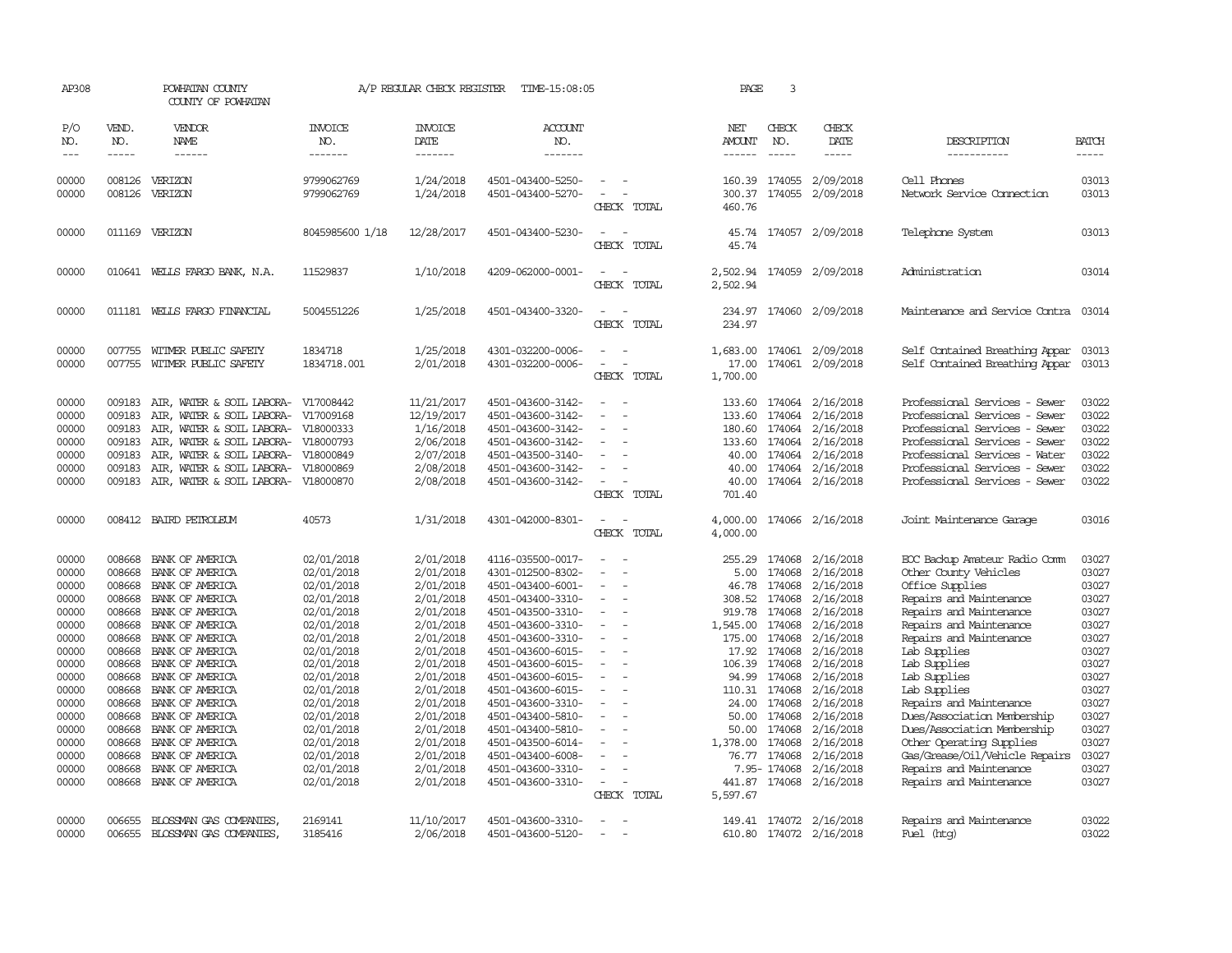| AP308                   |                             | POWHATAN COUNTY<br>COUNTY OF POWHATAN                                                   |                                                       | A/P REGULAR CHECK REGISTER                | TIME-15:08:05                                               |                                                                                                                             | PAGE                           | 4                             |                                                                           |                                                                  |                         |
|-------------------------|-----------------------------|-----------------------------------------------------------------------------------------|-------------------------------------------------------|-------------------------------------------|-------------------------------------------------------------|-----------------------------------------------------------------------------------------------------------------------------|--------------------------------|-------------------------------|---------------------------------------------------------------------------|------------------------------------------------------------------|-------------------------|
| P/O<br>NO.<br>$---$     | VEND.<br>NO.<br>$- - - - -$ | VENDOR<br>NAME<br>$- - - - - -$                                                         | <b>INVOICE</b><br>NO.<br>--------                     | <b>INVOICE</b><br>DATE<br>$- - - - - - -$ | <b>ACCOUNT</b><br>NO.<br>-------                            |                                                                                                                             | NET<br>AMOUNT<br>$- - - - - -$ | CHECK<br>NO.<br>$\frac{1}{2}$ | CHECK<br>DATE<br>$- - - - -$                                              | DESCRIPTION<br>-----------                                       | <b>BATCH</b><br>-----   |
| 00000                   | 006655                      | BLOSSMAN GAS COMPANIES                                                                  | 3185493                                               | 2/07/2017                                 | 4501-043600-5120-                                           | $\frac{1}{2} \left( \frac{1}{2} \right) \left( \frac{1}{2} \right) = \frac{1}{2} \left( \frac{1}{2} \right)$<br>CHECK TOTAL | 1,272.11                       |                               | 511.90 174072 2/16/2018                                                   | Fuel (htg)                                                       | 03022                   |
| 00000                   |                             | 012149 BUCKLAND, JR., MARCUS R. 1                                                       |                                                       | 2/08/2018                                 | 4301-032200-0005-                                           | CHECK TOTAL                                                                                                                 | 665.00                         |                               | 665.00 174074 2/16/2018                                                   | CAD System                                                       | 03016                   |
| 00000<br>00000          |                             | 011728 DANIEL & COMPANY, INC.<br>011728 DANIEL & COMPANY, INC.                          | APPLICATION #13<br>APPLICATION #13                    | 1/31/2018<br>1/31/2018                    | 301-000200-0008-<br>4301-042000-8301-                       | $\sim$<br>$\sim$<br>CHECK TOTAL                                                                                             | 60,922.00                      |                               | 3,207.00-174089 2/16/2018<br>64, 129.00 174089 2/16/2018                  | Retainages Payable<br>Joint Maintenance Garage                   | 03016<br>03016          |
| 00000<br>00000          | 000860<br>000860            | DOMINION ENERGY VIRGINIA<br>DOMINION ENERGY VIRGINIA                                    | 2907028530 2/18<br>3085476897 2/18                    | 2/01/2018<br>2/01/2018                    | 4501-043400-5110-<br>4501-043600-5110-                      | $\equiv$<br>$\sim$<br>$\sim$<br>CHECK TOTAL                                                                                 | 225.26<br>269.99               |                               | 44.73 174094 2/16/2018<br>174094 2/16/2018                                | Electricity<br>Electricity                                       | 03022<br>03022          |
| 00000<br>00000<br>00000 | 000860<br>000860            | DOMINION ENERGY VIRGINIA<br>DOMINION ENERGY VIRGINIA<br>000860 DOMINION ENERGY VIRGINIA | 6656300552 2/18<br>7897055856 2/18<br>9052426195 2/18 | 2/01/2018<br>2/01/2018<br>2/01/2018       | 4501-043500-5110-<br>4501-043600-5110-<br>4501-043600-5110- | $\sim$<br>$\sim$<br>$\overline{\phantom{a}}$<br>$\overline{\phantom{a}}$<br>CHECK TOTAL                                     | 103.00<br>4,686.66             |                               | 476.57 174095 2/16/2018<br>4, 107.09 174095 2/16/2018<br>174095 2/16/2018 | Electricity<br>Electricity<br>Electricity                        | 03022<br>03022<br>03022 |
| 00000                   |                             | 007147 DRAPER ADEN ASSOCIATES,                                                          | 2018010079                                            | 1/31/2018                                 | 4301-071120-0010-                                           | $\sim$<br>CHECK TOTAL                                                                                                       | 345.00<br>345.00               |                               | 174097 2/16/2018                                                          | Backstop Replacement                                             | 03016                   |
| 00000                   |                             | 011269 ECS MID ATLANTIC, LLC                                                            | 629731R                                               | 12/12/2017                                | 4301-031200-6002-                                           | $\frac{1}{2} \left( \frac{1}{2} \right) \left( \frac{1}{2} \right) = \frac{1}{2} \left( \frac{1}{2} \right)$<br>CHECK TOTAL | 4,404.78                       |                               | 4,404.78 174099 2/16/2018                                                 | Sally Port & Courthouse Expans                                   | 03019                   |
| 00000                   |                             | 006510 EMERGENCY SERVICES                                                               | 264                                                   | 2/08/2018                                 | 4120-032300-3110-                                           | $\sim$ $\sim$<br>CHECK TOTAL                                                                                                | 22,634.48<br>22,634.48         |                               | 174102 2/16/2018                                                          | Contract Services-Daytime Cove 03019                             |                         |
| 00000                   |                             | 009639 EMS MANAGEMENT &                                                                 | 032424                                                | 1/31/2018                                 | 4120-032300-5845-                                           | $\sim$ $ \sim$<br>CHECK TOTAL                                                                                               | 2,727.21                       |                               | 2,727.21 174103 2/16/2018                                                 | EMS Transport Third Party Bill 03019                             |                         |
| 00000                   |                             | 012085 HIKO, INC.                                                                       | 44992                                                 | 1/26/2018                                 | 4301-042000-8301-                                           | $\sim$ 10 $\sim$ 10 $\sim$<br>CHECK TOTAL                                                                                   | 50, 116.40                     |                               | 50,116.40 174110 2/16/2018                                                | Joint Maintenance Garage                                         | 03016                   |
| 00000                   |                             | 012205 J. H. PENCE COMPANY                                                              | 5962                                                  | 12/19/2017                                | 4301-042000-8301-                                           | $\sim$<br>CHECK TOTAL                                                                                                       | 1,277.00                       |                               | 1,277.00 174113 2/16/2018                                                 | Joint Maintenance Garage                                         | 03017                   |
| 00000                   |                             | 008381 JAMES RIVER PETROLEUM                                                            | 104D                                                  | 12/15/2017                                | 4501-043400-6008-                                           | $\overline{\phantom{a}}$<br>$\sim$<br>CHECK TOTAL                                                                           | 351.27                         |                               | 351.27 174114 2/16/2018                                                   | Gas/Grease/Oil/Vehicle Repairs                                   | 03020                   |
| 00000<br>00000          | 008381<br>008381            | JAMES RIVER PETROLEUM<br>JAMES RIVER PEIROLEUM                                          | 105D<br>10 <sub>6</sub> D                             | 12/15/2017<br>12/15/2017                  | 4501-043400-6008-<br>4501-043400-6008-                      | $\equiv$<br>CHECK TOTAL                                                                                                     | 278.75<br>606.41               |                               | 327.66 174115 2/16/2018<br>174115 2/16/2018                               | Gas/Grease/Oil/Vehicle Repairs<br>Gas/Grease/Oil/Vehicle Repairs | 03020<br>03020          |
| 00000                   |                             | 008381 JAMES RIVER PETROLEUM                                                            | 107D                                                  | 1/19/2018                                 | 4501-043400-6008-                                           | CHECK TOTAL                                                                                                                 | 256.48                         |                               | 256.48 174116 2/16/2018                                                   | Gas/Grease/Oil/Vehicle Repairs 03020                             |                         |
| 00000                   |                             | 012161 JMS GROUP, LLC                                                                   | 47527                                                 | 1/24/2018                                 | 4301-042000-8301-                                           | $\sim$<br>CHECK TOTAL                                                                                                       | 717.96                         |                               | 717.96 174119 2/16/2018                                                   | Joint Maintenance Garage                                         | 03017                   |
| 00000                   |                             | 010924 MITCHELL PEST                                                                    | 109109                                                | 1/31/2018                                 | 4501-043600-3142-                                           | $\sim$<br>CHECK TOTAL                                                                                                       | 95.00                          |                               | 95.00 174125 2/16/2018                                                    | Professional Services - Sewer                                    | 03017                   |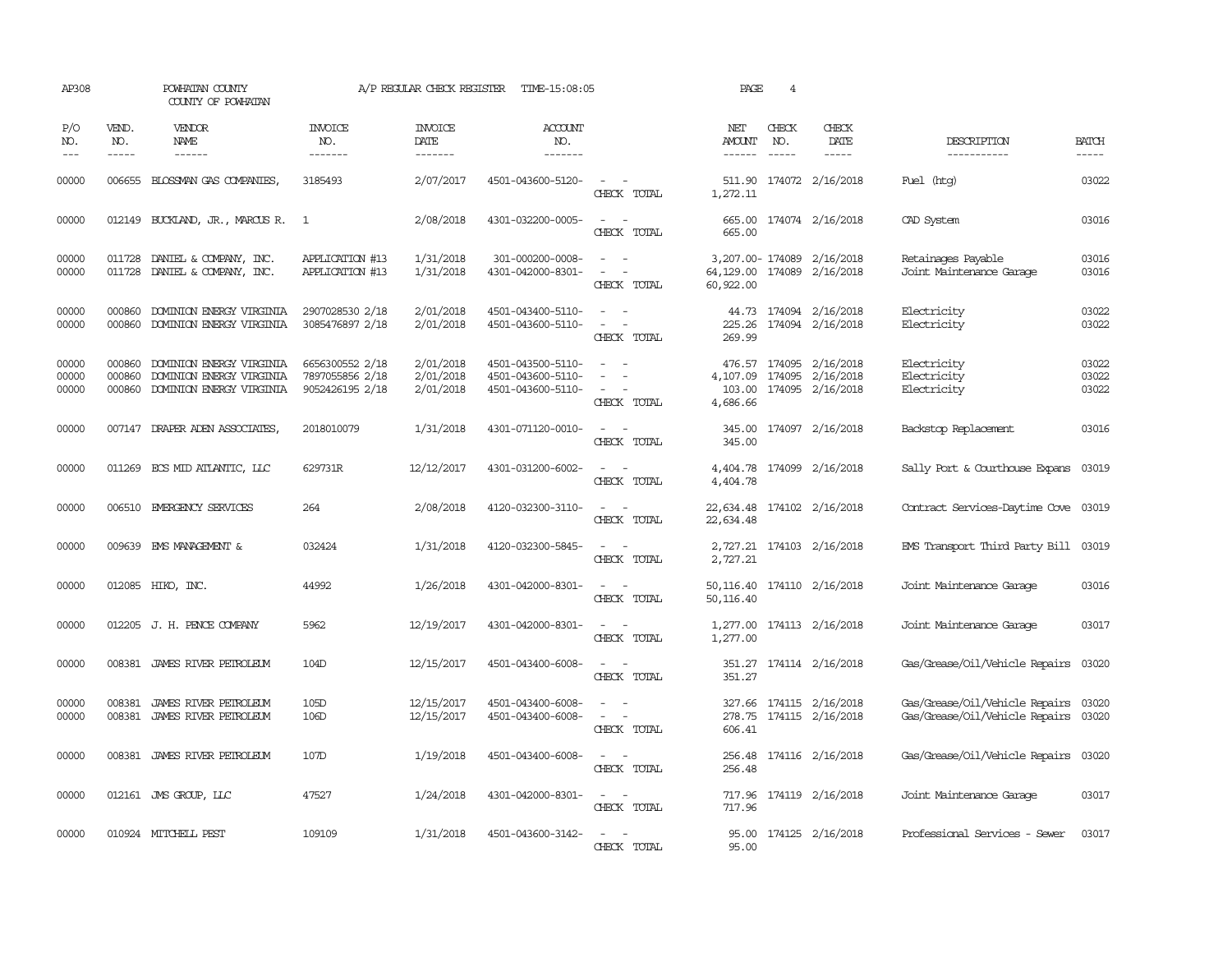| AP308                            |                               | POWHATAN COUNTY<br>COUNTY OF POWHATAN                                                                          |                                              | A/P REGULAR CHECK REGISTER                       | TIME-15:08:05                                                                    |                                                                                                                             | PAGE                                    | 5            |                                                                                            |                                                                                                                            |                                  |
|----------------------------------|-------------------------------|----------------------------------------------------------------------------------------------------------------|----------------------------------------------|--------------------------------------------------|----------------------------------------------------------------------------------|-----------------------------------------------------------------------------------------------------------------------------|-----------------------------------------|--------------|--------------------------------------------------------------------------------------------|----------------------------------------------------------------------------------------------------------------------------|----------------------------------|
| P/O<br>NO.<br>$ -$               | VEND.<br>NO.<br>$\frac{1}{2}$ | VENDOR<br><b>NAME</b><br>$\frac{1}{2}$                                                                         | INVOICE<br>NO.<br>-------                    | <b>INVOICE</b><br>DATE<br>-------                | <b>ACCOUNT</b><br>NO.<br>-------                                                 |                                                                                                                             | NET<br>AMOUNT<br>$- - - - - -$          | CHECK<br>NO. | CHECK<br>DATE<br>$\frac{1}{2}$                                                             | DESCRIPTION<br>-----------                                                                                                 | <b>BATCH</b><br>-----            |
| 00000                            |                               | 011110 MOSELEY ARCHITECTS                                                                                      | 550394-028                                   | 1/31/2018                                        | 4301-062100-8302-                                                                | CHECK TOTAL                                                                                                                 | 41,537.38 174126 2/16/2018<br>41,537.38 |              |                                                                                            | RJHS Replacement/Renovation De 03017                                                                                       |                                  |
| 00000                            |                               | 000620 R. C. GOODWYN & SONS, INC                                                                               | 0799467                                      | 1/27/2018                                        | 4301-014400-0013-                                                                | $\overline{\phantom{a}}$<br>CHECK TOTAL                                                                                     | 6.99<br>6.99                            |              | 174138 2/16/2018                                                                           | Courthouse RTU                                                                                                             | 03018                            |
| 00000                            |                               | 007310 SOUTHEASTERN EMERGENCY                                                                                  | 800818                                       | 2/02/2018                                        | 4120-032301-6013-                                                                | $\overline{\phantom{a}}$<br>CHECK TOTAL                                                                                     | 1,674.40                                |              | 1,674.40 174143 2/16/2018                                                                  | Medical Supplies                                                                                                           | 03018                            |
| 00000<br>00000<br>00000<br>00000 | 001940<br>001940              | 001940 STANDBY SYSTEMS, INC.<br>STANDBY SYSTEMS, INC.<br>STANDBY SYSTEMS, INC.<br>001940 STANDBY SYSTEMS, INC. | 02180293<br>02180294<br>02180294<br>02180295 | 2/05/2018<br>2/05/2018<br>2/05/2018<br>2/05/2018 | 4501-043600-3320-<br>4501-043600-3320-<br>4501-043600-3310-<br>4501-043600-3320- | $\sim$ $\sim$<br>$\sim$<br>CHECK TOTAL                                                                                      | 153.00<br>582.84                        | 174148       | 160.00 174148 2/16/2018<br>2/16/2018<br>119.84 174148 2/16/2018<br>150.00 174148 2/16/2018 | Maintenance and Svc Contracts<br>Maintenance and Svc Contracts<br>Repairs and Maintenance<br>Maintenance and Svc Contracts | 03018<br>03018<br>03018<br>03018 |
| 00000                            |                               | 007450 THOMSON REUTERS -                                                                                       | 837645532                                    | 2/01/2018                                        | 4116-021100-6012-                                                                | $\sim$<br>$\sim$<br>CHECK TOTAL                                                                                             | 404.32                                  |              | 404.32 174153 2/16/2018                                                                    | Law Library Expenses                                                                                                       | 03019                            |
| 00000                            |                               | 012297 TIER-RACK CORPORATION                                                                                   | 128587                                       | 1/03/2018                                        | 4301-042000-8301-                                                                | $\sim$ $\sim$<br>CHECK TOTAL                                                                                                | 7,492.00                                |              | 7,492.00 174154 2/16/2018                                                                  | Joint Maintenance Garage                                                                                                   | 03018                            |
| 00000                            |                               | 008736 TRACEY, RITA                                                                                            | <b>AMELIA TRNG</b>                           | 2/05/2018                                        | 4501-043400-5510-                                                                | CHECK TOTAL                                                                                                                 | 31.39<br>31.39                          |              | 174155 2/16/2018                                                                           | Mileage Reimbursement                                                                                                      | 03019                            |
| 00000                            |                               | 011169 VERIZON                                                                                                 | 1357471455Y1/18                              | 1/28/2018                                        | 4501-043400-5230-                                                                | $\sim$ $ \sim$<br>CHECK TOTAL                                                                                               | 45.68<br>45.68                          |              | 174161 2/16/2018                                                                           | Telephone System                                                                                                           | 03018                            |
| 00000<br>00000                   | 007415                        | 007415 VIRGINIA UTILITY<br>VIRGINIA UTILITY                                                                    | 01180343<br>01180343                         | 1/31/2018<br>1/31/2018                           | 4501-043500-3140-<br>4501-043600-3142-                                           | CHECK TOTAL                                                                                                                 | 34.13<br>68.25                          |              | 34.12 174164 2/16/2018<br>174164 2/16/2018                                                 | Professional Services - Water<br>Professional Services - Sewer                                                             | 03019<br>03019                   |
| 00000                            | 012300                        | WINDOW NINJAS                                                                                                  | 83461                                        | 1/27/2018                                        | 4301-014500-0003-                                                                | CHECK TOTAL                                                                                                                 | 540.00<br>540.00                        |              | 174166 2/16/2018                                                                           | Village Building Facade                                                                                                    | 03018                            |
| 00000<br>00000                   | 009183                        | AIR, WATER & SOIL LABORA-<br>009183 AIR, WATER & SOIL LABORA- V18000964                                        | V18000963                                    | 2/13/2018<br>2/13/2018                           | 4501-043600-3142-<br>4501-043600-3142-                                           | $\sim$<br>$\sim$<br>CHECK TOTAL                                                                                             | 586.80                                  |              | 224.40 174187 2/23/2018<br>362.40 174187 2/23/2018                                         | Professional Services - Sewer<br>Professional Services - Sewer                                                             | 03028<br>03028                   |
| 00000<br>00000                   |                               | 007436 AQUA VIRGINIA, INC.<br>007436 AQUA VIRGINIA, INC.                                                       | 0574661 2/18<br>1188328 2/18                 | 2/07/2018<br>2/07/2018                           | 4501-043400-5130-<br>4501-043600-5130-                                           | $\equiv$<br>$\sim$<br>$\sim$<br>CHECK TOTAL                                                                                 | 17.62<br>49.94                          |              | 32.32 174190 2/23/2018<br>174190 2/23/2018                                                 | Water<br>Water - Sewer Facilities                                                                                          | 03028<br>03028                   |
| 00000                            |                               | 011450 CDI INFRAIRUCTURE, LLC                                                                                  | FINAL PAYMENT                                | 2/20/2018                                        | 4301-031200-6001-                                                                | $\frac{1}{2} \left( \frac{1}{2} \right) \left( \frac{1}{2} \right) = \frac{1}{2} \left( \frac{1}{2} \right)$<br>CHECK TOTAL | 3,750.00<br>3,750.00                    |              | 174191 2/23/2018                                                                           | Public Safety Radio System                                                                                                 | 03030                            |
| 00000                            |                               | 000860 DOMINION ENERGY VIRGINIA                                                                                | 1875198911 2/18                              | 2/02/2018                                        | 4501-043500-5110-                                                                | $\sim$ 10 $\sim$ 10 $\sim$<br>CHECK TOTAL                                                                                   | 158.52                                  |              | 158.52 174197 2/23/2018                                                                    | Electricity                                                                                                                | 03028                            |
| 00000                            |                               | 011752 SHENANDOAH VALLEY TRACTOR JET INSURANCE                                                                 |                                              | 2/12/2018                                        | 4116-032203-0001-                                                                | CHECK TOTAL                                                                                                                 | 1,000.00                                |              | 1,000.00 174203 2/23/2018                                                                  | <b>JET</b> Program                                                                                                         | 03028                            |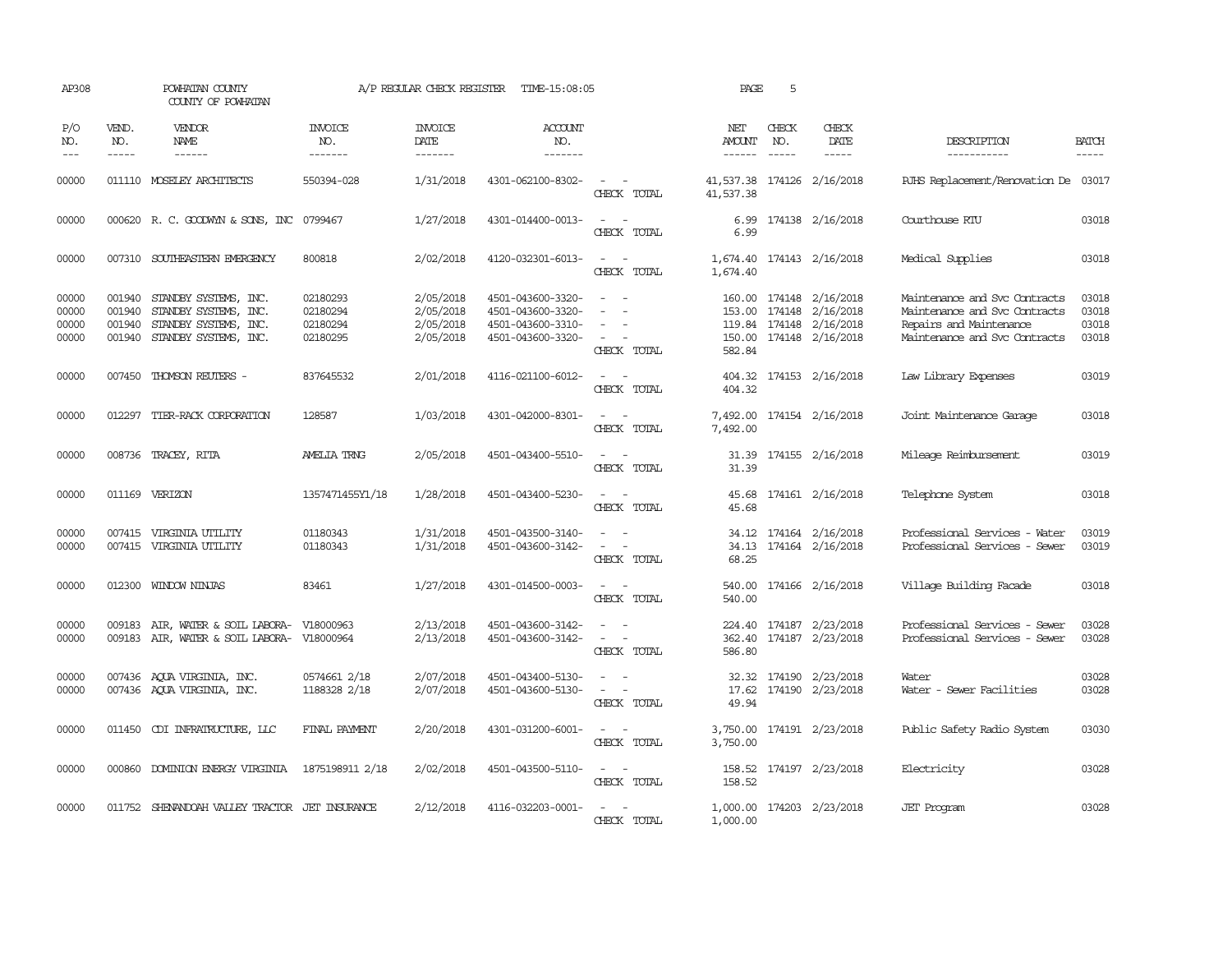| AP308             |                       | POWHATAN COUNTY<br>COUNTY OF POWHATAN |                           | A/P REGULAR CHECK REGISTER        | TIME-15:08:06                                  |             | PAGE                    |                       |                                                    |                                           |                |
|-------------------|-----------------------|---------------------------------------|---------------------------|-----------------------------------|------------------------------------------------|-------------|-------------------------|-----------------------|----------------------------------------------------|-------------------------------------------|----------------|
| P/O<br>NO.<br>--- | VEND.<br>NO.<br>----- | VENDOR<br>NAME<br>------              | INVOICE<br>NO.<br>------- | <b>INVOICE</b><br>DATE<br>------- | ACCOUNT<br>NO.<br>-------                      |             | NET<br>AMOUNT<br>------ | CHECK<br>NO.<br>----- | CHECK<br>DATE<br>-----                             | DESCRIPTION<br>-----------                | BATCH<br>----- |
| 00000<br>00000    | 008126<br>008126      | VERTZON<br>VERIZON                    | 9800865050<br>9800865050  | 2/21/2018<br>2/21/2018            | 4501-043400-5250- - -<br>4501-043400-5270- - - | CHECK TOTAL | 460.74                  |                       | 160.39 174208 2/23/2018<br>300.35 174208 2/23/2018 | Cell Phones<br>Network Service Connection | 03028<br>03028 |

CHECK TYPE TOTAL 2,254,740.98